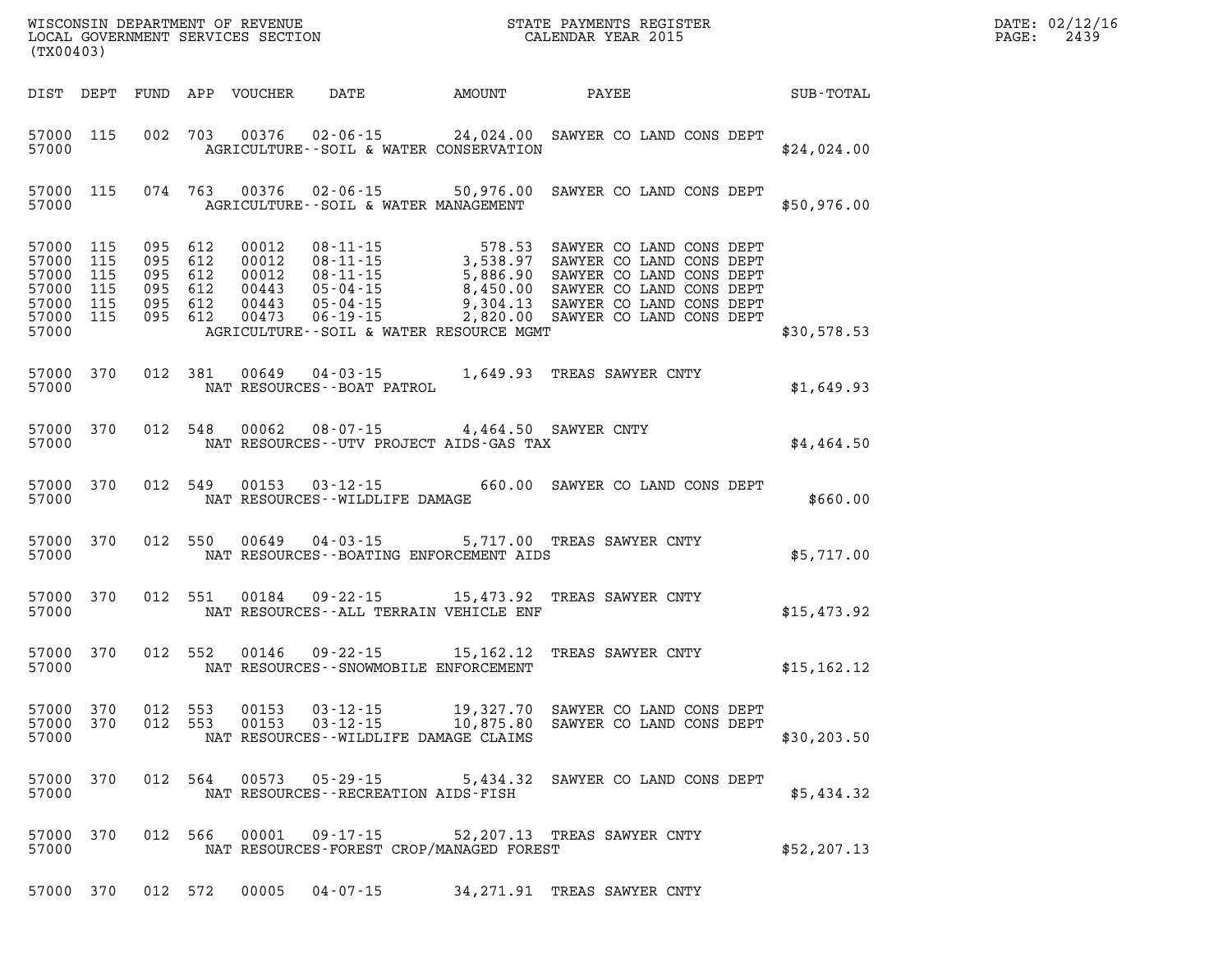| DATE: | 02/12/16 |
|-------|----------|
| PAGE: | 2440     |

| (TX00403)                                    |     |                               | LOCAL GOVERNMENT SERVICES SECTION |                                                      |                                                                                                                                                                                     | CALENDAR YEAR 2015                                                                                                                                                  |             | PAGE: | 2440 |
|----------------------------------------------|-----|-------------------------------|-----------------------------------|------------------------------------------------------|-------------------------------------------------------------------------------------------------------------------------------------------------------------------------------------|---------------------------------------------------------------------------------------------------------------------------------------------------------------------|-------------|-------|------|
|                                              |     |                               | DIST DEPT FUND APP VOUCHER        |                                                      |                                                                                                                                                                                     | DATE AMOUNT PAYEE SUB-TOTAL                                                                                                                                         |             |       |      |
| 57000 370<br>57000                           |     |                               | 012 572 00018                     |                                                      | 02-04-15 18,740.00 SAWYER CNTY<br>NAT RESOURCES - - URBAN FORESTRY/CO FORESTS                                                                                                       |                                                                                                                                                                     | \$53,011.91 |       |      |
| 57000 370<br>57000 370<br>57000 370<br>57000 |     |                               |                                   |                                                      | 012 574 00227 08-20-15 41,850.00 SAWYER CNTY<br>012 574 00464 09-10-15 41,850.00 SAWYER CNTY<br>012 574 02559 05-15-15 8,062.88 SAWYER CNTY<br>NAT RESOURCES--SNOWMOBILE TRAIL AIDS |                                                                                                                                                                     | \$91,762.88 |       |      |
| 57000 370<br>57000 370<br>57000 370<br>57000 |     | 012 576<br>012 576<br>012 576 | 00216<br>00237<br>00425           | 08-20-15                                             | NAT RESOURCES - - ALL - TERRAIN VEHICLE TRAIL                                                                                                                                       | 08-20-15 4,965.00 TREAS SAWYER CNTY<br>08-20-15 27,112.00 SAWYER CNTY<br>09-09-15 28,645.00 SAWYER CNTY                                                             | \$60,722.00 |       |      |
| 57000 370<br>57000 370<br>57000 370<br>57000 |     | 012 577<br>012 577            | 012 577 02409                     |                                                      | 00598  09-24-15  5,021.00  SAWYER CNTY<br>02408  04-28-15  5,021.00  SAWYER CNTY<br>02409  04-28-15  11,381.25  SAWYER CNTY<br>NAT RESOURCES--ALL-TERRAIN VEHICLE TRAIL             |                                                                                                                                                                     | \$21,423.25 |       |      |
| 57000 370<br>57000                           |     |                               |                                   |                                                      | NAT RESOURCES-NATIONAL FOREST INCOME-FED                                                                                                                                            | 012 582 00006 06-01-15 6,320.35 TREAS SAWYER CNTY                                                                                                                   | \$6,320.35  |       |      |
| 57000 370<br>57000                           |     |                               |                                   |                                                      | NAT RESOURCES -- PMT IN LIEU OF TAXES                                                                                                                                               | 012 584 00028 09-01-15 5,989.12 TREAS SAWYER CNTY                                                                                                                   | \$5,989.12  |       |      |
| 57000<br>57000 370<br>57000 370<br>57000     | 370 |                               |                                   |                                                      | NAT RESOURCES--INVASIVE AQUATICE SPECIES                                                                                                                                            | 012 678 01749 02-03-15 1,442.00 TREAS SAWYER CNTY<br>012 678 02298 04-13-15 11,377.50 TREAS SAWYER CNTY<br>012 678 03000 06-22-15 4,538.37 SAWYER CO LAND CONS DEPT | \$17,357.87 |       |      |
| 57000 395<br>57000 395<br>57000 395<br>57000 |     | 011 167<br>011 167<br>011 167 |                                   |                                                      | TRANSPORTATION - ELDERLY/DISABLED CAPITAL                                                                                                                                           | 40800 02-26-15 12,262.12 TREAS SAWYER CO<br>55968 08-06-15 21,633.28 SAWYER CO CLERKS OFFICE<br>66472 11-19-15 22,829.72 SAWYER CO LCO TRANSIT                      | \$56,725.12 |       |      |
| 57000 395<br>57000                           |     | 011 168                       | 50057                             | $06 - 09 - 15$<br>TRANSPORTATION--ELDERLY & DISABLED |                                                                                                                                                                                     | 68,117.00 COUNTY OF SAWYER                                                                                                                                          | \$68,117.00 |       |      |
| 57000<br>57000                               | 395 | 011 174                       | 43890                             | $04 - 02 - 15$<br>TRANSPORTATION--FLOOD DAMAGE AID   |                                                                                                                                                                                     | 11,466.83 TREAS SAWYER CO                                                                                                                                           | \$11,466.83 |       |      |
| 57000<br>57000 395<br>57000 395              | 395 | 011 177<br>011 177<br>011 177 | 40467<br>51896<br>55349           | $02 - 24 - 15$<br>$06 - 29 - 15$<br>$07 - 29 - 15$   | 41,405.00                                                                                                                                                                           | TREAS SAWYER CO<br>57,815.00 SAWYER CO LCO TRANSIT<br>57,815.00 SAWYER CO LCO TRANSIT                                                                               |             |       |      |

WISCONSIN DEPARTMENT OF REVENUE **STATE PAYMENTS REGISTER**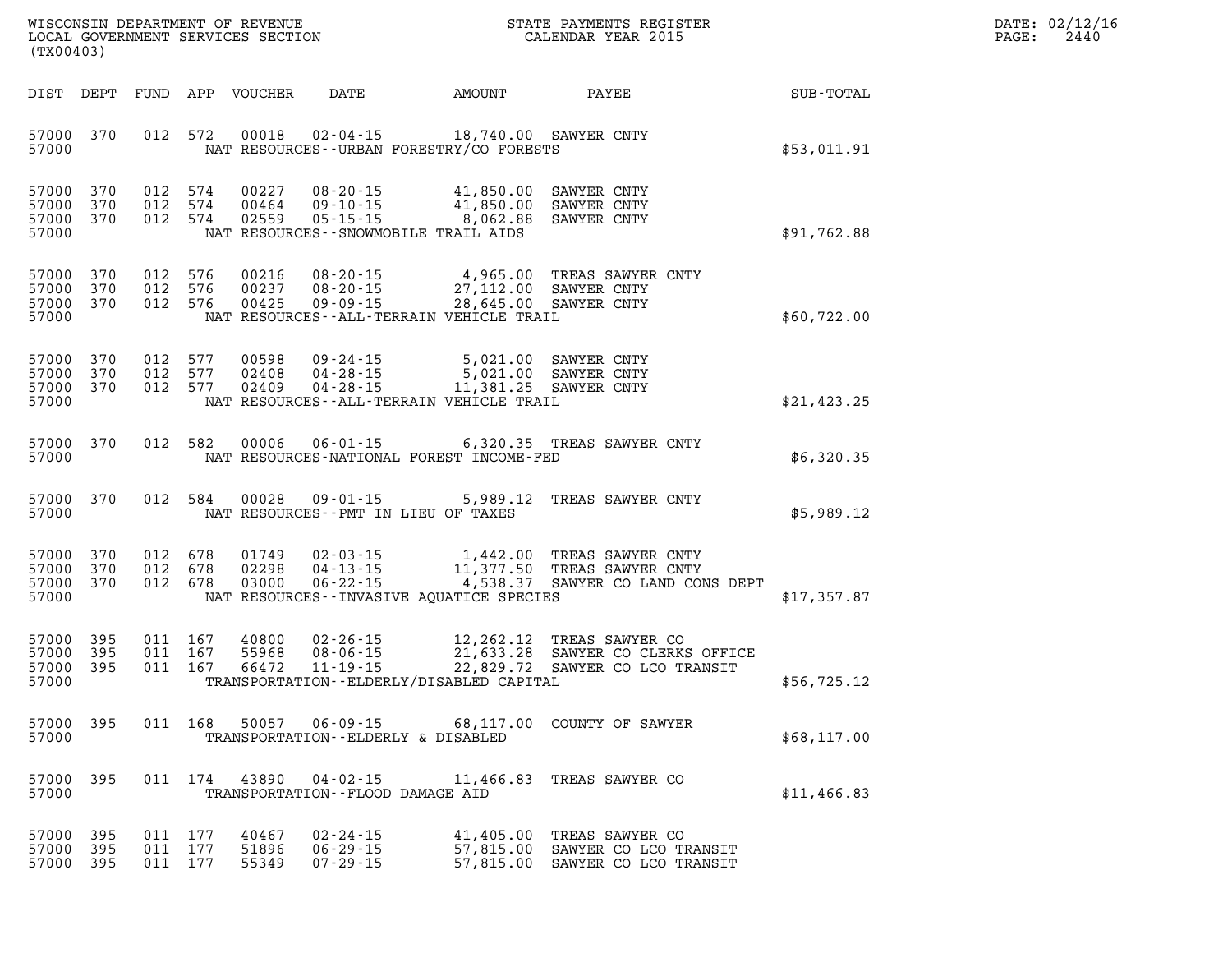| WISCONSIN DEPARTMENT OF REVENUE<br>LOCAL GOVERNMENT SERVICES SECTION<br>(TX00403)                                          |                                                                                         |                                                                                         |                                                                                         |                                                                                                                   |                                                                                                                                                                                                                                                                             |                                                                                                                                                                                                                 | STATE PAYMENTS REGIS'<br>CALENDAR YEAR 2015<br>STATE PAYMENTS REGISTER                                                                                                |                    | DATE: 02/12/16<br>PAGE:<br>2441 |
|----------------------------------------------------------------------------------------------------------------------------|-----------------------------------------------------------------------------------------|-----------------------------------------------------------------------------------------|-----------------------------------------------------------------------------------------|-------------------------------------------------------------------------------------------------------------------|-----------------------------------------------------------------------------------------------------------------------------------------------------------------------------------------------------------------------------------------------------------------------------|-----------------------------------------------------------------------------------------------------------------------------------------------------------------------------------------------------------------|-----------------------------------------------------------------------------------------------------------------------------------------------------------------------|--------------------|---------------------------------|
| DIST DEPT                                                                                                                  |                                                                                         | FUND                                                                                    | APP                                                                                     | VOUCHER                                                                                                           | DATE                                                                                                                                                                                                                                                                        | AMOUNT                                                                                                                                                                                                          | PAYEE                                                                                                                                                                 | SUB-TOTAL          |                                 |
| 57000<br>57000                                                                                                             | 395                                                                                     |                                                                                         | 011 177                                                                                 |                                                                                                                   | 66707 11-23-15<br>TRANSPORTATION - - TRANSIT AID                                                                                                                                                                                                                            |                                                                                                                                                                                                                 | 57,815.00 SAWYER CO LCO TRANSIT                                                                                                                                       | \$214,850.00       |                                 |
| 57000<br>57000<br>57000<br>57000<br>57000<br>57000                                                                         | 395<br>395<br>395<br>395<br>395                                                         | 011<br>011<br>011<br>011<br>011 182                                                     | 182<br>182<br>182<br>182                                                                | 39905<br>44727<br>52235<br>67485<br>68562                                                                         | $02 - 19 - 15$<br>$04 - 13 - 15$<br>$07 - 02 - 15$<br>$12 - 02 - 15$<br>$12 - 14 - 15$                                                                                                                                                                                      | 4,645.00<br>218,601.00<br>4,228.00<br>295,663.00<br>255,637.00<br>TRANSPORTATION - - TRANSIT AIDS - FEDERAL                                                                                                     | TREAS SAWYER CO<br>SAWYER CO LCO TRANSIT<br>TREAS SAWYER CO<br>SAWYER CO LCO TRANSIT<br>SAWYER CO LCO TRANSIT                                                         | \$678,774.00       |                                 |
| 57000<br>57000                                                                                                             | 395                                                                                     |                                                                                         | 011 185                                                                                 | 45807                                                                                                             | 04-23-15                                                                                                                                                                                                                                                                    | 517.88<br>TRANSPORTATION - - HIGHWAY SAFETY - FEDERAL                                                                                                                                                           | TREAS SAWYER CO                                                                                                                                                       | \$517.88           |                                 |
| 57000<br>57000<br>57000<br>57000                                                                                           | 395<br>395<br>395                                                                       | 011 190<br>011<br>011 190                                                               | 190                                                                                     | 36057<br>52057<br>64057                                                                                           | $01 - 05 - 15$<br>$07 - 06 - 15$<br>$10 - 05 - 15$                                                                                                                                                                                                                          | 195,431.40<br>390,862.80<br>TRANSPORTATION - - GENERAL TRANSP AIDS - GTA                                                                                                                                        | COUNTY OF SAWYER<br>COUNTY OF SAWYER<br>195,431.40 COUNTY OF SAWYER                                                                                                   | \$781,725.60       |                                 |
| 57000<br>57000<br>57000                                                                                                    | 395<br>395                                                                              | 011 278<br>011 278                                                                      |                                                                                         | 68919<br>69762                                                                                                    | 12-14-15<br>$12 - 21 - 15$                                                                                                                                                                                                                                                  | 4,289.89<br>200,000.00<br>TRANSPORTATION - - LRIP/TRIP/MSIP GRANTS                                                                                                                                              | TREAS SAWYER CO<br>TREAS SAWYER CO                                                                                                                                    | \$204,289.89       |                                 |
| 57000<br>57000<br>57000<br>57000<br>57000<br>57000<br>57000<br>57000<br>57000<br>57000<br>57000<br>57000<br>57000<br>57000 | 435<br>435<br>435<br>435<br>435<br>435<br>435<br>435<br>435<br>435<br>435<br>435<br>435 | 005<br>005<br>005<br>005<br>005<br>005<br>005<br>005<br>005<br>005<br>005<br>005<br>005 | 000<br>000<br>000<br>000<br>000<br>000<br>000<br>000<br>000<br>000<br>000<br>000<br>000 | 90511<br>90514<br>90515<br>90517<br>90518<br>90519<br>90600<br>90601<br>90604<br>90607<br>90609<br>90611<br>90612 | $01 - 01 - 15$<br>$02 - 01 - 15$<br>$03 - 01 - 15$<br>$04 - 01 - 15$<br>$05 - 01 - 15$<br>$06 - 01 - 15$<br>$07 - 01 - 15$<br>$08 - 01 - 15$<br>$09 - 01 - 15$<br>$10 - 01 - 15$<br>$11 - 02 - 15$<br>$12 - 01 - 15$<br>$12 - 15 - 15$<br>HEALTH SERVICES -- STATE/FED AIDS | 55,740.00<br>20,527.00<br>66,374.00<br>147,888.00<br>101,732.00<br>16,516.00<br>103,731.00<br>$103, 72 -$<br>17,056.00<br>$600, 402.$ 34, 617.00<br>00. 234.00<br>$20, 23$<br>7, 395.00<br>10. דרח<br>16,077.00 | SAWYER CO<br>SAWYER CO<br>SAWYER CO<br>SAWYER CO<br>SAWYER CO<br>SAWYER CO<br>SAWYER CO<br>SAWYER CO<br>SAWYER CO<br>SAWYER CO<br>SAWYER CO<br>SAWYER CO<br>SAWYER CO | \$1,214,349.00     |                                 |
| 57000                                                                                                                      | 57000 435                                                                               |                                                                                         |                                                                                         |                                                                                                                   |                                                                                                                                                                                                                                                                             | HS--AMBULANCE FUNDING ASSISTANCE GRANTS                                                                                                                                                                         | 005  162  01DHS  09-11-15  6,557.46  SAWYER COUNTY AMBULANCE                                                                                                          | \$6,557.46         |                                 |
| 57000 435<br>57000                                                                                                         |                                                                                         |                                                                                         |                                                                                         |                                                                                                                   |                                                                                                                                                                                                                                                                             | HS--PREPAID MEDICAL TRANSPORT REIMBURSE                                                                                                                                                                         | 005 163 01LGS 11-16-15 62,942.76 DHS PREPAID MEDICAL TRANSPORT                                                                                                        | \$62,942.76        |                                 |
| 57000 437                                                                                                                  | 57000 437                                                                               | 005 000<br>005 000                                                                      |                                                                                         | 00000                                                                                                             | $01 - 05 - 15$<br>00000 01-30-15                                                                                                                                                                                                                                            |                                                                                                                                                                                                                 | 7,439.44 SAWYER<br>55,418.74 SAWYER CHILD SUPPORT                                                                                                                     | $\star$<br>$\star$ |                                 |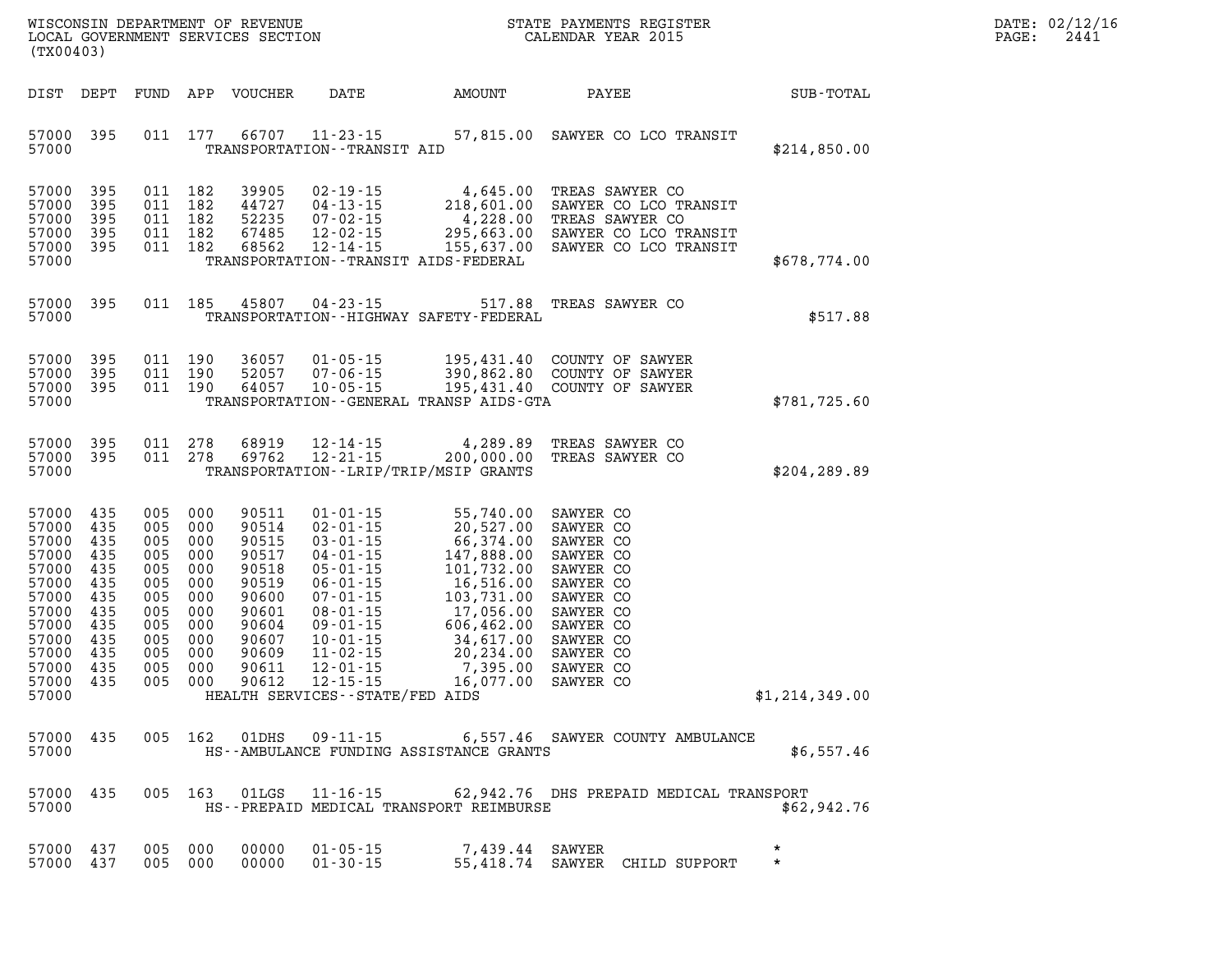**DIST DEPT FUND APP VOUCHER DATE AMOUNT PAYEE SUB-TOTAL 57000 437 005 000 00000 02-05-15 5,431.87 SAWYER \* 57000 437 005 000 00000 03-05-15 29,625.31 SAWYER \* 57000 437 005 000 00000 04-06-15 71,129.76 SAWYER \* 57000 437 005 000 00000 04-07-15 3,892.09 SAWYER CHILD SUPPORT \* 57000 437 005 000 00000 04-17-15 1,942.02 SAWYER \* 57000 437 005 000 00000 04-30-15 83,498.43 SAWYER CHILD SUPPORT \* 57000 437 005 000 00000 05-05-15 6,882.58 SAWYER \* 57000 437 005 000 00000 06-05-15 8,330.01 SAWYER \* 57000 437 005 000 00000 06-19-15 797.03 SAWYER \* 57000 437 005 000 00000 06-26-15 8,932.49 SAWYER \* 57000 437 005 000 00000 07-06-15 7,788.93 SAWYER \* 57000 437 005 000 00000 07-30-15 66,387.77 SAWYER CHILD SUPPORT \* 57000 437 005 000 00000 08-05-15 5,583.28 SAWYER \* 57000 437 005 000 00000 08-21-15 751.00 SAWYER CHILD SUPPORT \* 57000 437 005 000 00000 09-08-15 8,819.95 SAWYER \* 57000 437 005 000 00000 09-14-15 258,832.00 SAWYER \* 57000 437 005 000 00000 10-05-15 6,165.93 SAWYER \* 57000 CHILDREN & FAMILIES--STATE/FEDERAL AIDS \$637,648.63 57000 455 002 221 14 07-21-15 560.00 TREAS SAWYER CNTY 57000 JUSTICE--LAW ENFORCEMENT SERVICES AID \$560.00 57000 455 002 231 20 04-27-15 4,800.00 TREAS SAWYER CNTY 57000 JUSTICE--LAW ENFORCEMENT TRAINING \$4,800.00 57000 455 002 263 03682 01-15-15 58,508.00 TREAS SAWYER CNTY 57000 JUSTICE--TRIBAL LAW ENFORCEMENT \$58,508.00 57000 465 002 308 00084 08-12-15 1,601.81 TREAS SAWYER CNTY 57000 MILITARY AFFAIRS-EMER MGMT-RESPONSE EQMT \$1,601.81 57000 465 002 337 01375 06-24-15 2,890.50 TREAS SAWYER CNTY 57000 MILITARY AFFAIRS-EMERGENCY MGMT PLANNING \$2,890.50 57000 465 002 342 00939 01-15-15 18,977.25 TREAS SAWYER CNTY 57000 465 002 342 01445 06-25-15 17,337.55 TREAS SAWYER CNTY 57000 MILITARY AFFAIRS-EMERGENCY MGMT-FED FUND \$36,314.80 57000 465 072 364 01022 01-20-15 2,906.00 TREAS SAWYER CNTY 57000 MILITARY AFFAIRS-EMER MGMT-PLANNING AID \$2,906.00** 

**57000 485 002 127 06057 06-12-15 850.00 TREAS SAWYER CNTY 57000 VETERANS AFFAIRS GRANTS \$850.00** 

**57000 485 082 267 06057 06-12-15 3,825.00 TREAS SAWYER CNTY**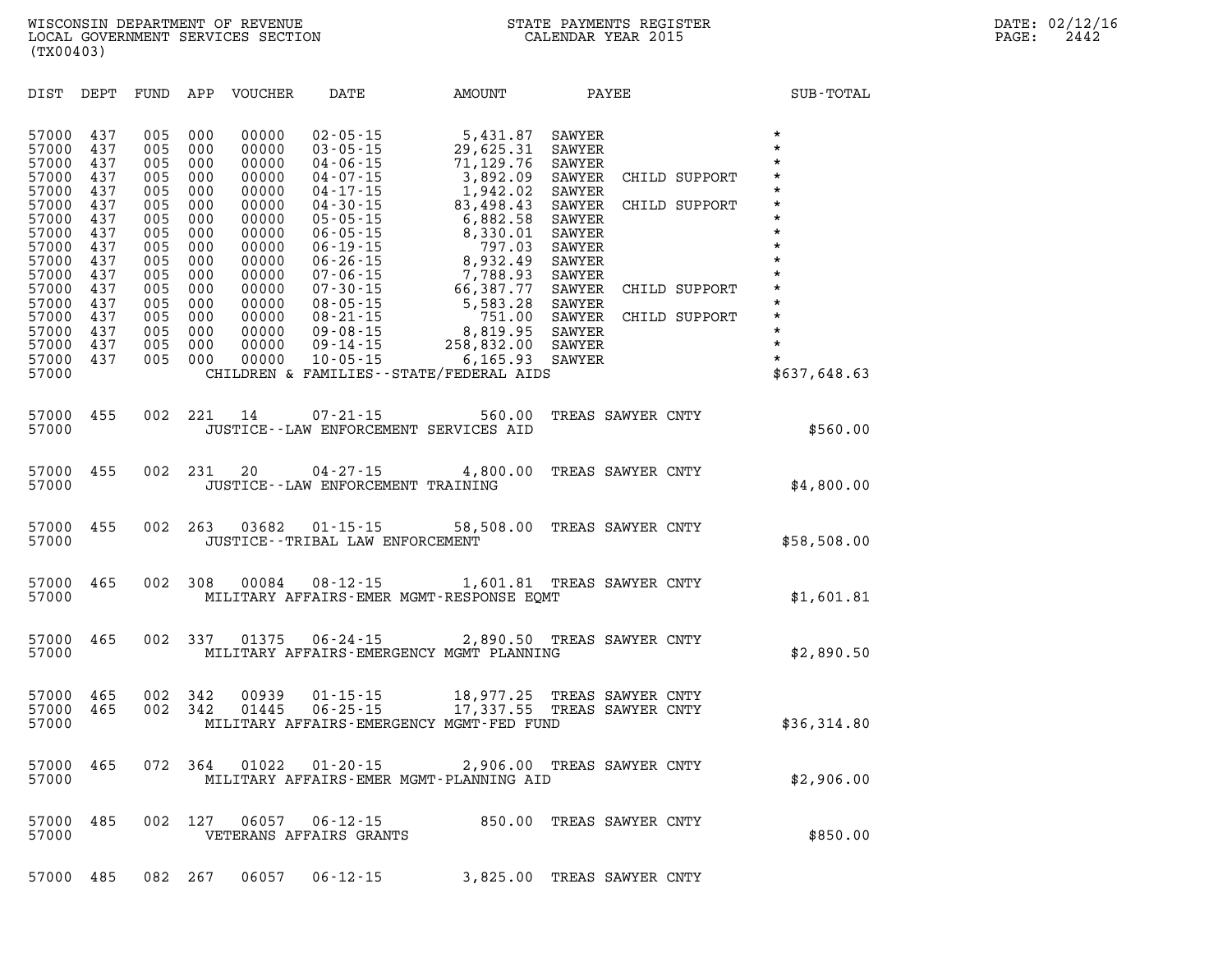|  |  | 57000 835 002 109 01057 07-27-15 | 5,974.00 TREAS SAWYER CNTY |  |  |
|--|--|----------------------------------|----------------------------|--|--|

| 57000 835 002 105<br>57000 |  |  | 44410 07-27-15<br>REVENUE--STATE SHARED REVENUES | 27,610.63 TREAS SAWYER CNTY | \$27,610.63 |
|----------------------------|--|--|--------------------------------------------------|-----------------------------|-------------|

| 57000 505 |     |     | 089 166 04950 01-21-15     | 1,000.00 TREAS SAWYER CNTY  |  |             |
|-----------|-----|-----|----------------------------|-----------------------------|--|-------------|
| 57000 505 | 089 | 166 |                            | 57,296.00 TREAS SAWYER CNTY |  |             |
| 57000     |     |     | DOA--LAND INFORMATION FUND |                             |  | \$58,296.00 |

| 57000<br>57000<br>57000<br>57000<br>57000 | 505<br>505<br>505<br>505 | 002<br>002<br>002<br>002 | 155<br>155<br>155<br>155 | 60689<br>60730<br>60807<br>60848 | 04-24-15                  | 3,884.61<br>05-22-15 1,960.83 TREAS SAWYER CNTY<br>06-09-15 1,674.12 TREAS SAWYER CNTY<br>06-24-15 1,488.15 TREAS SAWYER CNTY<br>DOA-HOUSING ASSISTANCE-FEDERAL FUNDS | TREAS SAWYER CNTY                      | \$33,684.00 |
|-------------------------------------------|--------------------------|--------------------------|--------------------------|----------------------------------|---------------------------|-----------------------------------------------------------------------------------------------------------------------------------------------------------------------|----------------------------------------|-------------|
| 57000                                     | 505                      | 035                      | 371                      | 60125                            |                           | $09 - 10 - 15$ 597.86                                                                                                                                                 | TREAS SAWYER CNTY                      |             |
| 57000                                     | 505                      | 035                      | 371                      | 60125                            |                           | 09 - 10 - 15 583.21                                                                                                                                                   | TREAS SAWYER CNTY                      |             |
| 57000                                     | 505                      | 035                      | 371                      | 60125                            |                           | $09 - 10 - 15$ 86.58                                                                                                                                                  | TREAS SAWYER CNTY                      |             |
| 57000                                     | 505                      | 035                      | 371                      | 60507                            |                           | $02 - 11 - 15$ 838.18                                                                                                                                                 | TREAS SAWYER CNTY                      |             |
| 57000                                     | 505                      | 035                      | 371                      | 60507                            |                           | $02 - 11 - 15$ 1, 103.58                                                                                                                                              | TREAS SAWYER CNTY                      |             |
| 57000                                     | 505                      | 035                      | 371                      | 60550                            |                           | $02 - 25 - 15$ 310.86                                                                                                                                                 | TREAS SAWYER CNTY                      |             |
| 57000                                     | 505                      | 035                      | 371                      | 60550                            |                           | 02-25-15<br>04-24-15<br>04-24-15<br>04-24-15<br>234.95                                                                                                                | TREAS SAWYER CNTY                      |             |
| 57000                                     | 505                      | 035                      | 371                      | 60689                            |                           |                                                                                                                                                                       | TREAS SAWYER CNTY                      |             |
| 57000                                     | 505                      | 035                      | 371                      | 60689                            |                           |                                                                                                                                                                       | TREAS SAWYER CNTY                      |             |
| 57000                                     | 505                      | 035                      | 371                      | 60689                            |                           | $04 - 24 - 15$ 424.10                                                                                                                                                 | TREAS SAWYER CNTY                      |             |
| 57000                                     | 505                      | 035                      | 371                      | 60730                            |                           | $05 - 22 - 15$ 2,438.40                                                                                                                                               | TREAS SAWYER CNTY                      |             |
| 57000                                     | 505                      | 035                      | 371                      | 60730                            |                           | $05 - 22 - 15$ 721.22<br>$05 - 22 - 15$ 104.46                                                                                                                        | TREAS SAWYER CNTY                      |             |
| 57000<br>57000                            | 505<br>505               | 035<br>035               | 371<br>371               | 60730<br>60807                   |                           | $06 - 09 - 15$ 619.51                                                                                                                                                 | TREAS SAWYER CNTY<br>TREAS SAWYER CNTY |             |
| 57000                                     | 505                      | 035                      | 371                      | 60807                            |                           | $06 - 09 - 15$ 624.79                                                                                                                                                 | TREAS SAWYER CNTY                      |             |
| 57000                                     | 505                      | 035                      | 371                      | 60807                            |                           | $06 - 09 - 15$<br>142.99                                                                                                                                              | TREAS SAWYER CNTY                      |             |
| 57000                                     | 505                      | 035                      | 371                      | 60848                            |                           | $06 - 24 - 15$ 503.14                                                                                                                                                 | TREAS SAWYER CNTY                      |             |
| 57000                                     | 505                      | 035                      | 371                      | 60848                            |                           | $06 - 24 - 15$<br>581.78                                                                                                                                              | TREAS SAWYER CNTY                      |             |
| 57000                                     | 505                      | 035                      | 371                      | 60848                            |                           | $06 - 24 - 15$ 98.96                                                                                                                                                  | TREAS SAWYER CNTY                      |             |
| 57000                                     |                          |                          |                          |                                  | DOA--PUBLIC BENEFITS FUND |                                                                                                                                                                       |                                        | \$11,897.93 |
|                                           |                          |                          |                          |                                  |                           |                                                                                                                                                                       |                                        |             |

| 57000<br>57000                                                                         | 485                                                         | 082                                                         | 280                                                         | 03010                                                                                        | $01 - 02 - 15$<br>VETERANS AFFAIRS - - GRANTS                                                                                                                                  | 12,647.07                                                                                                 |                                                                               | TREAS SAWYER CNTY                                                                                          |                                      | \$12,647.07 |
|----------------------------------------------------------------------------------------|-------------------------------------------------------------|-------------------------------------------------------------|-------------------------------------------------------------|----------------------------------------------------------------------------------------------|--------------------------------------------------------------------------------------------------------------------------------------------------------------------------------|-----------------------------------------------------------------------------------------------------------|-------------------------------------------------------------------------------|------------------------------------------------------------------------------------------------------------|--------------------------------------|-------------|
| 57000<br>57000                                                                         | 485                                                         | 083                                                         | 370                                                         | 06057                                                                                        | $06 - 12 - 15$<br>VETERANS AFFAIRS--GRANTS TO                                                                                                                                  | 3,825.00<br>COUNTIES                                                                                      |                                                                               | TREAS SAWYER CNTY                                                                                          |                                      | \$3,825.00  |
| 57000<br>57000<br>57000<br>57000<br>57000<br>57000<br>57000<br>57000<br>57000<br>57000 | 505<br>505<br>505<br>505<br>505<br>505<br>505<br>505<br>505 | 002<br>002<br>002<br>002<br>002<br>002<br>002<br>002<br>002 | 155<br>155<br>155<br>155<br>155<br>155<br>155<br>155<br>155 | 60507<br>60507<br>60550<br>60550<br>60689<br>60689<br>60730<br>60807<br>60848<br>DOA-HOUSING | $02 - 11 - 15$<br>$02 - 11 - 15$<br>$02 - 25 - 15$<br>$02 - 25 - 15$<br>04-24-15<br>04-24-15<br>$05 - 22 - 15$<br>$06 - 09 - 15$<br>$06 - 24 - 15$<br>ASSISTANCE-FEDERAL FUNDS | 12,367.00<br>2,438.08<br>3,902.00<br>1,379.21<br>4,590.00<br>3,884.61<br>1,960.83<br>1,674.12<br>1,488.15 | TREAS<br>TREAS<br>TREAS<br>TREAS<br>TREAS<br>TREAS<br>TREAS<br>TREAS<br>TREAS | SAWYER<br>SAWYER<br>SAWYER<br>SAWYER CNTY<br>SAWYER CNTY<br>SAWYER CNTY<br>SAWYER<br>SAWYER<br>SAWYER CNTY | CNTY<br>CNTY<br>CNTY<br>CNTY<br>CNTY | \$33,684.00 |

| 57000          |     |         |                                      |                | VETERANS AFFAIRS - - GRANTS TO COUNTIES |  | \$3,825.00  |
|----------------|-----|---------|--------------------------------------|----------------|-----------------------------------------|--|-------------|
| 57000<br>57000 | 485 | 082 280 | 03010<br>VETERANS AFFAIRS - - GRANTS | $01 - 02 - 15$ | 12,647.07 TREAS SAWYER CNTY             |  | \$12,647.07 |

DIST DEPT FUND APP VOUCHER DATE AMOUNT PAYEE **PAYEE** SUB-TOTAL

LOCAL GOVERNMENT SERVICES SECTION

**(TX00403)**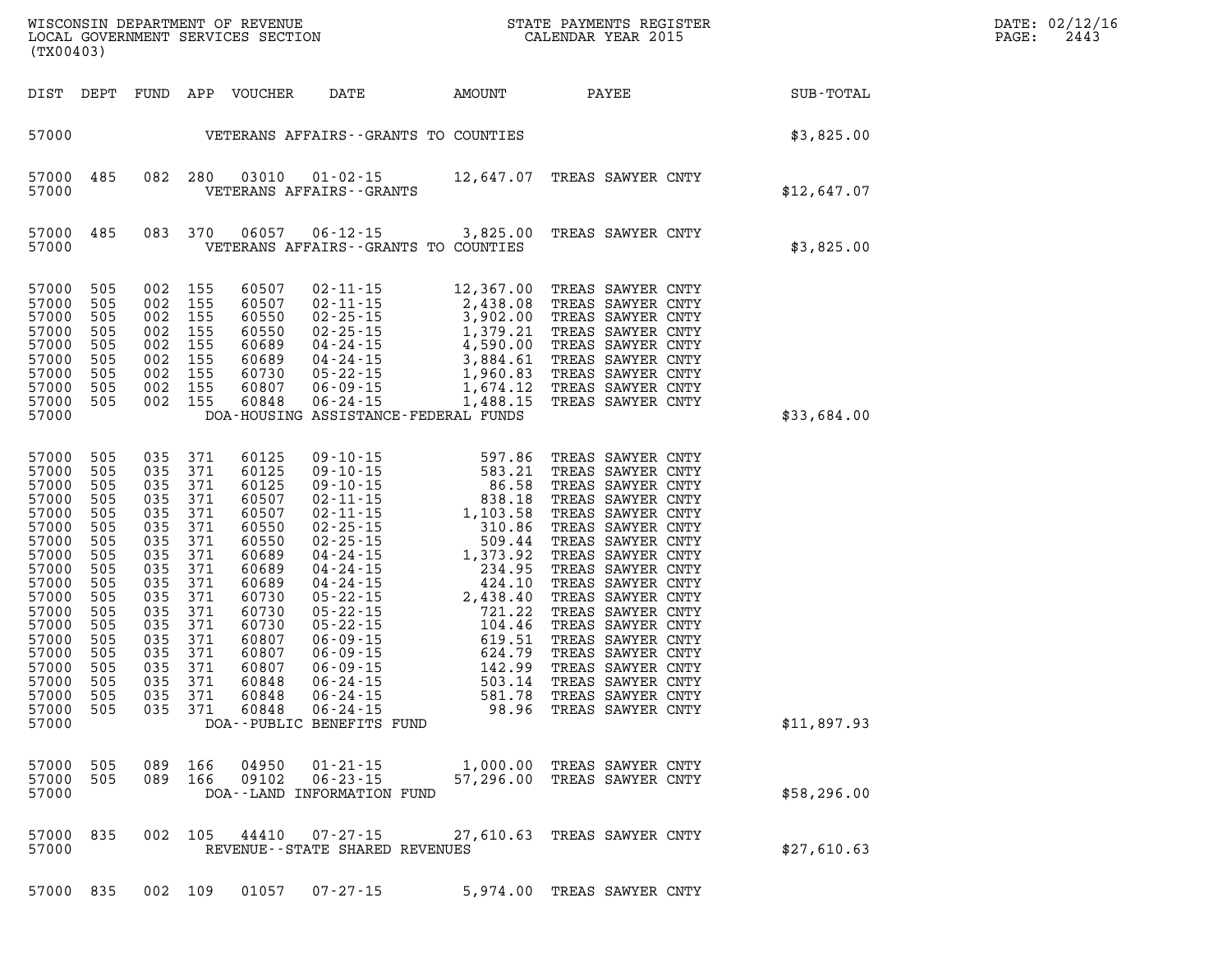| (TX00403)               |            |            |            | WISCONSIN DEPARTMENT OF REVENUE<br>LOCAL GOVERNMENT SERVICES SECTION |                                                |                                                          | STATE PAYMENTS REGISTER<br>CALENDAR YEAR 2015     |                | DATE: 02/12/16<br>2444<br>PAGE: |
|-------------------------|------------|------------|------------|----------------------------------------------------------------------|------------------------------------------------|----------------------------------------------------------|---------------------------------------------------|----------------|---------------------------------|
| DIST                    | DEPT       | FUND       | APP        | VOUCHER                                                              | DATE                                           | AMOUNT                                                   | PAYEE                                             | SUB-TOTAL      |                                 |
| 57000                   |            |            |            |                                                                      | REVENUE--EXEMPT COMPUTER AID                   |                                                          |                                                   | \$5,974.00     |                                 |
| 57000<br>57000<br>57000 | 835<br>835 | 002<br>002 | 302<br>302 | 10112<br>11112                                                       | 07-27-15<br>07-27-15                           | 3,584,615.55<br>REVENUE-FIRST DOLLAR/SCHOOL LEVY CREDITS | TREAS SAWYER CNTY<br>689,962.76 TREAS SAWYER CNTY | \$4,274,578.31 |                                 |
| 57000<br>57000          | 835        | 021        | 363        | 37251                                                                | $03 - 23 - 15$<br>REVENUE - - LOTTERY CREDIT - | 371,001.37                                               | TREAS SAWYER CNTY                                 | \$371,001.37   |                                 |
| 57000                   |            |            |            |                                                                      | DISTRICT TOTAL APPROPRIATIONS                  |                                                          |                                                   | \$9,342,872.92 |                                 |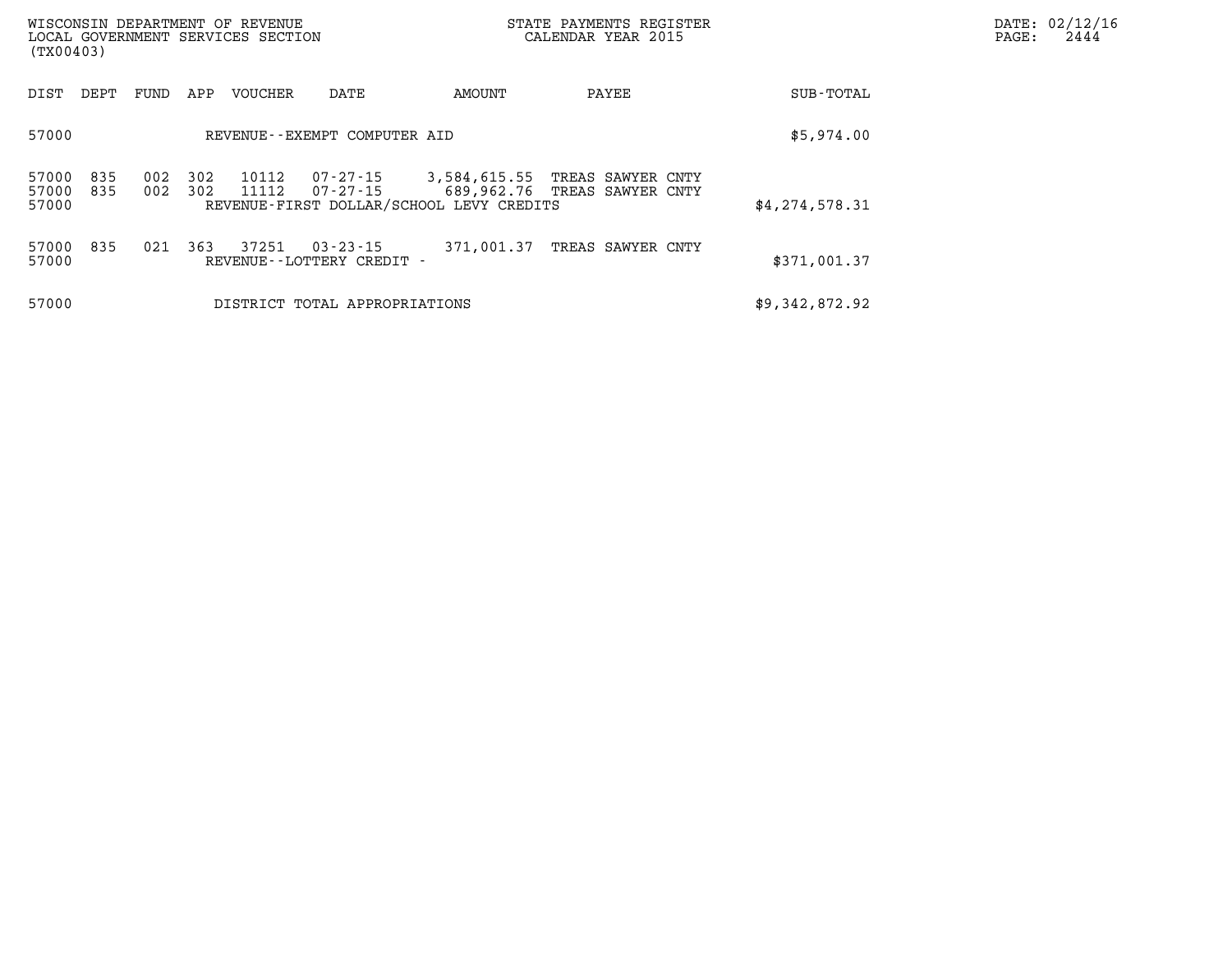|                                                           | (TX00403) |                                                    |                                          |  |                                                                  |                                              |                                                                                                                                                                                                  |              | DATE: 02/12/16<br>2445<br>$\mathtt{PAGE:}$ |
|-----------------------------------------------------------|-----------|----------------------------------------------------|------------------------------------------|--|------------------------------------------------------------------|----------------------------------------------|--------------------------------------------------------------------------------------------------------------------------------------------------------------------------------------------------|--------------|--------------------------------------------|
|                                                           |           |                                                    |                                          |  |                                                                  | DIST DEPT FUND APP VOUCHER DATE AMOUNT PAYEE |                                                                                                                                                                                                  | SUB-TOTAL    |                                            |
| 57002                                                     | 57002 165 |                                                    |                                          |  |                                                                  | SAFETY/PROF SERV--FIRE INSURANCE DUES        | 002 225 01440 06-25-15 9,435.82 TREAS TN BASS LAKE                                                                                                                                               | \$9,435.82   |                                            |
| 57002                                                     | 57002 370 |                                                    |                                          |  |                                                                  | NAT RESOURCES-SEVERANCE/YIELD/WITHDRAWAL     | 000 001 05DNR 09-28-15 2,448.65 TREAS TOWN BASS LAKE                                                                                                                                             | \$2,448.65   |                                            |
| 57002                                                     |           |                                                    |                                          |  |                                                                  | NAT RESOURCES--FOREST CROP/MFL/CO FOREST     | 57002 370 012 571 39545 06-02-15 467.80 TREAS TN BASS LAKE                                                                                                                                       | \$467.80     |                                            |
| 57002 370<br>57002 370<br>57002                           | 57002 370 | 57002 370 012 579<br>012 579<br>012 579<br>012 579 |                                          |  |                                                                  | NAT RESOURCES--AIDS IN LIEU OF TAXES         | 20653  04-03-15  377.34  TREAS TN BASS LAKE<br>20653  04-03-15  12.72  TREAS TN BASS LAKE<br>20653  04-03-15  187.08  TREAS TN BASS LAKE<br>20653  04-03-15  93.06  TREAS TN BASS LAKE           | \$670.20     |                                            |
| 57002                                                     |           |                                                    |                                          |  | NAT RESOURCES--RU RECYCLING GRANT                                |                                              | 57002 370 074 670 43045 05-29-15 8,849.20 TREAS TN BASS LAKE                                                                                                                                     | \$8,849.20   |                                            |
| 57002 395<br>57002 395<br>57002 395<br>57002 395<br>57002 |           |                                                    | 011 191<br>011 191<br>011 191<br>011 191 |  |                                                                  | TRANSPORTATION - - GENERAL TRANSP AIDS - GTA | 39443  01-05-15  46,632.85  TOWN OF BASS LAKE<br>47443  04-06-15  46,632.85  TOWN OF BASS LAKE<br>55443  07-06-15  46,632.85  TOWN OF BASS LAKE<br>67443  10-05-15  46,632.87  TOWN OF BASS LAKE | \$186,531.42 |                                            |
| 57002                                                     | 57002 505 |                                                    |                                          |  |                                                                  | DOA--TRANSMISSION LINE FEE DISTRIBUTION      | 002 174 58240 04-30-15 15,716.00 TREAS TN BASS LAKE                                                                                                                                              | \$15,716.00  |                                            |
| 57002                                                     | 57002 835 |                                                    |                                          |  | REVENUE - - STATE SHARED REVENUES                                |                                              | 002 105 44390 07-27-15 11,892.35 TREAS TN BASS LAKE                                                                                                                                              | \$11,892.35  |                                            |
| 57002                                                     |           |                                                    |                                          |  | 57002 835 002 109 03341 07-27-15<br>REVENUE--EXEMPT COMPUTER AID |                                              | 23.00 TREAS TN BASS LAKE                                                                                                                                                                         | \$23.00      |                                            |
| 57002                                                     |           |                                                    |                                          |  | DISTRICT TOTAL APPROPRIATIONS                                    |                                              |                                                                                                                                                                                                  | \$236,034.44 |                                            |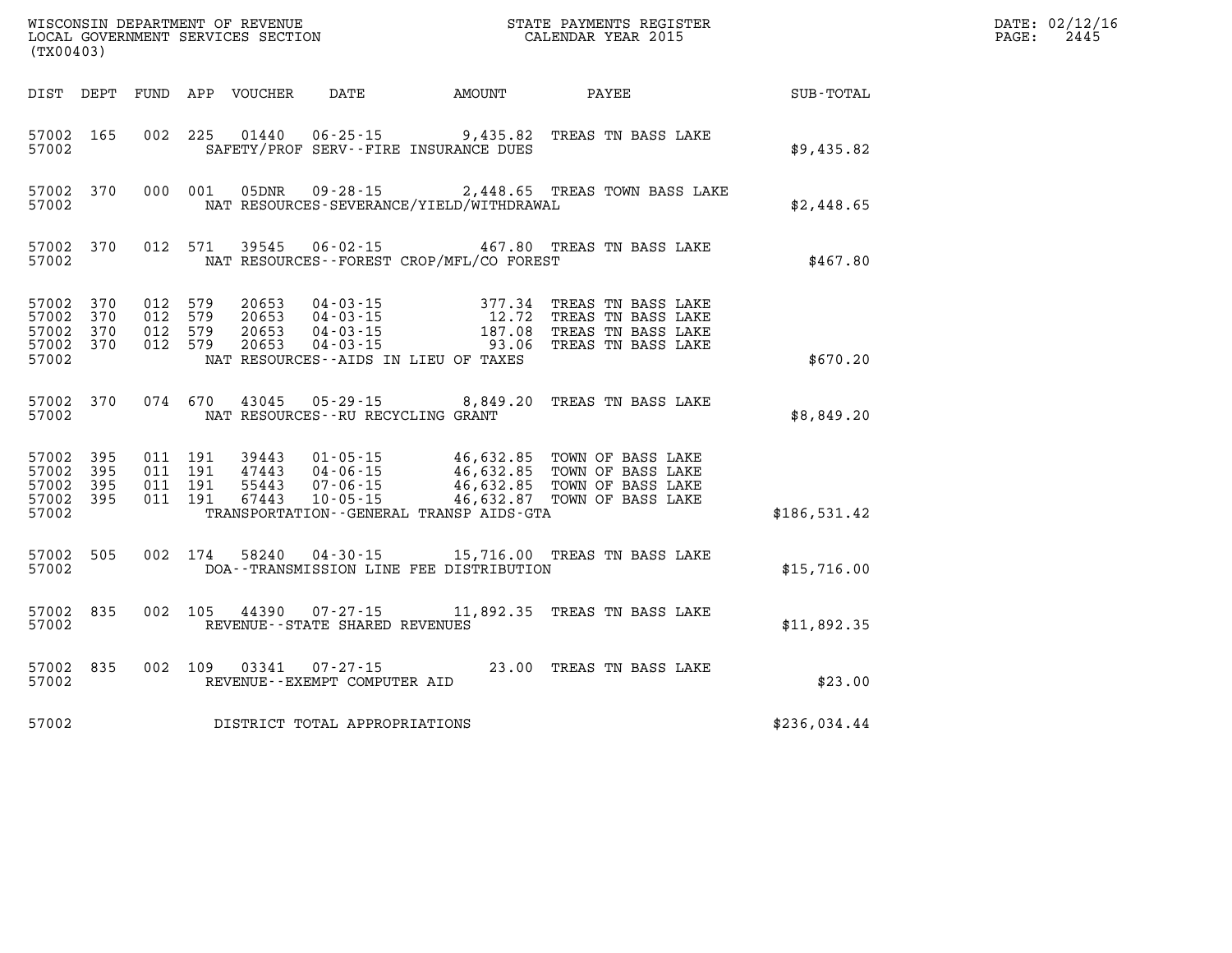| % WISCONSIN DEPARTMENT OF REVENUE<br>$$\tt STATE$ PAYMENTS REGISTER LOCAL GOVERNMENT SERVICES SECTION<br>$$\tt CALENDAR$ YEAR 2015<br>(TX00403) |                                            |                                                     |  |                         |                                   |                                            |                                                                                                                                                                                                                              |                                                              | DATE: 02/12/16<br>PAGE: 2446 |
|-------------------------------------------------------------------------------------------------------------------------------------------------|--------------------------------------------|-----------------------------------------------------|--|-------------------------|-----------------------------------|--------------------------------------------|------------------------------------------------------------------------------------------------------------------------------------------------------------------------------------------------------------------------------|--------------------------------------------------------------|------------------------------|
|                                                                                                                                                 |                                            |                                                     |  |                         |                                   |                                            |                                                                                                                                                                                                                              | DIST DEPT FUND APP VOUCHER DATE AMOUNT PAYEE PAYEE SUB-TOTAL |                              |
|                                                                                                                                                 | 57004                                      |                                                     |  |                         |                                   | NAT RESOURCES-SEVERANCE/YIELD/WITHDRAWAL   | 57004 370 000 001 04DNR 06-03-15 992.50 TREAS TOWN COUDERAY                                                                                                                                                                  | \$992.50                                                     |                              |
|                                                                                                                                                 |                                            |                                                     |  | 57004 370 002 503 18025 |                                   | 57004 NAT RESOURCES--AIDS IN LIEU OF TAXES | 01-30-15 125.39 TREAS TN COUDERAY<br>3.53 TOWN SHARE                                                                                                                                                                         | \$125.39                                                     |                              |
| 57004                                                                                                                                           |                                            |                                                     |  |                         |                                   | NAT RESOURCES - FOREST CROP/MFL/CO FOREST  | $\begin{array}{cccccc} 57004 & 370 & 012 & 571 & 39546 & 06\cdot 02\cdot 15 & 1,919.06 & \text{TREAS TN COUDERAY} \\ 57004 & 370 & 012 & 571 & 39546 & 06\cdot 02\cdot 15 & 1,371.23 & \text{TREAS TN COUDERAY} \end{array}$ | \$3,290.29                                                   |                              |
| 57004 370<br>57004<br>57004                                                                                                                     | 57004 370<br>370<br>57004 370<br>57004 370 | 012 579<br>012 579<br>012 579<br>012 579<br>012 579 |  |                         |                                   | NAT RESOURCES--AIDS IN LIEU OF TAXES       |                                                                                                                                                                                                                              | \$563.23                                                     |                              |
|                                                                                                                                                 |                                            |                                                     |  |                         |                                   | 57004 NAT RESOURCES--RU RECYCLING GRANT    | 57004 370 074 670 43046 05-29-15 1,361.60 TREAS TN COUDERAY                                                                                                                                                                  | \$1,361.60                                                   |                              |
| 57004                                                                                                                                           |                                            |                                                     |  |                         |                                   | NAT RESOURCES--RU CONSOLIDATED GRANT       | 57004 370 074 673 43046 05-29-15 105.92 TREAS TN COUDERAY                                                                                                                                                                    | \$105.92                                                     |                              |
| 57004 395<br>57004 395<br>57004 395<br>57004 395<br>57004                                                                                       |                                            | 011 191<br>011 191<br>011 191<br>011 191            |  |                         |                                   | TRANSPORTATION--GENERAL TRANSP AIDS-GTA    | 39444  01-05-15  24, 210.99  TOWN OF COUDERAY<br>47444  04-06-15  24, 210.99  TOWN OF COUDERAY<br>55444  07-06-15  24, 210.99  TOWN OF COUDERAY<br>67444  10-05-15  24, 210.99  TOWN OF COUDERAY                             | \$96,843.96                                                  |                              |
| 57004                                                                                                                                           | 57004 505                                  |                                                     |  |                         |                                   | DOA--TRANSMISSION LINE FEE DISTRIBUTION    | 002 174 58240 04-30-15 21,511.00 TREAS TN COUDERAY                                                                                                                                                                           | \$21,511.00                                                  |                              |
| 57004                                                                                                                                           | 57004 835                                  |                                                     |  |                         | REVENUE - - STATE SHARED REVENUES |                                            | 002 105 44391 07-27-15 3,237.72 TREAS TN COUDERAY                                                                                                                                                                            | \$3,237.72                                                   |                              |
| 57004                                                                                                                                           |                                            |                                                     |  |                         | DISTRICT TOTAL APPROPRIATIONS     |                                            |                                                                                                                                                                                                                              | \$128,031.61                                                 |                              |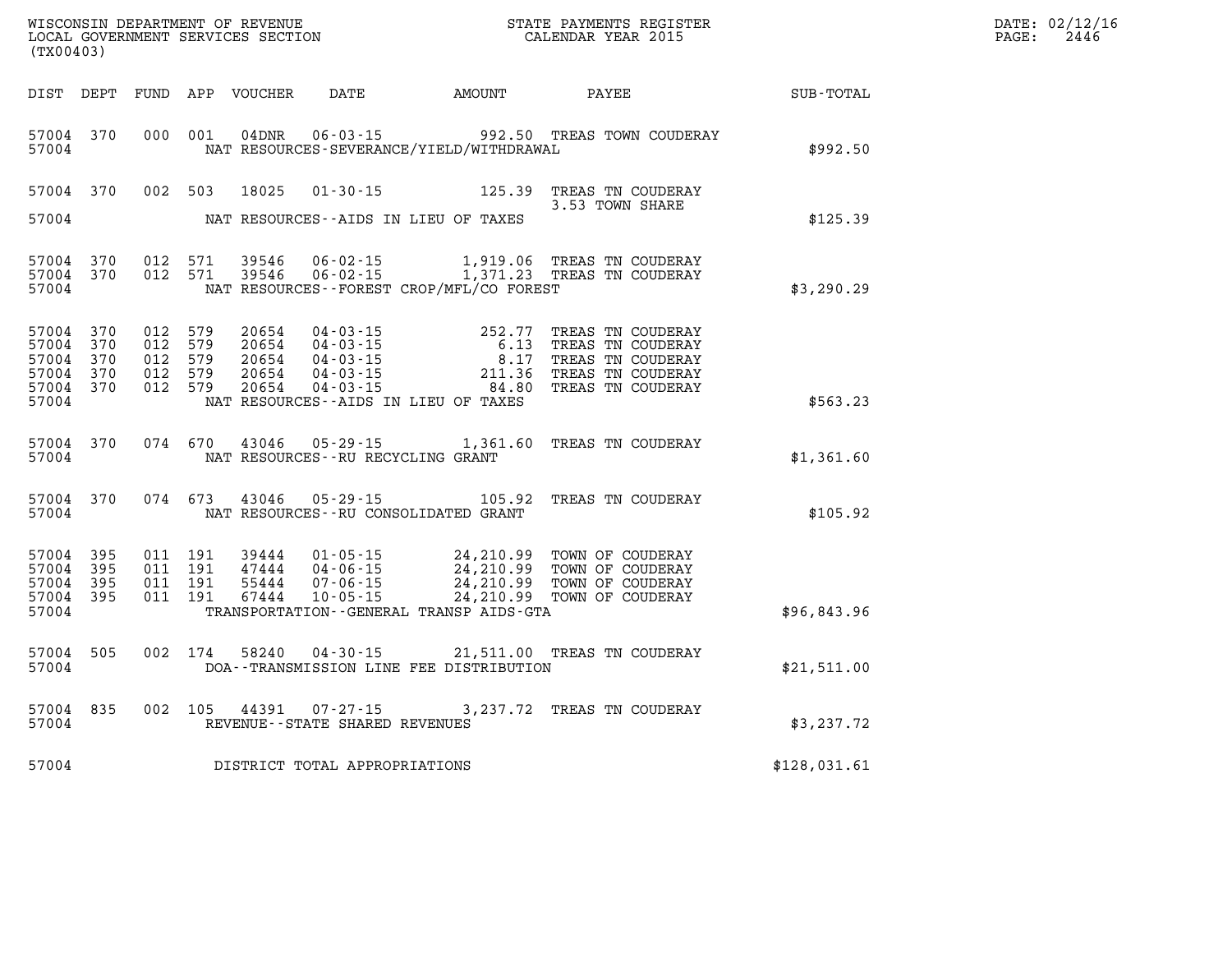|                                                       | WISCONSIN DEPARTMENT OF REVENUE<br>LOCAL GOVERNMENT SERVICES SECTION FOR THE STATE PAYMENTS REGISTER<br>(TX00403)<br>(TX00403) |                                                     |  |                            |                                   |                                              |                                                                                                                                                                                                                                                                |              | DATE: 02/12/16<br>PAGE: 2447 |
|-------------------------------------------------------|--------------------------------------------------------------------------------------------------------------------------------|-----------------------------------------------------|--|----------------------------|-----------------------------------|----------------------------------------------|----------------------------------------------------------------------------------------------------------------------------------------------------------------------------------------------------------------------------------------------------------------|--------------|------------------------------|
|                                                       |                                                                                                                                |                                                     |  | DIST DEPT FUND APP VOUCHER |                                   |                                              | DATE AMOUNT PAYEE                                                                                                                                                                                                                                              | SUB-TOTAL    |                              |
| 57006                                                 | 57006 165                                                                                                                      |                                                     |  |                            |                                   | SAFETY/PROF SERV--FIRE INSURANCE DUES        | 002 225 01441 06-25-15 1,004.31 TREAS TN DRAPER                                                                                                                                                                                                                | \$1,004.31   |                              |
| 57006                                                 |                                                                                                                                |                                                     |  | 57006 370 000 001 05DNR    |                                   | NAT RESOURCES-SEVERANCE/YIELD/WITHDRAWAL     | 09-28-15 331.45 TREAS TOWN DRAPER                                                                                                                                                                                                                              | \$331.45     |                              |
| 57006<br>57006<br>57006<br>57006                      | 57006 370<br>370<br>370<br>370<br>370                                                                                          | 002 503<br>002 503<br>002 503<br>002 503<br>002 503 |  |                            |                                   |                                              | 17781  01-12-15  137.05  TREAS TN DRAPER<br>17781  01-12-15  1,228.98  TREAS TN DRAPER<br>17781  01-12-15  24,947.51  TREAS TN DRAPER<br>18145  01-30-15  1,228.98  TREAS TN DRAPER<br>18145  01-30-15  17,327.64  TREAS TN DRAPER<br>18<br>1740.51 TOWN SHARE |              |                              |
| 57006 370<br>57006                                    |                                                                                                                                | 002 503                                             |  |                            |                                   | NAT RESOURCES--AIDS IN LIEU OF TAXES         |                                                                                                                                                                                                                                                                | \$45,007.21  |                              |
| 57006                                                 |                                                                                                                                |                                                     |  |                            |                                   | NAT RESOURCES - FOREST CROP/MFL/CO FOREST    | $\begin{array}{cccccc} 57006 & 370 & 012 & 571 & 39547 & 06\cdot 02\cdot 15 & 3,584.50 & \text{TREAS TN DRAPER} \\ 57006 & 370 & 012 & 571 & 39547 & 06\cdot 02\cdot 15 & 1,963.84 & \text{TREAS TN DRAPER} \end{array}$                                       | \$5,548.34   |                              |
| 57006                                                 | 57006 370                                                                                                                      | 57006 370 012 579<br>57006 370 012 579<br>012 579   |  |                            |                                   | NAT RESOURCES--AIDS IN LIEU OF TAXES         | 20655  04-03-15  12,542.90 TREAS TN DRAPER<br>20655  04-03-15  10.50 TREAS TN DRAPER<br>20655  04-03-15  105.03 TREAS TN DRAPER                                                                                                                                | \$12,658.43  |                              |
| 57006                                                 | 57006 370                                                                                                                      |                                                     |  |                            |                                   | NAT RESOURCES -- PMT IN LIEU OF TAXES        | 012 584 00086 09-01-15 71,925.05 TREAS TN DRAPER                                                                                                                                                                                                               | \$71,925.05  |                              |
| 57006                                                 | 57006 370                                                                                                                      |                                                     |  |                            | NAT RESOURCES--RU RECYCLING GRANT |                                              | 074 670 43047 05-29-15 734.78 TREAS TN DRAPER                                                                                                                                                                                                                  | \$734.78     |                              |
| 57006 395<br>57006 395<br>57006 395<br>57006<br>57006 | 395                                                                                                                            | 011 191<br>011 191<br>011 191<br>011 191            |  |                            |                                   | TRANSPORTATION - - GENERAL TRANSP AIDS - GTA | 46,715.43 TOWN OF DRAPER<br>47445 04-06-15 46,715.43 TOWN OF DRAPER<br>55445 07-06-15 46,715.43 TOWN OF DRAPER<br>67445 10-05-15 - 46,715.43 TOWN OF DRAPER                                                                                                    | \$186,861.72 |                              |
| 57006                                                 |                                                                                                                                |                                                     |  |                            |                                   | TRANSPORTATION - - LRIP/TRIP/MSIP GRANTS     | 57006 395 011 278 37146 01-21-15 45,905.12 TREAS TN DRAPER                                                                                                                                                                                                     | \$45,905.12  |                              |
| 57006                                                 |                                                                                                                                |                                                     |  |                            | REVENUE--STATE SHARED REVENUES    |                                              | 57006 835 002 105 44392 07-27-15 793.45 TREAS TN DRAPER                                                                                                                                                                                                        | \$793.45     |                              |
|                                                       |                                                                                                                                |                                                     |  |                            |                                   |                                              | 57006 835 002 109 03342 07-27-15 1.00 TREAS TN DRAPER                                                                                                                                                                                                          |              |                              |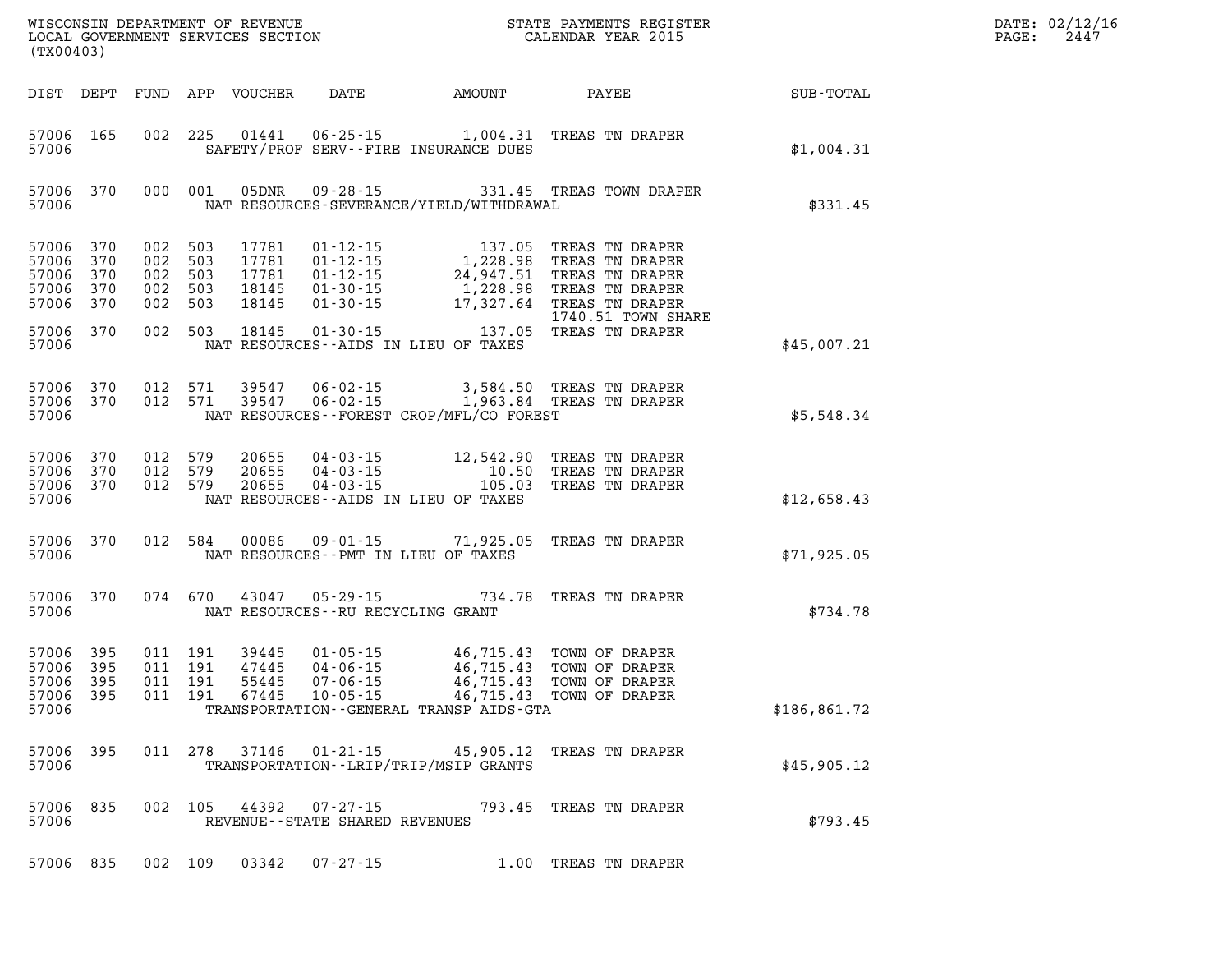| (TX00403)      |      |      |     | WISCONSIN DEPARTMENT OF REVENUE<br>LOCAL GOVERNMENT SERVICES SECTION |                                                    |        | STATE PAYMENTS REGISTER<br>CALENDAR YEAR 2015 |              | DATE: 02/12/16<br>2448<br>PAGE: |
|----------------|------|------|-----|----------------------------------------------------------------------|----------------------------------------------------|--------|-----------------------------------------------|--------------|---------------------------------|
| DIST           | DEPT | FUND | APP | <b>VOUCHER</b>                                                       | DATE                                               | AMOUNT | PAYEE                                         | SUB-TOTAL    |                                 |
| 57006          |      |      |     |                                                                      | REVENUE--EXEMPT COMPUTER AID                       |        |                                               | \$1.00       |                                 |
| 57006<br>57006 | 835  | 002  | 501 | 00003                                                                | 02-02-15<br>DOA-PAYMENT FOR MUNICIPAL SERVICES AID | 135.12 | TREAS TN DRAPER                               | \$135.12     |                                 |
| 57006          |      |      |     |                                                                      | DISTRICT TOTAL APPROPRIATIONS                      |        |                                               | \$370,905.98 |                                 |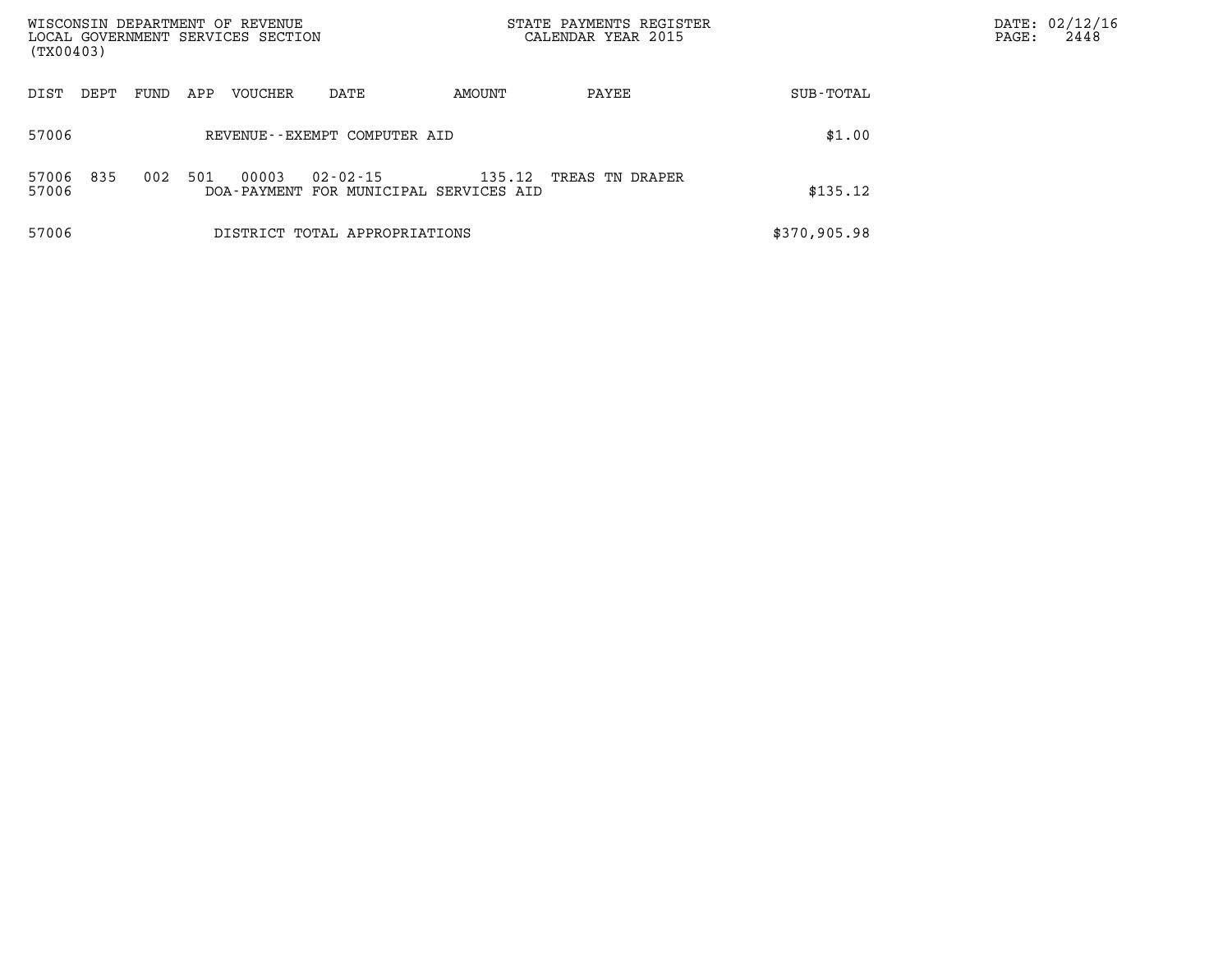| DATE: | 02/12/16 |
|-------|----------|
| PAGE: | 2449     |

| (TX00403)                                             |                  |  |         |       |                                                   |                                                                                                                                                                                                                                                                                                                                                       |  |                         |               | DATE: 02/12/1<br>2449<br>$\mathtt{PAGE}$ : |
|-------------------------------------------------------|------------------|--|---------|-------|---------------------------------------------------|-------------------------------------------------------------------------------------------------------------------------------------------------------------------------------------------------------------------------------------------------------------------------------------------------------------------------------------------------------|--|-------------------------|---------------|--------------------------------------------|
|                                                       |                  |  |         |       |                                                   |                                                                                                                                                                                                                                                                                                                                                       |  |                         |               |                                            |
| 57008                                                 | 57008 165        |  |         |       |                                                   | 002 225 01442 06-25-15 3,887.96 TREAS TN EDGEWATER<br>SAFETY/PROF SERV--FIRE INSURANCE DUES                                                                                                                                                                                                                                                           |  |                         | \$3,887.96    |                                            |
| 57008                                                 | 57008 370        |  |         |       |                                                   | 000 001 01DNR 04-09-15 2,261.75 TREAS TOWN EDGEWATER<br>NAT RESOURCES-SEVERANCE/YIELD/WITHDRAWAL                                                                                                                                                                                                                                                      |  |                         | \$2,261.75    |                                            |
|                                                       |                  |  |         |       |                                                   | 57008 370 002 503 17782 01-12-15 394.41 TREAS TN EDGEWATER<br>58.77 TOWN SHARE                                                                                                                                                                                                                                                                        |  | 58.77 TOWN SHARE        |               |                                            |
| 57008                                                 |                  |  |         |       |                                                   | NAT RESOURCES--AIDS IN LIEU OF TAXES                                                                                                                                                                                                                                                                                                                  |  |                         | \$394.41      |                                            |
| 57008 370<br>57008 370<br>57008                       |                  |  |         |       |                                                   | 012 571 39548 06-02-15 882.88 TREAS TN EDGEWATER<br>012 571 39548 06-02-15 2,745.38 TREAS TN EDGEWATER<br>NAT RESOURCES - FOREST CROP/MFL/CO FOREST                                                                                                                                                                                                   |  |                         | \$3,628.26    |                                            |
| 57008<br>57008 370<br>57008 370<br>57008 370<br>57008 | 57008 370<br>370 |  |         |       |                                                   | 012 579 20656 04-03-15 159.72 TREAS TN EDGEWATER<br>012 579 20656 04-03-15 .48 TREAS TN EDGEWATER<br>012 579 20656 04-03-15 5.05 TREAS TN EDGEWATER<br>012 579 20656 04-03-15 87.80 TREAS TN EDGEWATER<br>012 579 20656 04-03-15 50.50<br>NAT RESOURCES--AIDS IN LIEU OF TAXES                                                                        |  |                         | \$303.55      |                                            |
| 57008                                                 |                  |  |         |       |                                                   | 57008 370 074 670 43048 05-29-15 2,641.27 TREAS TN EDGEWATER<br>NAT RESOURCES--RU RECYCLING GRANT                                                                                                                                                                                                                                                     |  |                         | \$2,641.27    |                                            |
| 57008<br>57008 395<br>57008 395<br>57008              | 57008 395<br>395 |  |         |       |                                                   | $\begin{tabular}{cccc} 011 & 191 & 39446 & 01-05-15 & 25,471.63 & TOWN OF EDGEWATER \\ 011 & 191 & 47446 & 04-06-15 & 25,471.63 & TOWN OF EDGEWATER \\ 011 & 191 & 55446 & 07-06-15 & 25,471.63 & TOWN OF EDGEWATER \\ 011 & 191 & 67446 & 10-05-15 & 25,471.65 & TOWN OF EDGEWATER \\ \end{tabular}$<br>TRANSPORTATION - - GENERAL TRANSP AIDS - GTA |  |                         | \$101,886.54  |                                            |
| 57008                                                 | 57008 505        |  |         |       |                                                   | 002 174 58240 04-30-15 5,239.00 TREAS TN EDGEWATER<br>DOA--TRANSMISSION LINE FEE DISTRIBUTION                                                                                                                                                                                                                                                         |  |                         | \$5,239.00    |                                            |
| 57008                                                 |                  |  |         |       | REVENUE - - STATE SHARED REVENUES                 | 57008 835 002 105 44393 07-27-15 1.220.09 TREAS TN EDGEWATER                                                                                                                                                                                                                                                                                          |  |                         | \$1,220.09    |                                            |
| 57008<br>57008                                        | 835              |  | 002 109 | 03343 | $07 - 27 - 15$<br>REVENUE - - EXEMPT COMPUTER AID |                                                                                                                                                                                                                                                                                                                                                       |  | 3.00 TREAS TN EDGEWATER | \$3.00        |                                            |
| 57008                                                 |                  |  |         |       | DISTRICT TOTAL APPROPRIATIONS                     |                                                                                                                                                                                                                                                                                                                                                       |  |                         | \$121, 465.83 |                                            |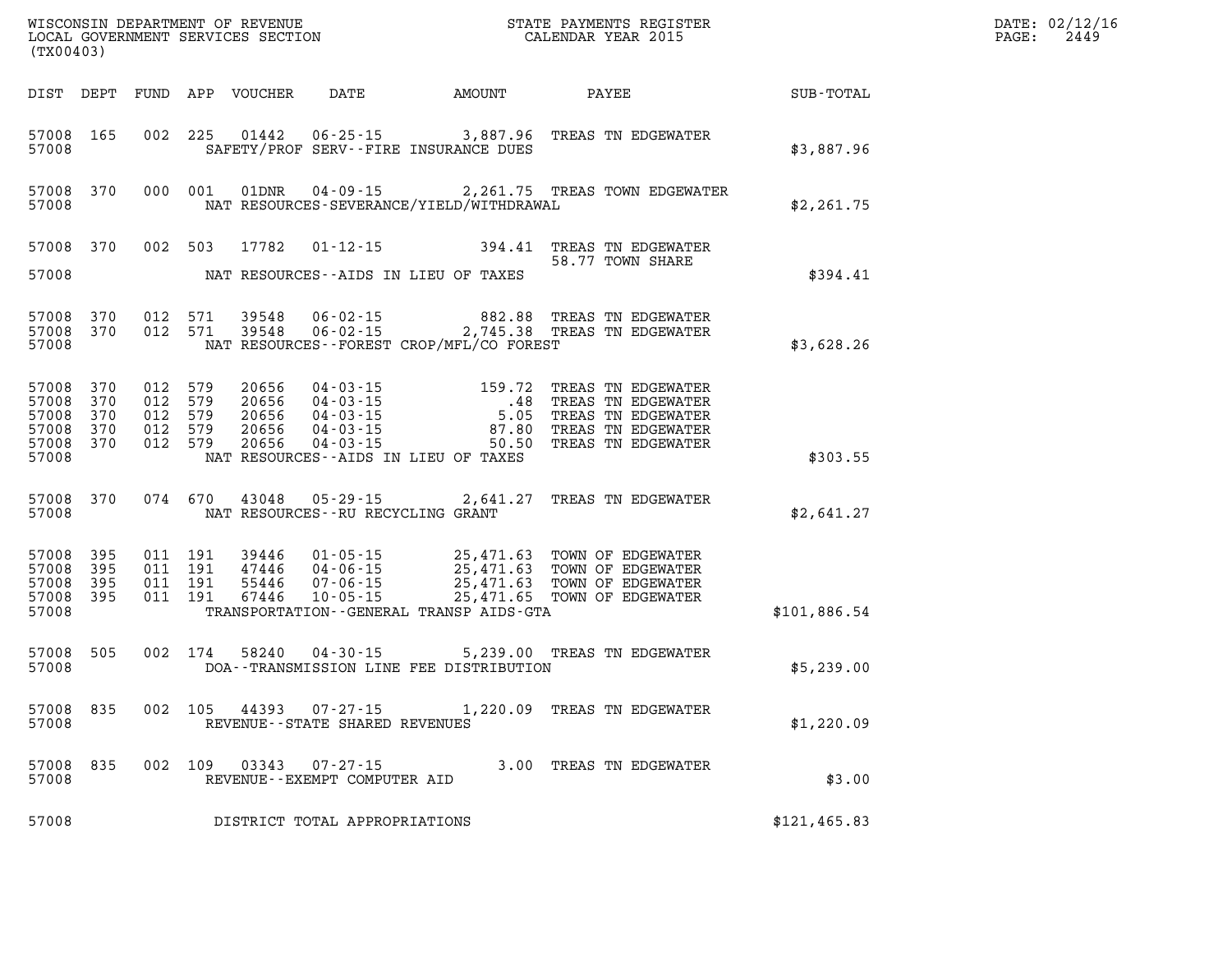| DATE:            | 02/12/16 |
|------------------|----------|
| $\texttt{PAGE:}$ | 2450     |

| (TX00403) |                                                  |                   |  |                            |                                   |                                                                                                                                                                                                                                                         |                         |               | DATE: 02/12/1<br>2450<br>PAGE: |
|-----------|--------------------------------------------------|-------------------|--|----------------------------|-----------------------------------|---------------------------------------------------------------------------------------------------------------------------------------------------------------------------------------------------------------------------------------------------------|-------------------------|---------------|--------------------------------|
|           |                                                  |                   |  | DIST DEPT FUND APP VOUCHER |                                   | DATE AMOUNT PAYEE SUB-TOTAL                                                                                                                                                                                                                             |                         |               |                                |
| 57010     | 57010 165                                        |                   |  |                            |                                   | 002 225 01443 06-25-15 12,624.24 TREAS TN HAYWARD<br>SAFETY/PROF SERV--FIRE INSURANCE DUES                                                                                                                                                              |                         | \$12,624.24   |                                |
| 57010     | 57010 370<br>57010 370<br>57010 370              |                   |  |                            |                                   | 000 001 01DNR 04-09-15 2,066.45 TREAS TOWN HAYWARD<br>000 001 04DNR 06-03-15 2,541.92 TREAS TOWN HAYWARD<br>000 001 05DNR 09-28-15 473.31 TREAS TOWN HAYWARD<br>NAT RESOURCES-SEVERANCE/YIELD/WITHDRAWAL                                                |                         | \$5,081.68    |                                |
|           | 57010 370                                        |                   |  | 002 503 18026              |                                   | 01-30-15 932.37 TREAS TN HAYWARD                                                                                                                                                                                                                        | 99.63 TOWN SHARE        |               |                                |
| 57010     |                                                  |                   |  |                            |                                   | NAT RESOURCES--AIDS IN LIEU OF TAXES                                                                                                                                                                                                                    |                         | \$932.37      |                                |
| 57010     | 57010 370<br>57010 370                           |                   |  |                            |                                   | 012 571 39549 06-02-15 353.83 TREAS TN HAYWARD<br>012 571 39549 06-02-15 669.55 TREAS TN HAYWARD<br>NAT RESOURCES - - FOREST CROP/MFL/CO FOREST                                                                                                         |                         | \$1,023.38    |                                |
| 57010     | 57010 370<br>57010 370<br>57010 370              |                   |  |                            |                                   | 012 579 20657 04-03-15 390.95 TREAS TN HAYWARD<br>012 579 20657 04-03-15 828.23 TREAS TN HAYWARD<br>012 579 20657 04-03-15 25.09 TREAS TN HAYWARD<br>NAT RESOURCES--AIDS IN LIEU OF TAXES                                                               |                         | \$1,244.27    |                                |
| 57010     | 57010 370                                        |                   |  |                            | NAT RESOURCES--RU RECYCLING GRANT | 074 670 43049 05-29-15 3,215.88 TREAS TN HAYWARD                                                                                                                                                                                                        |                         | \$3,215.88    |                                |
| 57010     | 57010 395<br>57010 395<br>57010 395<br>57010 395 |                   |  |                            |                                   | 011 191 39447 01-05-15 48,245.82 TOWN OF HAYWARD<br>011 191 47447 04-06-15 48,245.82 TOWN OF HAYWARD<br>011 191 67447 10-05-15 48,245.82 TOWN OF HAYWARD<br>011 191 67447 10-05-15 48,245.82 TOWN OF HAYWARD<br>TRANSPORTATION--GENERAL TRANSP AIDS-GTA |                         | \$192, 983.28 |                                |
| 57010     | 57010 395                                        |                   |  |                            |                                   | 011 278 52883 07-06-15 44,756.02 TREAS TN HAYWARD<br>TRANSPORTATION - - LRIP/TRIP/MSIP GRANTS                                                                                                                                                           |                         | \$44,756.02   |                                |
| 57010     |                                                  | 57010 835 002 105 |  |                            | REVENUE--STATE SHARED REVENUES    | 44394 07-27-15 7,418.05 TREAS TN HAYWARD                                                                                                                                                                                                                |                         | \$7,418.05    |                                |
| 57010     | 57010 835                                        |                   |  |                            | REVENUE--EXEMPT COMPUTER AID      | 002 109 03344 07-27-15 725.00 TREAS TN HAYWARD                                                                                                                                                                                                          |                         | \$725.00      |                                |
| 57010     | 57010 835                                        |                   |  |                            | 002 501 00003 02-02-15            | DOA-PAYMENT FOR MUNICIPAL SERVICES AID                                                                                                                                                                                                                  | 417.84 TREAS TN HAYWARD | \$417.84      |                                |
|           |                                                  |                   |  |                            |                                   | 57010 835 021 363 35874 03-23-15 2,657.44 TREAS TN HAYWARD                                                                                                                                                                                              |                         |               |                                |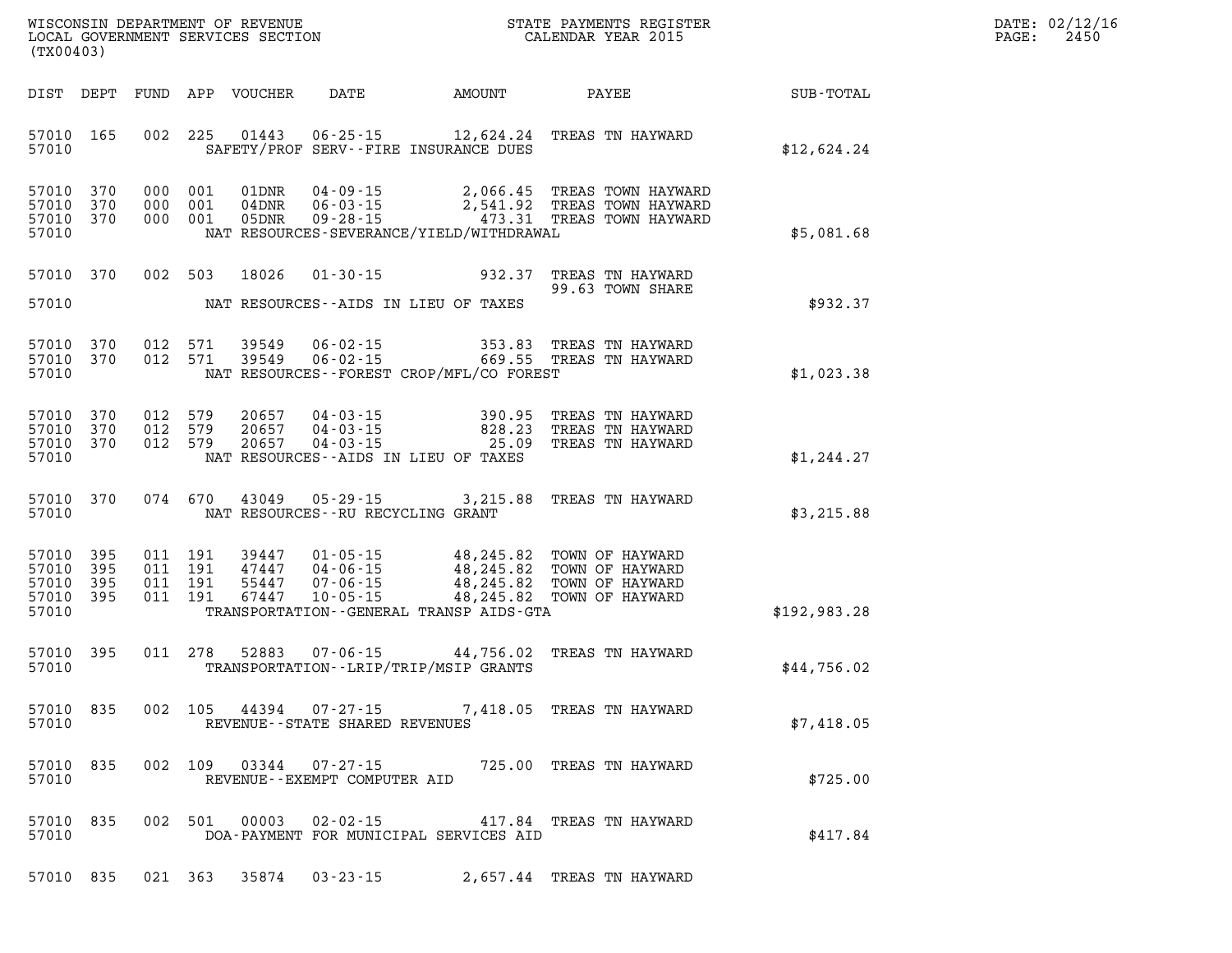| (TX00403) |      |      |     | WISCONSIN DEPARTMENT OF REVENUE<br>LOCAL GOVERNMENT SERVICES SECTION |                               | STATE PAYMENTS REGISTER<br>CALENDAR YEAR 2015 |       |              | PAGE: | DATE: 02/12/16<br>2451 |
|-----------|------|------|-----|----------------------------------------------------------------------|-------------------------------|-----------------------------------------------|-------|--------------|-------|------------------------|
| DIST      | DEPT | FUND | APP | VOUCHER                                                              | DATE                          | AMOUNT                                        | PAYEE | SUB-TOTAL    |       |                        |
| 57010     |      |      |     |                                                                      | REVENUE - - LOTTERY CREDIT -  |                                               |       | \$2,657.44   |       |                        |
| 57010     |      |      |     |                                                                      | DISTRICT TOTAL APPROPRIATIONS |                                               |       | \$273,079.45 |       |                        |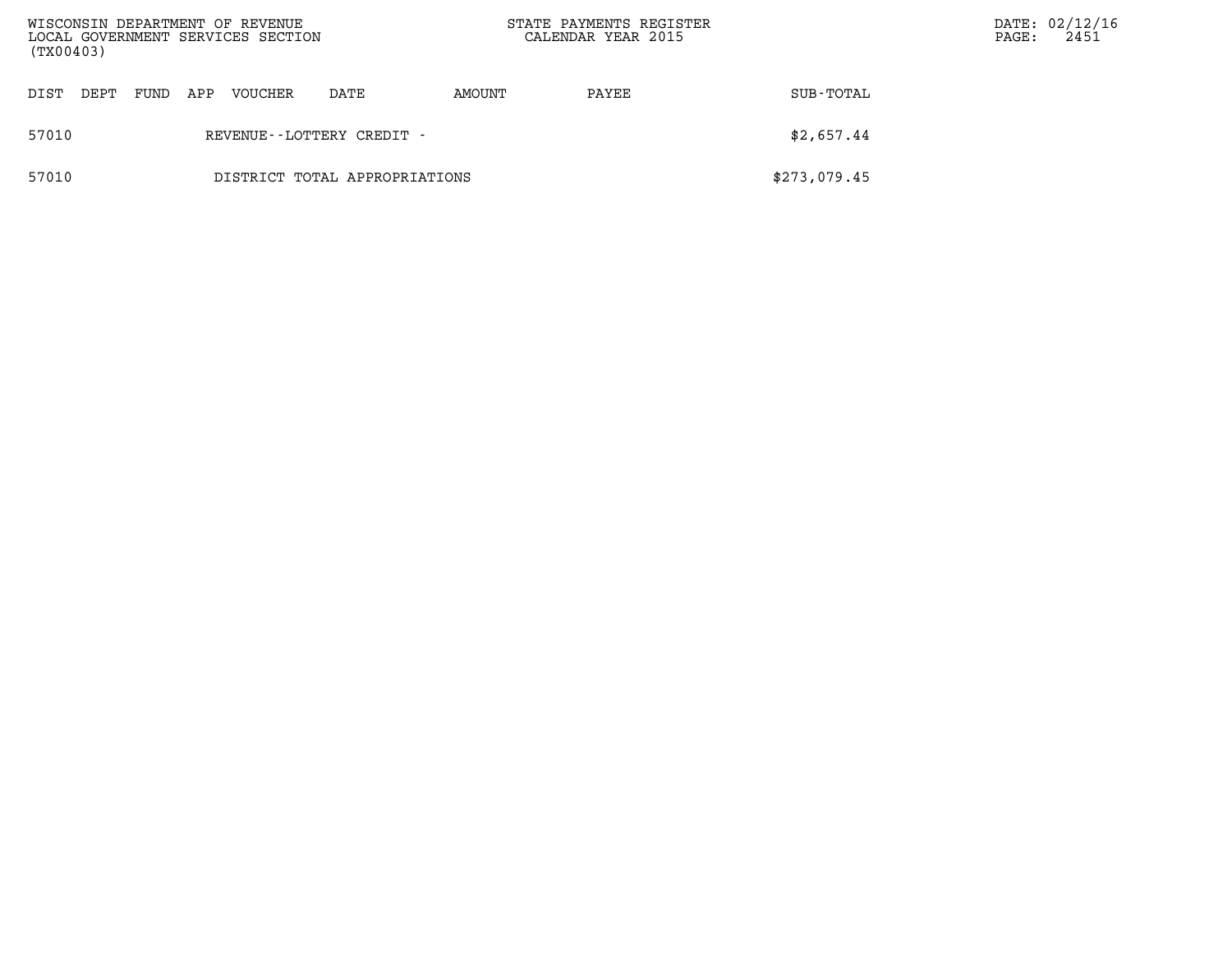| (TX00403)                                         |            |                                          |         | WISCONSIN DEPARTMENT OF REVENUE<br>LOCAL GOVERNMENT SERVICES SECTION |                                                |                                                                                   | STATE PAYMENTS REGISTER<br>CALENDAR YEAR 2015                                         |               | DATE: 02/12/16<br>$\mathtt{PAGE}$ :<br>2452 |
|---------------------------------------------------|------------|------------------------------------------|---------|----------------------------------------------------------------------|------------------------------------------------|-----------------------------------------------------------------------------------|---------------------------------------------------------------------------------------|---------------|---------------------------------------------|
|                                                   |            |                                          |         | DIST DEPT FUND APP VOUCHER                                           |                                                | DATE AMOUNT                                                                       | <b>PAYEE</b>                                                                          | SUB-TOTAL     |                                             |
| 57012 165<br>57012                                |            | 002 225                                  |         | 01444                                                                |                                                | 06-25-15 3,930.48<br>SAFETY/PROF SERV--FIRE INSURANCE DUES                        | TREAS TN HUNTER                                                                       | \$3,930.48    |                                             |
| 57012                                             | 57012 370  |                                          | 000 001 | 04DNR                                                                | $06 - 03 - 15$                                 | NAT RESOURCES-SEVERANCE/YIELD/WITHDRAWAL                                          | 2,683.61 TREAS TOWN HUNTER                                                            | \$2,683.61    |                                             |
| 57012 370                                         | 57012 370  | 002 503<br>002 503                       |         | 17783<br>17783                                                       | $01 - 12 - 15$<br>$01 - 12 - 15$               |                                                                                   | 163.69 TREAS TN HUNTER<br>4, 217.94 TREAS TN HUNTER<br>210.89 TOWN SHARE              |               |                                             |
| 57012                                             |            |                                          |         |                                                                      |                                                | NAT RESOURCES--AIDS IN LIEU OF TAXES                                              |                                                                                       | \$4,381.63    |                                             |
| 57012                                             | 57012 370  |                                          | 012 571 | 39550                                                                |                                                | NAT RESOURCES - - FOREST CROP/MFL/CO FOREST                                       | 06-02-15 194.02 TREAS TN HUNTER                                                       | \$194.02      |                                             |
| 57012<br>57012 370<br>57012 370<br>57012          | 370        | 012 579<br>012 579<br>012 579            |         | 20658<br>20658<br>20658                                              | 04 - 03 - 15<br>04 - 03 - 15                   | 5,672.49<br>NAT RESOURCES--AIDS IN LIEU OF TAXES                                  | TREAS TN HUNTER<br>213.39 TREAS TN HUNTER<br>04-03-15 10,191.44 TREAS TN HUNTER       | \$16,077.32   |                                             |
| 57012                                             | 57012 370  | 012 584                                  |         |                                                                      | $00087$ 09-01-15                               | NAT RESOURCES - PMT IN LIEU OF TAXES                                              | 23,226.68 TREAS TN HUNTER                                                             | \$23, 226.68  |                                             |
| 57012                                             | 57012 370  | 074 670                                  |         | 43050                                                                | NAT RESOURCES--RU RECYCLING GRANT              |                                                                                   | 05-29-15 3,697.84 TREAS TN HUNTER                                                     | \$3,697.84    |                                             |
| 57012 395<br>57012<br>57012<br>57012 395<br>57012 | 395<br>395 | 011 191<br>011 191<br>011 191<br>011 191 |         | 39448<br>47448<br>55448<br>67448                                     |                                                | 01-05-15 21,739.24 TOWN OF HUNTER<br>TRANSPORTATION - - GENERAL TRANSP AIDS - GTA | 04-06-15<br>04-06-15<br>07-06-15<br>10-05-15<br>21,739.24<br>21,739.26 TOWN OF HUNTER | \$86,956.98   |                                             |
| 57012 835<br>57012                                |            |                                          | 002 105 | 44395                                                                | 07-27-15<br>REVENUE - - STATE SHARED REVENUES  |                                                                                   | 1,085.03 TREAS TN HUNTER                                                              | \$1,085.03    |                                             |
| 57012 835<br>57012                                |            |                                          | 002 109 | 03345                                                                | $07 - 27 - 15$<br>REVENUE--EXEMPT COMPUTER AID |                                                                                   | 9.00 TREAS TN HUNTER                                                                  | \$9.00        |                                             |
| 57012                                             |            |                                          |         |                                                                      | DISTRICT TOTAL APPROPRIATIONS                  |                                                                                   |                                                                                       | \$142, 242.59 |                                             |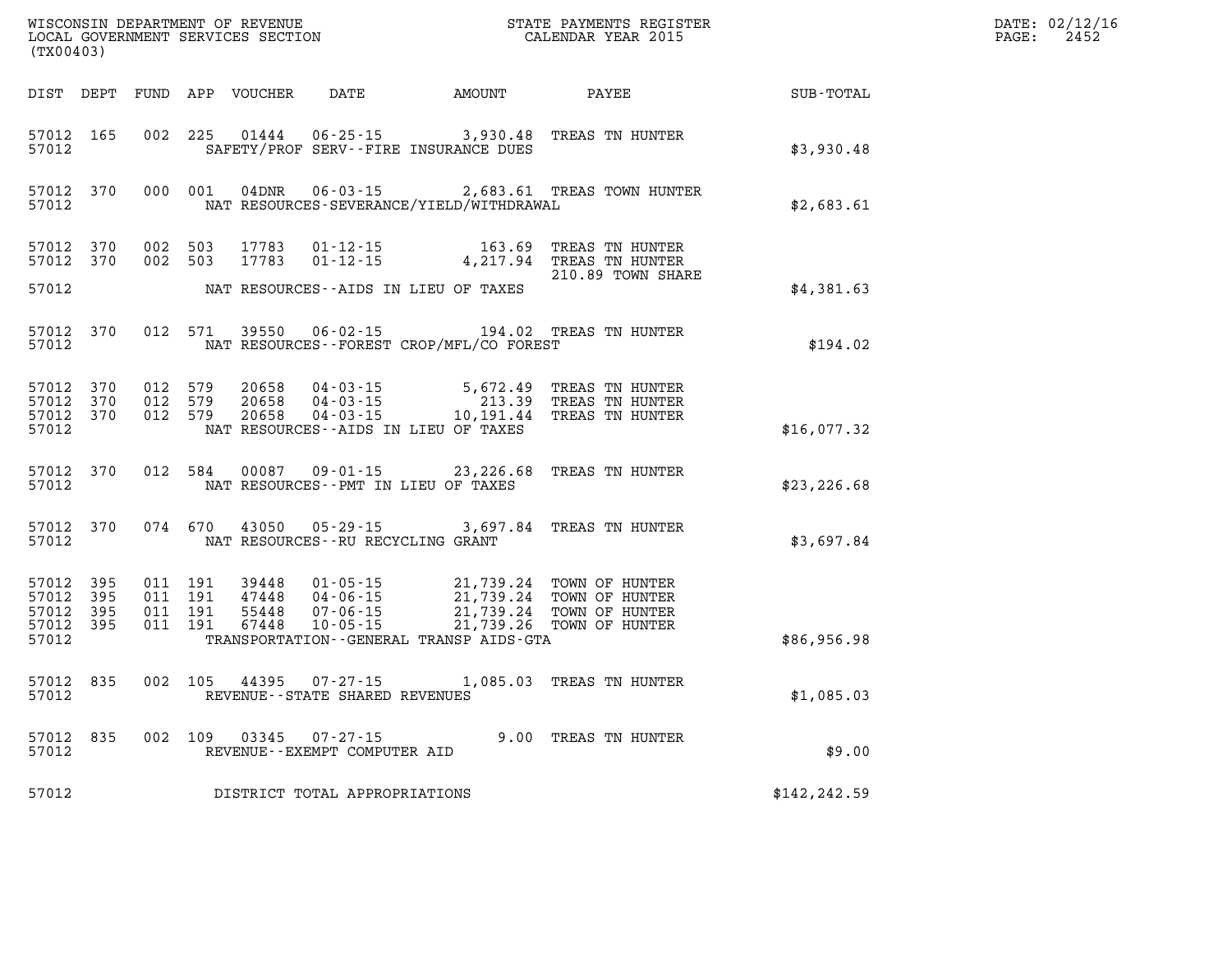| DATE: | 02/12/16 |
|-------|----------|
| PAGE: | 2453     |

| (TX00403)                                 |                          |                          |                          | WISCONSIN DEPARTMENT OF REVENUE<br>LOCAL GOVERNMENT SERVICES SECTION |                                                                      | STATE PAYMENTS REGISTER<br>CALENDAR YEAR 2015                                                    |                                                                              |              |
|-------------------------------------------|--------------------------|--------------------------|--------------------------|----------------------------------------------------------------------|----------------------------------------------------------------------|--------------------------------------------------------------------------------------------------|------------------------------------------------------------------------------|--------------|
| DIST                                      | DEPT                     | FUND                     | APP                      | VOUCHER                                                              | DATE                                                                 | AMOUNT                                                                                           | PAYEE                                                                        | SUB-TOTAL    |
| 57014<br>57014                            | 165                      | 002                      | 225                      | 01445                                                                | $06 - 25 - 15$                                                       | 6,881.12<br>SAFETY/PROF SERV--FIRE INSURANCE DUES                                                | TREAS TN LENROOT                                                             | \$6,881.12   |
| 57014                                     | 370                      | 002                      | 503                      | 17784                                                                | $01 - 12 - 15$                                                       | 7,711.01                                                                                         | TREAS TN LENROOT<br>684.62 TOWN SHARE                                        |              |
| 57014                                     |                          |                          |                          |                                                                      |                                                                      | NAT RESOURCES -- AIDS IN LIEU OF TAXES                                                           |                                                                              | \$7,711.01   |
| 57014<br>57014<br>57014                   | 370<br>370               | 012<br>012               | 571<br>571               | 39551<br>39551                                                       | $06 - 02 - 15$<br>$06 - 02 - 15$                                     | 454.71<br>7,092.42<br>NAT RESOURCES--FOREST CROP/MFL/CO FOREST                                   | TREAS TN LENROOT<br>TREAS TN LENROOT                                         | \$7,547.13   |
| 57014<br>57014<br>57014<br>57014<br>57014 | 370<br>370<br>370<br>370 | 012<br>012<br>012<br>012 | 579<br>579<br>579<br>579 | 20659<br>20659<br>20659<br>20659                                     | $04 - 03 - 15$<br>$04 - 03 - 15$<br>$04 - 03 - 15$<br>$04 - 03 - 15$ | 3.20<br>105.65<br>2,040.76<br>73.50<br>NAT RESOURCES--AIDS IN LIEU OF TAXES                      | TREAS TN LENROOT<br>TREAS TN LENROOT<br>TREAS TN LENROOT<br>TREAS TN LENROOT | \$2,223.11   |
| 57014<br>57014<br>57014<br>57014<br>57014 | 395<br>395<br>395<br>395 | 011<br>011<br>011<br>011 | 191<br>191<br>191<br>191 | 39449<br>47449<br>55449<br>67449                                     | $01 - 05 - 15$<br>$04 - 06 - 15$<br>$07 - 06 - 15$<br>$10 - 05 - 15$ | 48,014.61<br>48,014.61<br>48,014.61<br>48,014.61<br>TRANSPORTATION - - GENERAL TRANSP AIDS - GTA | TOWN OF LENROOT<br>TOWN OF LENROOT<br>TOWN OF LENROOT<br>TOWN OF LENROOT     | \$192,058.44 |
| 57014<br>57014                            | 395                      | 011                      | 278                      | 68772                                                                | $12 - 11 - 15$                                                       | 54,729.49<br>TRANSPORTATION - - LRIP/TRIP/MSIP GRANTS                                            | TREAS TN LENROOT                                                             | \$54,729.49  |
| 57014<br>57014                            | 465                      | 072                      | 365                      | 00334                                                                | $01 - 07 - 15$                                                       | 4,950.49<br>MILITARY AFFAIRS - - EMERGENCY MANAGEMENT                                            | TREAS TN LENROOT                                                             | \$4,950.49   |
| 57014<br>57014                            | 835                      | 002                      | 105                      | 44396                                                                | $07 - 27 - 15$<br>REVENUE - - STATE SHARED REVENUES                  | 3,305.49                                                                                         | TREAS TN LENROOT                                                             | \$3,305.49   |
| 57014<br>57014                            | 835                      | 002                      | 109                      | 03346                                                                | $07 - 27 - 15$<br>REVENUE - - EXEMPT COMPUTER AID                    | 5.00                                                                                             | TREAS TN LENROOT                                                             | \$5.00       |
| 57014                                     |                          |                          |                          |                                                                      | DISTRICT TOTAL APPROPRIATIONS                                        |                                                                                                  |                                                                              | \$279,411.28 |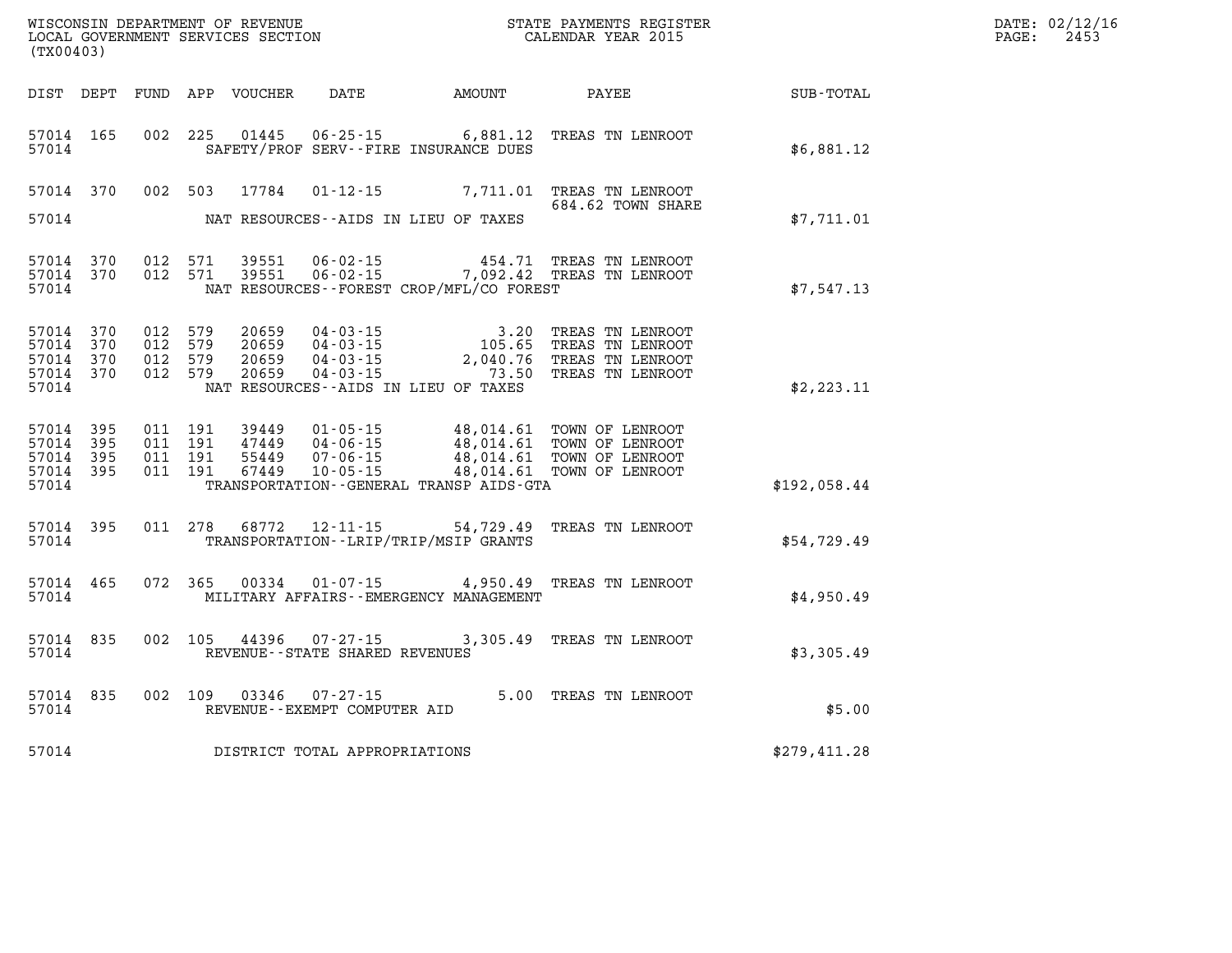| DATE: | 02/12/16 |
|-------|----------|
| PAGE: | 2454     |

| (TX00403)                                 |                          |                          |                          | WISCONSIN DEPARTMENT OF REVENUE<br>LOCAL GOVERNMENT SERVICES SECTION |                                                                      | STATE PAYMENTS REGISTER<br>CALENDAR YEAR 2015                                               |                                                                                          |                  |  |
|-------------------------------------------|--------------------------|--------------------------|--------------------------|----------------------------------------------------------------------|----------------------------------------------------------------------|---------------------------------------------------------------------------------------------|------------------------------------------------------------------------------------------|------------------|--|
| DIST                                      | DEPT                     | FUND                     | APP                      | VOUCHER                                                              | DATE                                                                 | AMOUNT                                                                                      | PAYEE                                                                                    | <b>SUB-TOTAL</b> |  |
| 57016<br>57016                            | 165                      | 002                      | 225                      | 01446                                                                | $06 - 25 - 15$                                                       | 400.24<br>SAFETY/PROF SERV--FIRE INSURANCE DUES                                             | TREAS TN MEADOWBROOK                                                                     | \$400.24         |  |
| 57016<br>57016<br>57016                   | 370<br>370               | 012<br>012               | 571<br>571               | 39552<br>39552                                                       | $06 - 02 - 15$<br>$06 - 02 - 15$                                     | 130.40<br>2,554.79<br>NAT RESOURCES - - FOREST CROP/MFL/CO FOREST                           | TREAS TN MEADOWBROOK<br>TREAS<br>TN MEADOWBROOK                                          | \$2,685.19       |  |
| 57016<br>57016                            | 370                      | 074                      | 670                      | 43051                                                                | $05 - 29 - 15$<br>NAT RESOURCES - - RU RECYCLING GRANT               | 878.39                                                                                      | TREAS TN MEADOWBROOK                                                                     | \$878.39         |  |
| 57016<br>57016<br>57016<br>57016<br>57016 | 395<br>395<br>395<br>395 | 011<br>011<br>011<br>011 | 191<br>191<br>191<br>191 | 39450<br>47450<br>55450<br>67450                                     | $01 - 05 - 15$<br>$04 - 06 - 15$<br>$07 - 06 - 15$<br>$10 - 05 - 15$ | 14,610.27<br>14,610.27<br>14,610.27<br>14,610.27<br>TRANSPORTATION--GENERAL TRANSP AIDS-GTA | TOWN OF MEADOWBROOK<br>TOWN OF MEADOWBROOK<br>TOWN OF MEADOWBROOK<br>TOWN OF MEADOWBROOK | \$58,441.08      |  |
| 57016<br>57016                            | 835                      | 002                      | 105                      | 44397                                                                | 07-27-15<br>REVENUE - - STATE SHARED REVENUES                        | 3,187.54                                                                                    | TREAS TN MEADOWBROOK                                                                     | \$3,187.54       |  |
| 57016<br>57016                            | 835                      | 002                      | 109                      | 03347                                                                | $07 - 27 - 15$<br>REVENUE--EXEMPT COMPUTER AID                       | 1.00                                                                                        | TREAS TN MEADOWBROOK                                                                     | \$1.00           |  |
| 57016                                     |                          |                          |                          |                                                                      | DISTRICT TOTAL APPROPRIATIONS                                        |                                                                                             |                                                                                          | \$65,593.44      |  |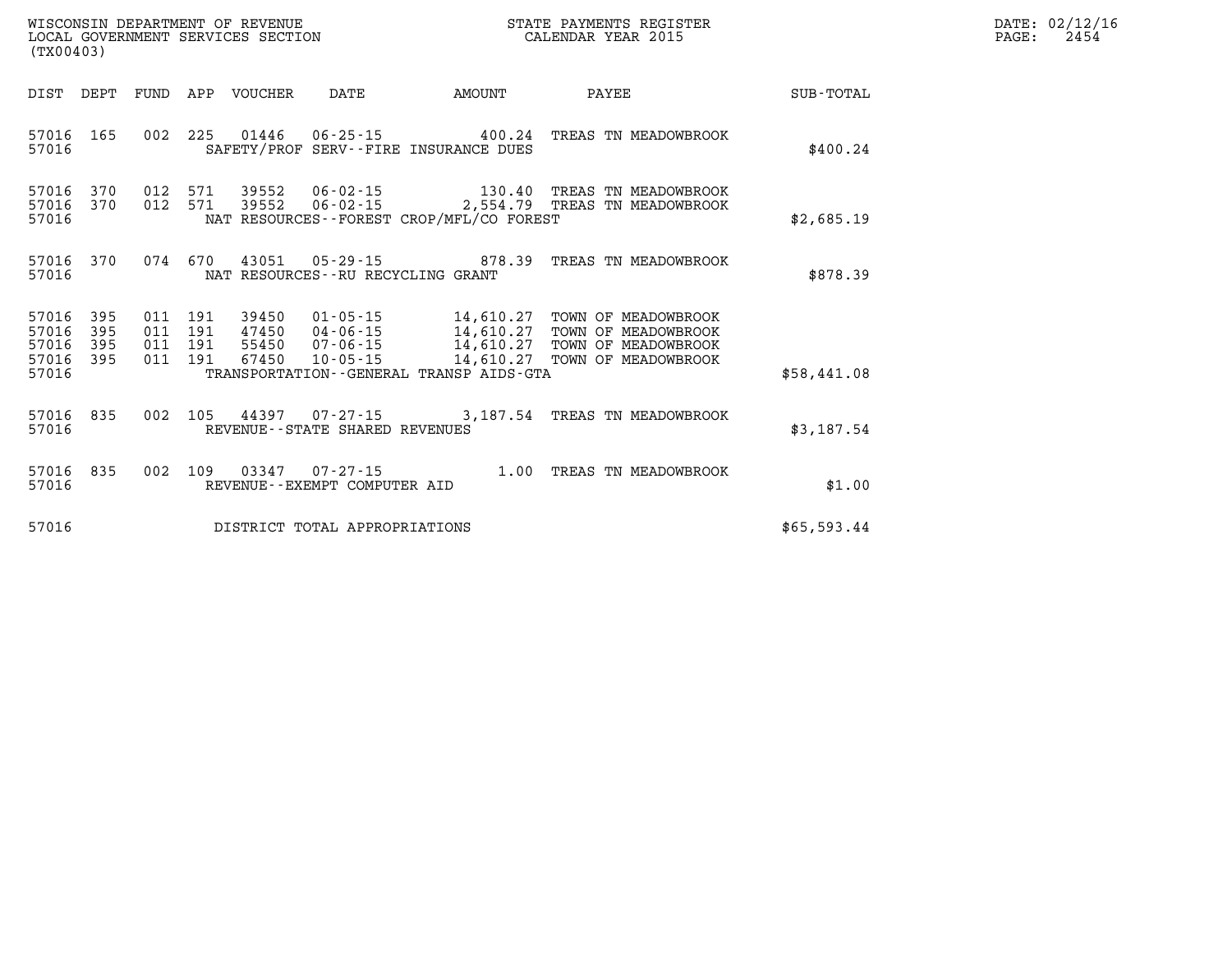|  | DATE: 02/12/16<br>PAGE: 2455 |
|--|------------------------------|
|  |                              |

| DIST                                      | DEPT                     | FUND                     | APP                      | VOUCHER                          | DATE                                                     | <b>EXAMPLE THE AMOUNT</b>                                                                        | <b>PAYEE</b>                                                         | SUB-TOTAL    |
|-------------------------------------------|--------------------------|--------------------------|--------------------------|----------------------------------|----------------------------------------------------------|--------------------------------------------------------------------------------------------------|----------------------------------------------------------------------|--------------|
| 57018<br>57018                            | 165                      | 002                      | 225                      | 01447                            | $06 - 25 - 15$                                           | 502.36<br>SAFETY/PROF SERV--FIRE INSURANCE DUES                                                  | TREAS TN METEOR                                                      | \$502.36     |
| 57018<br>57018<br>57018                   | 370<br>370               | 000<br>000               | 001<br>001               | 04DNR<br>05DNR                   | $06 - 03 - 15$<br>$09 - 28 - 15$                         | NAT RESOURCES-SEVERANCE/YIELD/WITHDRAWAL                                                         | 3,347.77 TREAS TOWN METEOR<br>4,224.07 TREAS TOWN METEOR             | \$7,571.84   |
| 57018<br>57018<br>57018                   | 370<br>370               | 012<br>012               | 571<br>571               | 39553<br>39553                   | $06 - 02 - 15$<br>06-02-15                               | NAT RESOURCES - - FOREST CROP/MFL/CO FOREST                                                      | 1,726.81 TREAS TN METEOR<br>661.70 TREAS TN METEOR                   | \$2,388.51   |
| 57018<br>57018                            | 370                      | 074                      | 670                      |                                  | NAT RESOURCES - - RU RECYCLING GRANT                     | 43052 05-29-15 750.32                                                                            | TREAS TN METEOR                                                      | \$750.32     |
| 57018<br>57018                            | 370                      | 074                      | 673                      | 43052                            |                                                          | $05 - 29 - 15$ 40.18<br>NAT RESOURCES - - RU CONSOLIDATED GRANT                                  | TREAS TN METEOR                                                      | \$40.18      |
| 57018<br>57018<br>57018<br>57018<br>57018 | 395<br>395<br>395<br>395 | 011<br>011<br>011<br>011 | 191<br>191<br>191<br>191 | 39451<br>47451<br>55451<br>67451 | $01 - 05 - 15$<br>04-06-15<br>07-06-15<br>$10 - 05 - 15$ | 14,808.45<br>14,808.45<br>14,808.45<br>14,808.45<br>TRANSPORTATION - - GENERAL TRANSP AIDS - GTA | TOWN OF METEOR<br>TOWN OF METEOR<br>TOWN OF METEOR<br>TOWN OF METEOR | \$59,233.80  |
| 57018<br>57018                            | 505                      | 002                      | 174                      | 58240                            |                                                          | $04 - 30 - 15$ 28,780.00<br>DOA--TRANSMISSION LINE FEE DISTRIBUTION                              | TREAS TN METEOR                                                      | \$28,780.00  |
| 57018<br>57018                            | 835                      | 002                      | 105                      | 44398                            | 07-27-15<br>REVENUE - - STATE SHARED REVENUES            |                                                                                                  | 1,480.79 TREAS TN METEOR                                             | \$1,480.79   |
| 57018<br>57018                            | 835                      | 002                      | 109                      | 03348                            | $07 - 27 - 15$<br>REVENUE--EXEMPT COMPUTER AID           | 1.00                                                                                             | TREAS TN METEOR                                                      | \$1.00       |
| 57018                                     |                          |                          |                          |                                  | DISTRICT TOTAL APPROPRIATIONS                            |                                                                                                  |                                                                      | \$100,748.80 |

WISCONSIN DEPARTMENT OF REVENUE **STATE PAYMENTS REGISTER**<br>LOCAL GOVERNMENT SERVICES SECTION

LOCAL GOVERNMENT SERVICES SECTION

**(TX00403)**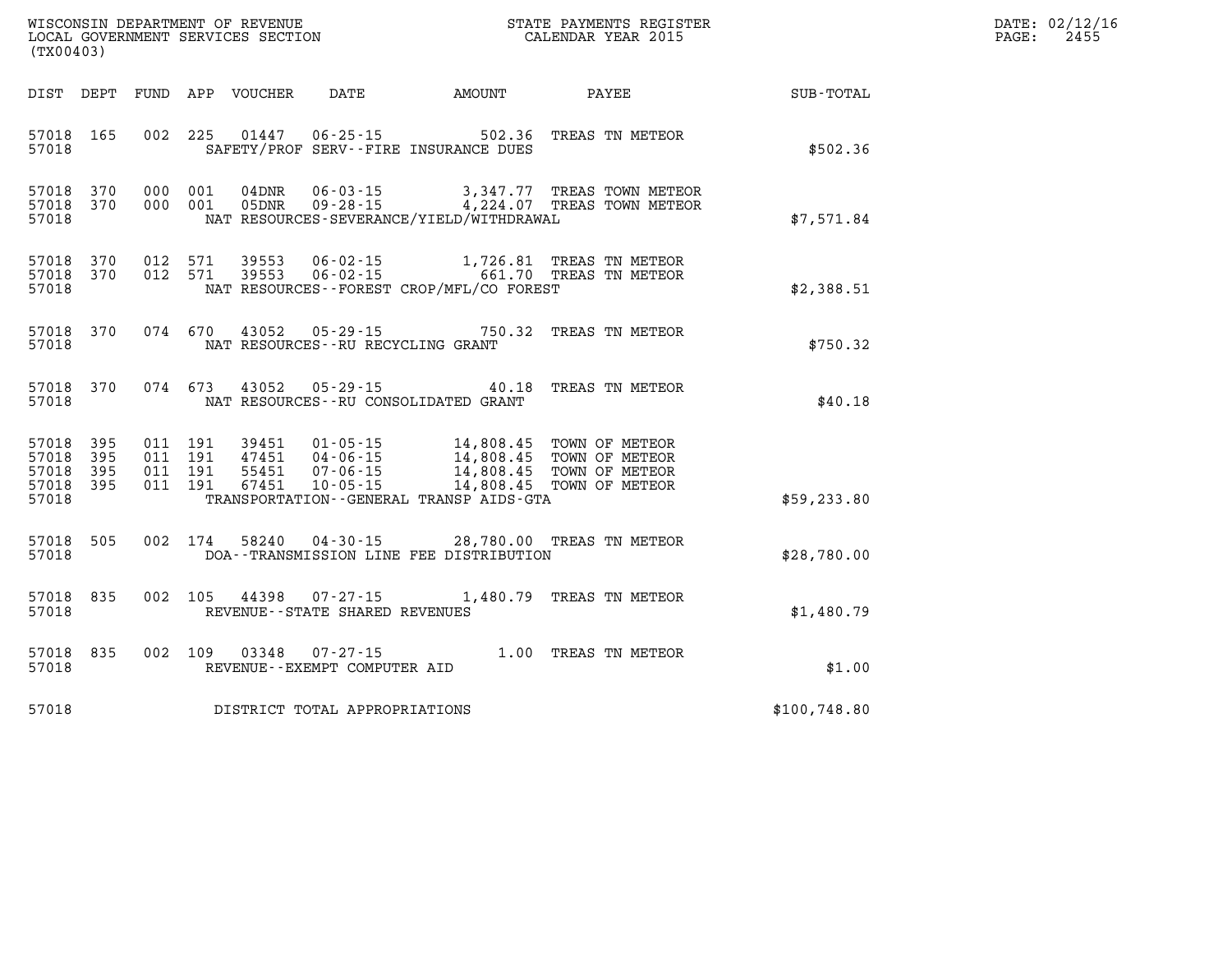| (TX00403)          |                        |                    |               | WISCONSIN DEPARTMENT OF REVENUE<br>LOCAL GOVERNMENT SERVICES SECTION<br>(TYO0403) |                                            | STATE PAYMENTS REGISTER<br>CALENDAR YEAR 2015                                                                             |              | DATE: 02/12/16<br>PAGE:<br>2456 |
|--------------------|------------------------|--------------------|---------------|-----------------------------------------------------------------------------------|--------------------------------------------|---------------------------------------------------------------------------------------------------------------------------|--------------|---------------------------------|
|                    |                        |                    |               |                                                                                   | DIST DEPT FUND APP VOUCHER DATE AMOUNT     | <b>PAYEE</b>                                                                                                              | SUB-TOTAL    |                                 |
| 57020 165<br>57020 |                        |                    |               |                                                                                   | SAFETY/PROF SERV--FIRE INSURANCE DUES      | 002 225 01448 06-25-15 1,269.74 TREAS TN OJIBWA                                                                           | \$1,269.74   |                                 |
| 57020              | 57020 370              |                    | 000 001 04DNR |                                                                                   | NAT RESOURCES-SEVERANCE/YIELD/WITHDRAWAL   | 06-03-15 950.68 TREAS TOWN OJIBWA                                                                                         | \$950.68     |                                 |
|                    | 57020 370              | 002 503            |               |                                                                                   |                                            | 17785 01-12-15 357.64 TREAS TN OJIBWA<br>87.70 TOWN SHARE                                                                 |              |                                 |
| 57020              |                        |                    |               |                                                                                   | NAT RESOURCES -- AIDS IN LIEU OF TAXES     |                                                                                                                           | \$357.64     |                                 |
| 57020              | 57020 370              |                    |               |                                                                                   | NAT RESOURCES--FOREST CROP/MFL/CO FOREST   | 012 571 39554 06-02-15 3,542.77 TREAS TN OJIBWA                                                                           | \$3,542.77   |                                 |
|                    | 57020 370<br>57020 370 | 012 579<br>012 579 |               |                                                                                   |                                            | 20660  04-03-15  2.58 TREAS TN OJIBWA<br>20660  04-03-15  25.80 TREAS TN OJIBWA<br>20660  04-03-15  25.95 TREAS TN OJIBWA |              |                                 |
| 57020 370<br>57020 |                        | 012 579            |               |                                                                                   | NAT RESOURCES--AIDS IN LIEU OF TAXES       |                                                                                                                           | \$54.33      |                                 |
| 57020 395<br>57020 | 395                    | 011 191<br>011 191 |               |                                                                                   | 39452  01-05-15  15,023.14  TOWN OF OJIBWA |                                                                                                                           |              |                                 |
| 57020<br>57020 395 | 395                    | 011 191<br>011 191 |               |                                                                                   |                                            |                                                                                                                           |              |                                 |
| 57020              |                        |                    |               |                                                                                   | TRANSPORTATION--GENERAL TRANSP AIDS-GTA    |                                                                                                                           | \$60,092.58  |                                 |
| 57020              | 57020 835              |                    | 002 109 03349 | 07-27-15<br>REVENUE--EXEMPT COMPUTER AID                                          |                                            | 4.00 TREAS TN OJIBWA                                                                                                      | \$4.00       |                                 |
| 57020              |                        |                    |               | DISTRICT TOTAL APPROPRIATIONS                                                     |                                            |                                                                                                                           | \$66, 271.74 |                                 |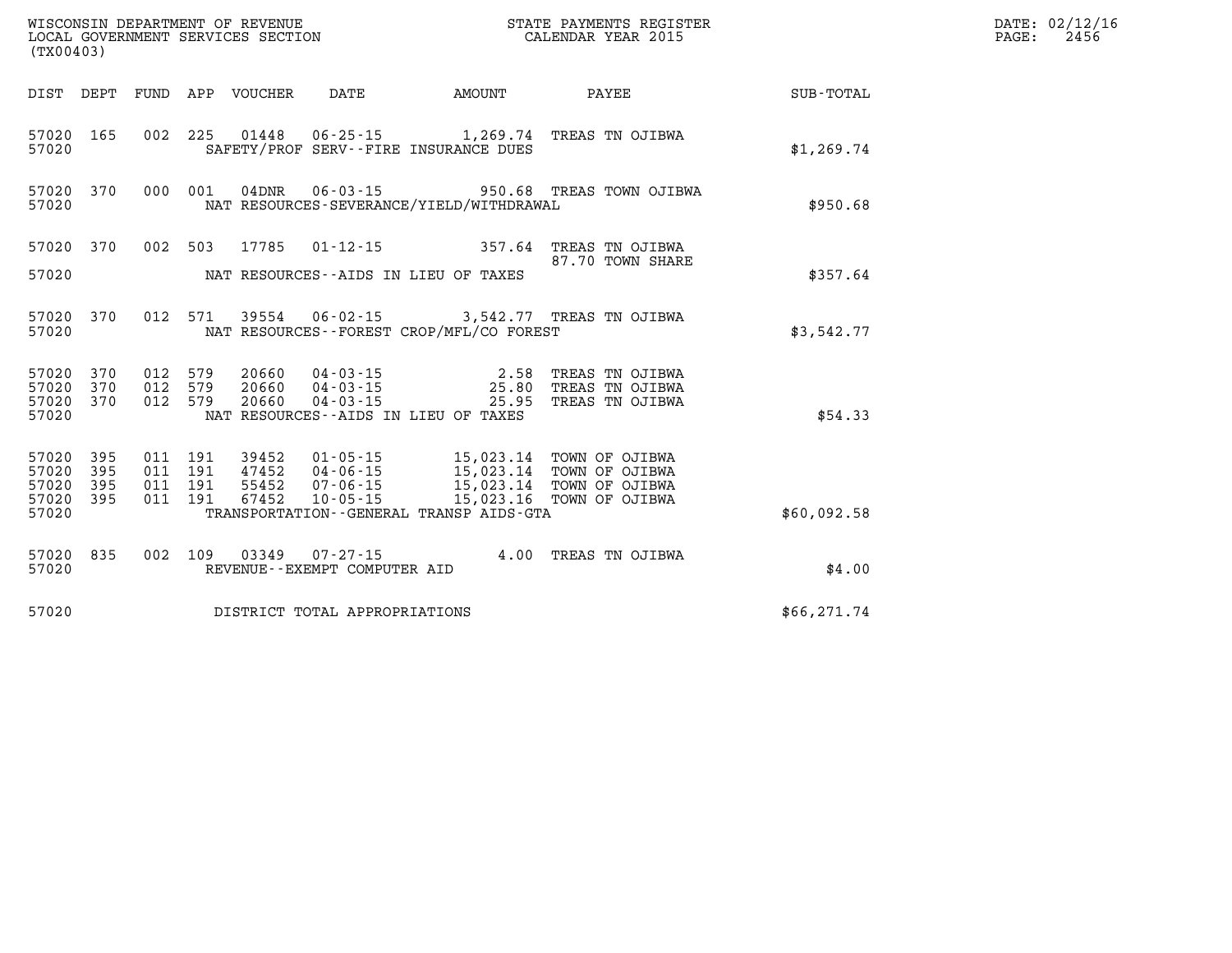| (TX00403)                                                 |                        |                                          |                    |                                                        |                                              |                                                                                                                                                                                               |              | DATE: 02/12/16<br>$\mathtt{PAGE:}$<br>2457 |
|-----------------------------------------------------------|------------------------|------------------------------------------|--------------------|--------------------------------------------------------|----------------------------------------------|-----------------------------------------------------------------------------------------------------------------------------------------------------------------------------------------------|--------------|--------------------------------------------|
|                                                           |                        |                                          |                    |                                                        | DIST DEPT FUND APP VOUCHER DATE AMOUNT PAYEE |                                                                                                                                                                                               | SUB-TOTAL    |                                            |
| 57022 165<br>57022                                        |                        |                                          |                    |                                                        | SAFETY/PROF SERV--FIRE INSURANCE DUES        | 002 225 01449 06-25-15 1,131.00 TREAS TN RADISSON                                                                                                                                             | \$1,131.00   |                                            |
| 57022                                                     | 57022 370              |                                          |                    |                                                        | NAT RESOURCES-SEVERANCE/YIELD/WITHDRAWAL     | 000 001 05DNR 09-28-15 2,925.91 TREAS TOWN RADISSON                                                                                                                                           | \$2,925.91   |                                            |
|                                                           | 57022 370              |                                          |                    |                                                        |                                              | 002 503 17786 01-12-15 1,121.06 TREAS TN RADISSON<br>156.72 TOWN SHARE                                                                                                                        |              |                                            |
| 57022                                                     |                        |                                          |                    |                                                        | NAT RESOURCES--AIDS IN LIEU OF TAXES         |                                                                                                                                                                                               | \$1,121.06   |                                            |
| 57022 370<br>57022 370<br>57022                           |                        |                                          | 012 571<br>012 571 |                                                        | NAT RESOURCES - - FOREST CROP/MFL/CO FOREST  |                                                                                                                                                                                               | \$2,466.32   |                                            |
| 57022                                                     | 57022 370<br>57022 370 | 012 579                                  | 012 579            |                                                        | NAT RESOURCES--AIDS IN LIEU OF TAXES         | 20661  04-03-15  257.28  TREAS TN RADISSON<br>20661  04-03-15  24.84  TREAS TN RADISSON                                                                                                       | \$282.12     |                                            |
| 57022                                                     |                        |                                          |                    | NAT RESOURCES--RU RECYCLING GRANT                      |                                              | 57022 370 074 670 43053 05-29-15 2,110.57 TREAS TN RADISSON                                                                                                                                   | \$2,110.57   |                                            |
| 57022 395<br>57022 395<br>57022 395<br>57022 395<br>57022 |                        | 011 191<br>011 191<br>011 191<br>011 191 |                    |                                                        | TRANSPORTATION - - GENERAL TRANSP AIDS - GTA | 39453  01-05-15  35,710.93  TOWN OF RADISSON<br>47453  04-06-15  35,710.93  TOWN OF RADISSON<br>55453  07-06-15  35,710.93  TOWN OF RADISSON<br>67453  10-05-15   35,710.95  TOWN OF RADISSON | \$142,843.74 |                                            |
| 57022                                                     | 57022 835              |                                          |                    | REVENUE--STATE SHARED REVENUES                         |                                              | 002 105 44399 07-27-15 3,720.85 TREAS TN RADISSON                                                                                                                                             | \$3,720.85   |                                            |
| 57022                                                     | 57022 835              |                                          |                    | 002 109 03350 07-27-15<br>REVENUE--EXEMPT COMPUTER AID |                                              | 1.00 TREAS TN RADISSON                                                                                                                                                                        | \$1.00       |                                            |
| 57022                                                     |                        |                                          |                    | DISTRICT TOTAL APPROPRIATIONS                          |                                              |                                                                                                                                                                                               | \$156,602.57 |                                            |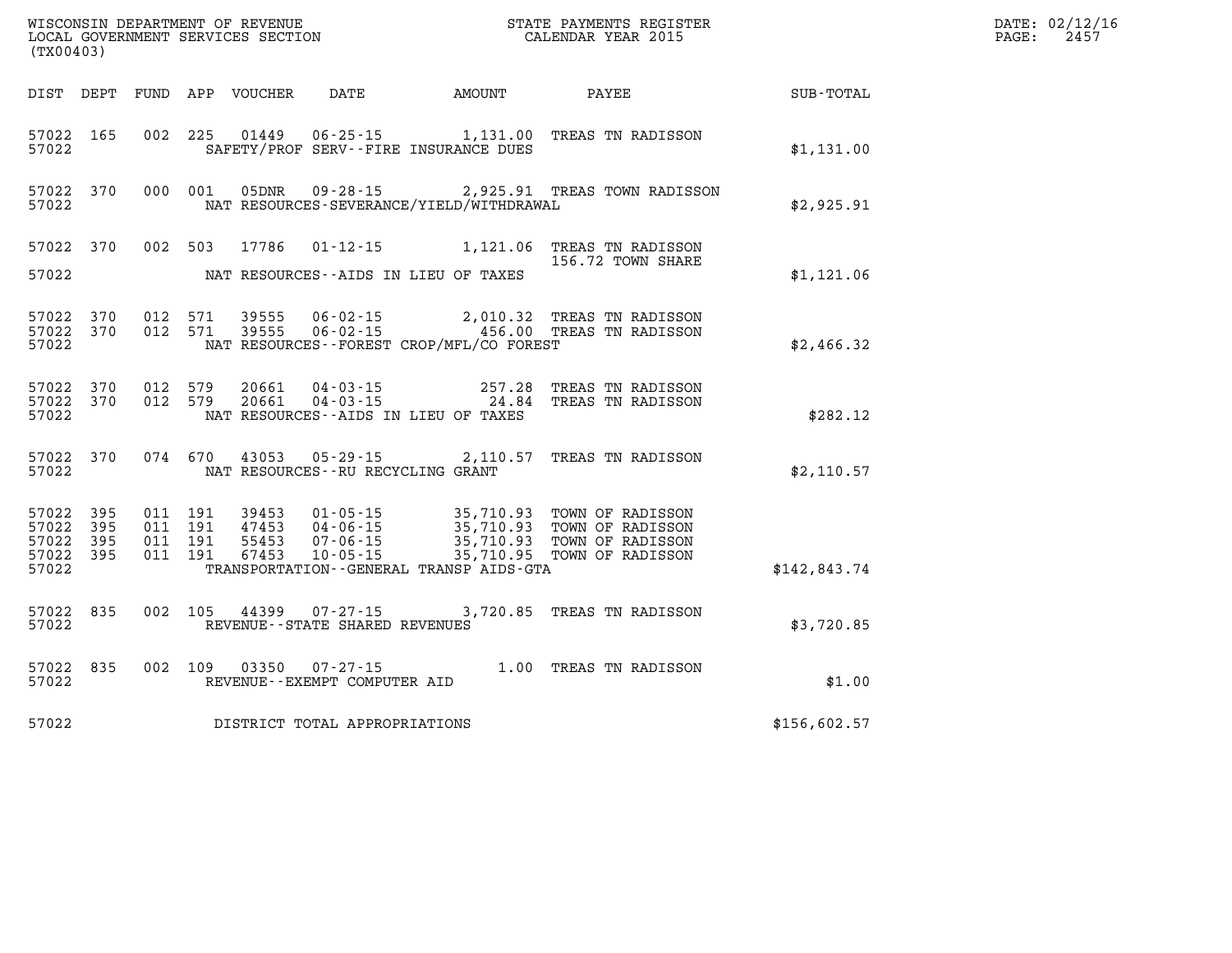| (TX00403)                                                                             | WISCONSIN DEPARTMENT OF REVENUE<br>LOCAL GOVERNMENT SERVICES SECTION                                            |                                                                                                                                  |                                                           | STATE PAYMENTS REGISTER<br>CALENDAR YEAR 2015                                                                   |              |
|---------------------------------------------------------------------------------------|-----------------------------------------------------------------------------------------------------------------|----------------------------------------------------------------------------------------------------------------------------------|-----------------------------------------------------------|-----------------------------------------------------------------------------------------------------------------|--------------|
| DIST<br>DEPT                                                                          | FUND<br>APP<br>VOUCHER                                                                                          | DATE                                                                                                                             | AMOUNT                                                    | PAYEE                                                                                                           | SUB-TOTAL    |
| 57024<br>165<br>57024                                                                 | 002<br>225<br>01450                                                                                             | $06 - 25 - 15$ 8, 267.60<br>SAFETY/PROF SERV--FIRE INSURANCE DUES                                                                |                                                           | TREAS TN ROUND LAKE                                                                                             | \$8,267.60   |
| 57024<br>370<br>57024<br>370<br>57024<br>370<br>57024                                 | 000<br>001<br>01DNR<br>000<br>001<br>$04$ DNR<br>000<br>001<br>05DNR                                            | 04-09-15<br>$06 - 03 - 15$<br>$09 - 28 - 15$<br>NAT RESOURCES-SEVERANCE/YIELD/WITHDRAWAL                                         | 2,324.80                                                  | TREAS TOWN ROUND LAKE<br>3,038.59 TREAS TOWN ROUND LAKE<br>4,037.32 TREAS TOWN ROUND LAKE                       | \$9,400.71   |
| 57024<br>370                                                                          | 002<br>503<br>17787                                                                                             | $01 - 12 - 15$                                                                                                                   | 8,715.07                                                  | TREAS TN ROUND LAKE<br>732.48 TOWN SHARE                                                                        |              |
| 57024                                                                                 |                                                                                                                 | NAT RESOURCES--AIDS IN LIEU OF TAXES                                                                                             |                                                           |                                                                                                                 | \$8,715.07   |
| 57024<br>370<br>370<br>57024<br>57024                                                 | 012<br>571<br>39556<br>012<br>39556<br>571                                                                      | $06 - 02 - 15$<br>$06 - 02 - 15$<br>NAT RESOURCES--FOREST CROP/MFL/CO FOREST                                                     | 1,059.86<br>831.84                                        | TREAS TN ROUND LAKE<br>TREAS TN ROUND LAKE                                                                      | \$1,891.70   |
| 57024<br>370<br>57024<br>370<br>57024<br>370<br>57024<br>370<br>57024<br>370<br>57024 | 012<br>579<br>20662<br>012<br>579<br>20662<br>579<br>012<br>20662<br>012<br>579<br>20662<br>012<br>579<br>20662 | $04 - 03 - 15$<br>$04 - 03 - 15$<br>$04 - 03 - 15$<br>$04 - 03 - 15$<br>$04 - 03 - 15$<br>NAT RESOURCES -- AIDS IN LIEU OF TAXES | 78.40<br>$1.50$<br>1.041.04<br>1,041.04<br>80.00<br>80.00 | TREAS TN ROUND LAKE<br>TREAS TN ROUND LAKE<br>TREAS TN ROUND LAKE<br>TREAS TN ROUND LAKE<br>TREAS TN ROUND LAKE | \$1,280.94   |
| 370<br>57024<br>57024                                                                 | 012<br>584<br>00088                                                                                             | $09 - 01 - 15$<br>NAT RESOURCES -- PMT IN LIEU OF TAXES                                                                          | 78,871.79                                                 | TREAS TN ROUND LAKE                                                                                             | \$78,871.79  |
| 370<br>57024<br>57024                                                                 | 074<br>670<br>43054                                                                                             | 05 - 29 - 15<br>NAT RESOURCES -- RU RECYCLING GRANT                                                                              | 3,745.22                                                  | TREAS TN ROUND LAKE                                                                                             | \$3,745.22   |
| 57024<br>395<br>57024<br>395<br>57024<br>395<br>57024<br>395<br>57024                 | 011<br>191<br>39454<br>011<br>191<br>47454<br>011<br>191<br>55454<br>67454<br>011<br>191                        | $01 - 05 - 15$<br>$04 - 06 - 15$<br>$07 - 06 - 15$<br>$10 - 05 - 15$<br>TRANSPORTATION - - GENERAL TRANSP AIDS - GTA             | 51,482.76<br>51,482.76<br>51,482.76<br>51,482.76          | TOWN OF ROUND LAKE<br>TOWN OF ROUND LAKE<br>TOWN OF ROUND LAKE<br>TOWN OF ROUND LAKE                            | \$205,931.04 |
| 57024<br>835<br>57024                                                                 | 002<br>105 44400                                                                                                | $07 - 27 - 15$<br>REVENUE - - STATE SHARED REVENUES                                                                              |                                                           | 3,181.05 TREAS TN ROUND LAKE                                                                                    | \$3,181.05   |
| 57024<br>835<br>57024                                                                 | 002<br>109<br>03351                                                                                             | 07-27-15<br>REVENUE--EXEMPT COMPUTER AID                                                                                         | 4.00                                                      | TREAS TN ROUND LAKE                                                                                             | \$4.00       |
| 57024                                                                                 |                                                                                                                 | DISTRICT TOTAL APPROPRIATIONS                                                                                                    |                                                           |                                                                                                                 | \$321,289.12 |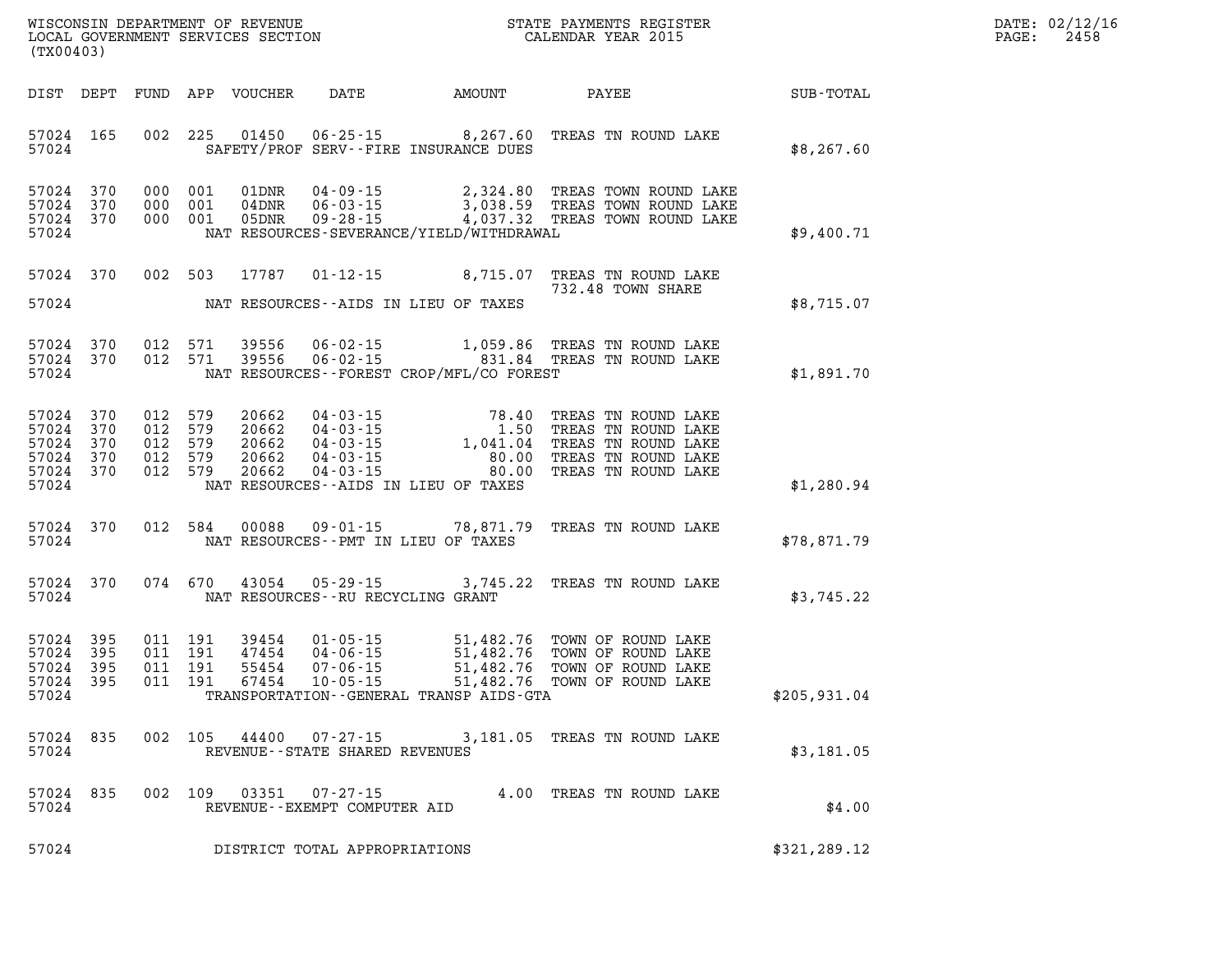| (TX00403)                       |                        |                                          |  |                                     |                                              |                                                                                                                                                                                                                                                                                                                                      |              | DATE: 02/12/16<br>$\mathtt{PAGE:}$<br>2459 |
|---------------------------------|------------------------|------------------------------------------|--|-------------------------------------|----------------------------------------------|--------------------------------------------------------------------------------------------------------------------------------------------------------------------------------------------------------------------------------------------------------------------------------------------------------------------------------------|--------------|--------------------------------------------|
|                                 |                        |                                          |  |                                     | DIST DEPT FUND APP VOUCHER DATE AMOUNT PAYEE |                                                                                                                                                                                                                                                                                                                                      | SUB-TOTAL    |                                            |
| 57026                           | 57026 165              |                                          |  |                                     | SAFETY/PROF SERV--FIRE INSURANCE DUES        | 002 225 01451 06-25-15 7,041.32 TREAS TN SAND LAKE                                                                                                                                                                                                                                                                                   | \$7,041.32   |                                            |
| 57026                           |                        |                                          |  |                                     | NAT RESOURCES-SEVERANCE/YIELD/WITHDRAWAL     | 57026 370 000 001 04DNR 06-03-15 459.73 TREAS TOWN SAND LAKE                                                                                                                                                                                                                                                                         | \$459.73     |                                            |
| 57026                           |                        |                                          |  |                                     | NAT RESOURCES--FOREST CROP/MFL/CO FOREST     | $\begin{array}{cccccccc} 57026 & 370 & 012 & 571 & 39557 & 06\text{-}02\text{-}15 & & & & & 627.44 & \text{TREAS TN SAND LAKE} \\ 57026 & 370 & 012 & 571 & 39557 & 06\text{-}02\text{-}15 & & & & 688.41 & \text{TREAS TN SAND LAKE} \end{array}$                                                                                   | \$1,315.85   |                                            |
| 57026                           |                        |                                          |  |                                     | NAT RESOURCES--AIDS IN LIEU OF TAXES         | $\begin{array}{cccccc} 57026 & 370 & 012 & 579 & 20663 & 04\cdot 03\cdot 15 & & & 105.58 & \text{TREAS TN SAM D LAKE} \\ 57026 & 370 & 012 & 579 & 20663 & 04\cdot 03\cdot 15 & & & 6.42 & \text{TREAS TN SAM D LAKE} \\ 57026 & 370 & 012 & 579 & 20663 & 04\cdot 03\cdot 15 & & & 235.34 & \text{TREAS TN SAM D LAKE} \end{array}$ | \$347.34     |                                            |
| 57026                           |                        |                                          |  | NAT RESOURCES -- RU RECYCLING GRANT |                                              | 57026 370 074 670 43055 05-29-15 1,585.14 TREAS TN SAND LAKE                                                                                                                                                                                                                                                                         | \$1,585.14   |                                            |
| 57026 395<br>57026 395<br>57026 | 57026 395<br>57026 395 | 011 191<br>011 191<br>011 191<br>011 191 |  |                                     | TRANSPORTATION--GENERAL TRANSP AIDS-GTA      | 39455  01-05-15  36,305.47  TOWN OF SAND LAKE<br>47455  04-06-15  36,305.47  TOWN OF SAND LAKE<br>55455  07-06-15  36,305.47  TOWN OF SAND LAKE<br>67455  10-05-15  36,305.49  TOWN OF SAND LAKE                                                                                                                                     | \$145,221.90 |                                            |
|                                 | 57026                  |                                          |  |                                     | DOA--TRANSMISSION LINE FEE DISTRIBUTION      | 57026 505 002 174 58240 04-30-15 51,546.00 TREAS TN SAND LAKE                                                                                                                                                                                                                                                                        | \$51,546.00  |                                            |
| 57026                           |                        |                                          |  | REVENUE--STATE SHARED REVENUES      |                                              | 57026 835 002 105 44401 07-27-15 2,135.96 TREAS TN SAND LAKE                                                                                                                                                                                                                                                                         | \$2,135.96   |                                            |
| 57026                           |                        |                                          |  | REVENUE--EXEMPT COMPUTER AID        |                                              | 57026 835 002 109 03352 07-27-15 30.00 TREAS TN SAND LAKE                                                                                                                                                                                                                                                                            | \$30.00      |                                            |
| 57026                           |                        |                                          |  | DISTRICT TOTAL APPROPRIATIONS       |                                              |                                                                                                                                                                                                                                                                                                                                      | \$209,683.24 |                                            |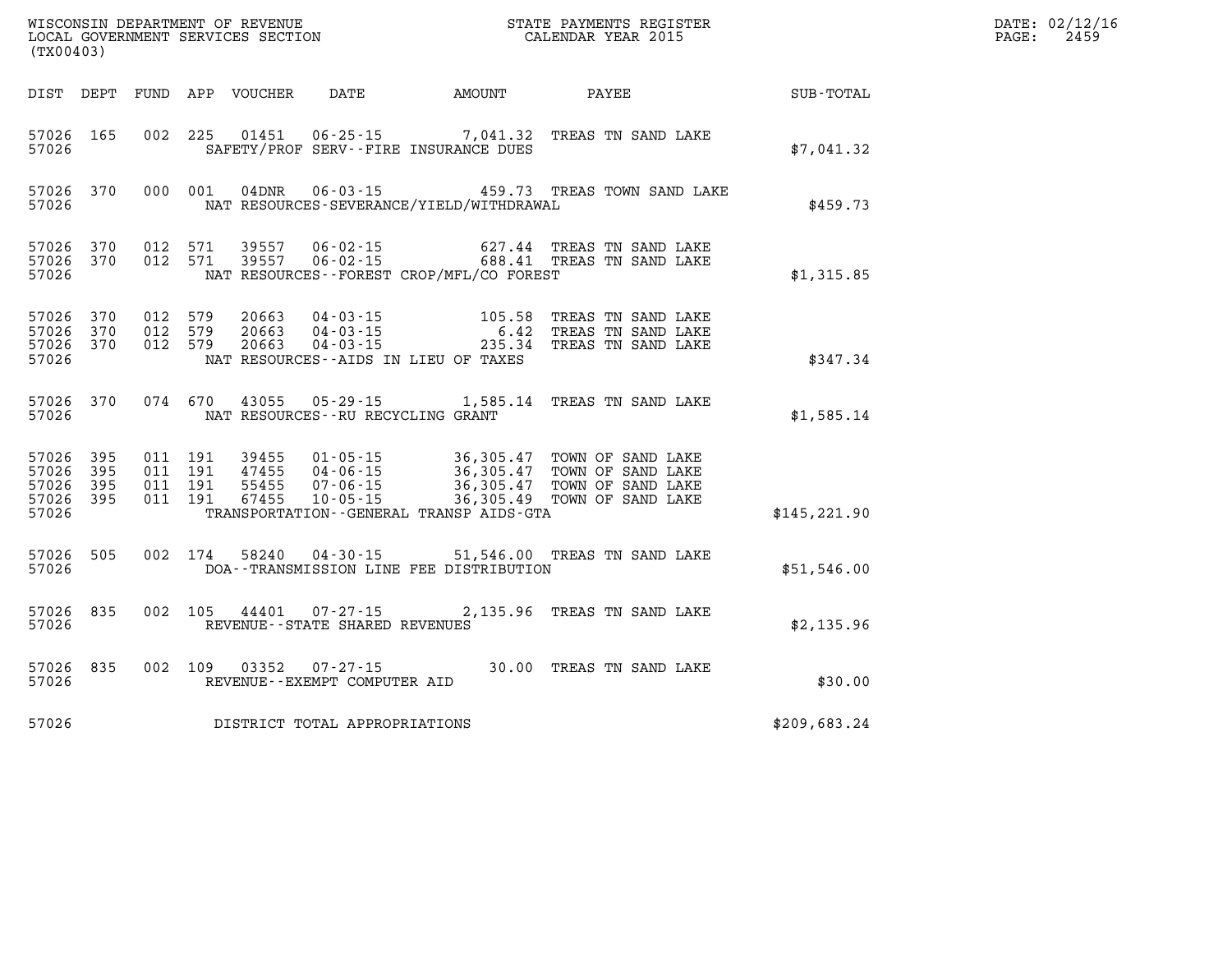| (TX00403)                        |                                   |  |                                     |                                              |                                                                                                                                                                                                                              |              | DATE: 02/12/16<br>$\mathtt{PAGE:}$<br>2460 |
|----------------------------------|-----------------------------------|--|-------------------------------------|----------------------------------------------|------------------------------------------------------------------------------------------------------------------------------------------------------------------------------------------------------------------------------|--------------|--------------------------------------------|
|                                  |                                   |  |                                     | DIST DEPT FUND APP VOUCHER DATE AMOUNT PAYEE |                                                                                                                                                                                                                              | SUB-TOTAL    |                                            |
| 57028                            | 57028 165                         |  |                                     | SAFETY/PROF SERV--FIRE INSURANCE DUES        | 002 225 01452 06-25-15 5,333.00 TREAS TN SPIDER LAKE                                                                                                                                                                         | \$5,333.00   |                                            |
| 57028                            |                                   |  |                                     | NAT RESOURCES-SEVERANCE/YIELD/WITHDRAWAL     | 57028 370 000 001 04DNR 06-03-15 178.23 TREAS TOWN SPIDER LAKE                                                                                                                                                               | \$178.23     |                                            |
|                                  | 57028 370<br>57028 370            |  |                                     |                                              | 002 503 17788 01-12-15 14,857.60 TREAS TN SPIDER LAKE<br>002 503 18027 01-30-15 14,857.60 TREAS TN SPIDER LAKE<br>1197.90 TOWN SHARE                                                                                         |              |                                            |
| 57028                            |                                   |  |                                     | NAT RESOURCES--AIDS IN LIEU OF TAXES         |                                                                                                                                                                                                                              | \$29,715.20  |                                            |
| 57028                            |                                   |  |                                     | NAT RESOURCES -- FOREST CROP/MFL/CO FOREST   | 57028 370 012 571 39558 06-02-15 702.38 TREAS TN SPIDER LAKE<br>57028 370 012 571 39558 06-02-15 2,361.87 TREAS TN SPIDER LAKE                                                                                               | \$3,064.25   |                                            |
| 57028                            |                                   |  |                                     | NAT RESOURCES--AIDS IN LIEU OF TAXES         | 57028 370 012 579 20664 04-03-15     57.95 TREASTNSPIDERLAKE<br>57028 370 012 579 20664 04-03-15     35.20 TREASTNSPIDERLAKE<br>57028 370 012 579 20664 04-03-15     49.58 TREASTNSPIDERLAKE                                 | \$142.73     |                                            |
| 57028                            | 57028 370                         |  | NAT RESOURCES--PMT IN LIEU OF TAXES |                                              | 012 584 00089 09-01-15 64,606.28 TREAS TN SPIDER LAKE                                                                                                                                                                        | \$64,606.28  |                                            |
| 57028                            | 57028 370                         |  | NAT RESOURCES--RU RECYCLING GRANT   |                                              | 074 670 43056 05-29-15 2,655.05 TREAS TN SPIDER LAKE                                                                                                                                                                         | \$2,655.05   |                                            |
| 57028<br>57028<br>57028<br>57028 | 395<br>57028 395<br>-395<br>- 395 |  |                                     | TRANSPORTATION--GENERAL TRANSP AIDS-GTA      | 011 191 39456 01-05-15 53,739.81 TOWN OF SPIDER LAKE<br>011 191 47456 04-06-15 53,739.81 TOWN OF SPIDER LAKE<br>011 191 55456 07-06-15 53,739.81 TOWN OF SPIDER LAKE<br>011 191 67456 10-05-15 53,739.81 TOWN OF SPIDER LAKE | \$214,959.24 |                                            |
| 57028                            | 57028 835                         |  | REVENUE--STATE SHARED REVENUES      |                                              | 002 105 44402 07-27-15 1,525.95 TREAS TN SPIDER LAKE                                                                                                                                                                         | \$1,525.95   |                                            |
| 57028                            | 57028 835                         |  | REVENUE--EXEMPT COMPUTER AID        |                                              | 002 109 03353 07-27-15 4.00 TREAS TN SPIDER LAKE                                                                                                                                                                             | \$4.00       |                                            |
| 57028                            |                                   |  | DISTRICT TOTAL APPROPRIATIONS       |                                              |                                                                                                                                                                                                                              | \$322,183.93 |                                            |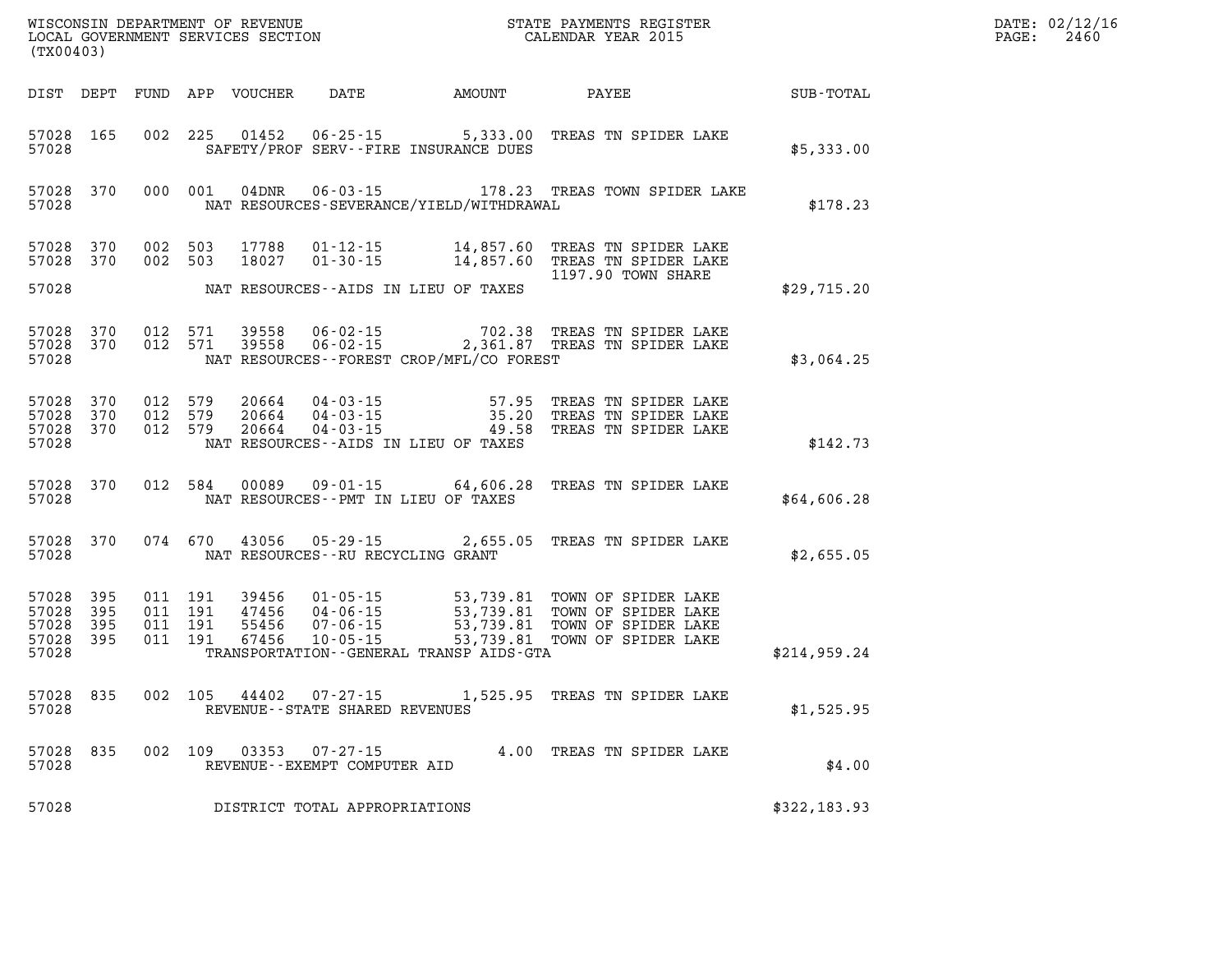| (TX00403)                                     |                   |                                          |         | WISCONSIN DEPARTMENT OF REVENUE<br>LOCAL GOVERNMENT SERVICES SECTION |                                                     |                                                                                                       | STATE PAYMENTS REGISTER<br>CALENDAR YEAR 2015                                                                                                  |              | DATE: 02/12/16<br>$\mathtt{PAGE}$ :<br>2461 |
|-----------------------------------------------|-------------------|------------------------------------------|---------|----------------------------------------------------------------------|-----------------------------------------------------|-------------------------------------------------------------------------------------------------------|------------------------------------------------------------------------------------------------------------------------------------------------|--------------|---------------------------------------------|
|                                               |                   |                                          |         |                                                                      | DIST DEPT FUND APP VOUCHER DATE AMOUNT              |                                                                                                       | PAYEE                                                                                                                                          | SUB-TOTAL    |                                             |
| 57030 165<br>57030                            |                   | 002 225                                  |         | 01453                                                                |                                                     | 06-25-15 959.12<br>SAFETY/PROF SERV--FIRE INSURANCE DUES                                              | TREAS TN WEIRGOR                                                                                                                               | \$959.12     |                                             |
| 57030 370<br>57030                            |                   |                                          | 000 001 | 05DNR                                                                |                                                     | NAT RESOURCES-SEVERANCE/YIELD/WITHDRAWAL                                                              | 09-28-15 479.91 TREAS TOWN WEIRGOR                                                                                                             | \$479.91     |                                             |
| 57030 370<br>57030                            |                   | 002 503                                  |         | 17789                                                                |                                                     | NAT RESOURCES -- AIDS IN LIEU OF TAXES                                                                | 01-12-15 1,973.12 TREAS TN WEIRGOR<br>341.50 TOWN SHARE                                                                                        | \$1,973.12   |                                             |
|                                               |                   |                                          |         |                                                                      |                                                     |                                                                                                       |                                                                                                                                                |              |                                             |
| 57030 370<br>57030                            |                   | 012 571                                  |         | 39559                                                                |                                                     | NAT RESOURCES - - FOREST CROP/MFL/CO FOREST                                                           | 06-02-15 468.49 TREAS TN WEIRGOR                                                                                                               | \$468.49     |                                             |
| 57030 370<br>57030                            | 57030 370         | 012 579<br>012 579                       |         |                                                                      |                                                     | 20665  04 - 03 - 15   1,417.73<br>20665  04 - 03 - 15   53.33<br>NAT RESOURCES--AIDS IN LIEU OF TAXES | 1,417.73 TREAS TN WEIRGOR<br>TREAS TN WEIRGOR                                                                                                  | \$1,471.06   |                                             |
| 57030 370<br>57030                            |                   |                                          |         | 074 670 43057                                                        | NAT RESOURCES - - RU RECYCLING GRANT                |                                                                                                       | 05-29-15 3,402.49 TREAS TN WEIRGOR                                                                                                             | \$3,402.49   |                                             |
| 57030 395<br>57030<br>57030<br>57030<br>57030 | 395<br>395<br>395 | 011 191<br>011 191<br>011 191<br>011 191 |         | 55457<br>67457                                                       | $07 - 06 - 15$<br>$10 - 05 - 15$                    | TRANSPORTATION - - GENERAL TRANSP AIDS - GTA                                                          | 39457 01-05-15 18,452.76 TOWN OF WEIRGOR<br>47457 04-06-15 18,452.76 TOWN OF WEIRGOR<br>18,452.76 TOWN OF WEIRGOR<br>18,452.76 TOWN OF WEIRGOR | \$73,811.04  |                                             |
| 57030 505<br>57030                            |                   |                                          | 002 174 |                                                                      |                                                     | DOA--TRANSMISSION LINE FEE DISTRIBUTION                                                               | 58240  04-30-15  7,998.00 TREAS TN WEIRGOR                                                                                                     | \$7,998.00   |                                             |
| 57030 835<br>57030                            |                   | 002 105                                  |         |                                                                      | 44403 07-27-15<br>REVENUE - - STATE SHARED REVENUES |                                                                                                       | 3,696.19 TREAS TN WEIRGOR                                                                                                                      | \$3,696.19   |                                             |
| 57030 835<br>57030                            |                   |                                          |         | 002 109 03354                                                        | $07 - 27 - 15$<br>REVENUE--EXEMPT COMPUTER AID      |                                                                                                       | 4.00 TREAS TN WEIRGOR                                                                                                                          | \$4.00       |                                             |
| 57030                                         |                   |                                          |         |                                                                      | DISTRICT TOTAL APPROPRIATIONS                       |                                                                                                       |                                                                                                                                                | \$94, 263.42 |                                             |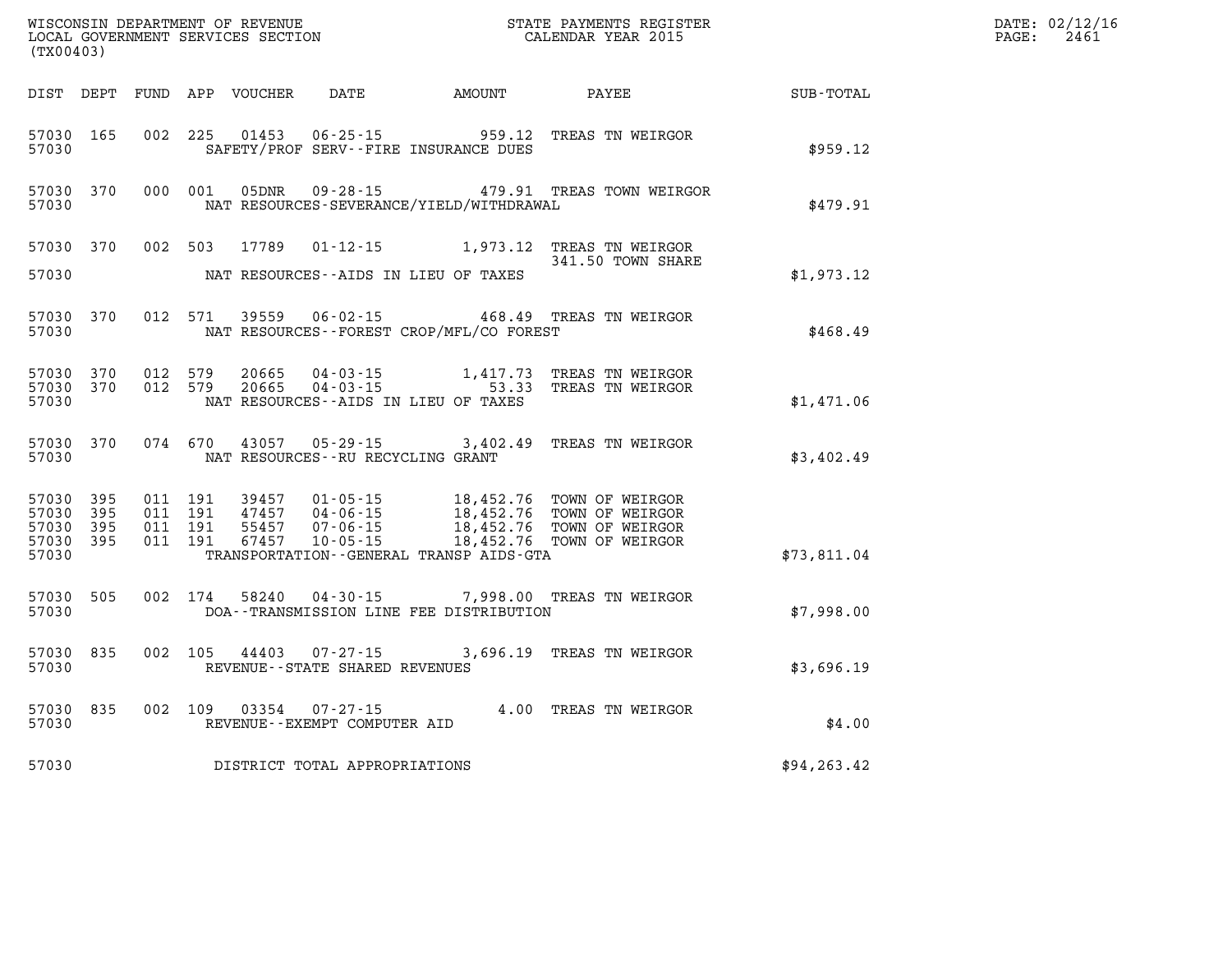| DATE:            | 02/12/16 |
|------------------|----------|
| $\texttt{PAGE:}$ | 2462     |

| (TX00403)                                                 |     |                    |                               |                                        |                                                        |                                                                                                                                                                                                               | WISCONSIN DEPARTMENT OF REVENUE<br>LOCAL GOVERNMENT SERVICES SECTION TERMS CONFORMED BOOK CALENDAR YEAR 2015                                                                                                                                                            |              | DATE: 02/12/1<br>2462<br>PAGE: |
|-----------------------------------------------------------|-----|--------------------|-------------------------------|----------------------------------------|--------------------------------------------------------|---------------------------------------------------------------------------------------------------------------------------------------------------------------------------------------------------------------|-------------------------------------------------------------------------------------------------------------------------------------------------------------------------------------------------------------------------------------------------------------------------|--------------|--------------------------------|
|                                                           |     |                    |                               | DIST DEPT FUND APP VOUCHER             | <b>DATE</b>                                            | AMOUNT                                                                                                                                                                                                        | PAYEE                                                                                                                                                                                                                                                                   | SUB-TOTAL    |                                |
| 57032 165<br>57032                                        |     |                    | 002 225                       |                                        |                                                        | SAFETY/PROF SERV--FIRE INSURANCE DUES                                                                                                                                                                         | 01454  06-25-15  5,337.51  TREAS TN WINTER                                                                                                                                                                                                                              | \$5,337.51   |                                |
| 57032 370<br>57032 370<br>57032 370<br>57032              |     |                    | 000 001<br>000 001            | 01DNR<br>$04\rm{DNR}$<br>000 001 05DNR |                                                        | NAT RESOURCES-SEVERANCE/YIELD/WITHDRAWAL                                                                                                                                                                      | 04-09-15 26,307.74 TREAS TOWN WINTER<br>06-03-15 4,995.69 TREAS TOWN WINTER<br>09-28-15 4,923.77 TREAS TOWN WINTER                                                                                                                                                      | \$36, 227.20 |                                |
| 57032 370<br>57032 370<br>57032 370<br>57032 370<br>57032 |     | 002 503<br>002 503 | 002 503<br>002 503            | 17790<br>17790<br>18146<br>18146       |                                                        | NAT RESOURCES--AIDS IN LIEU OF TAXES                                                                                                                                                                          | 01-12-15<br>01-12-15<br>01-30-15<br>01-30-15<br>01-30-15<br>01-30-15<br>01-30-15<br>01-30-15<br>01-30-15<br>01-30-15<br>01-30-15<br>01-30-15<br>01-30-15<br>01-30-15<br>01-30-15<br>01-30-15<br>01-30-15<br>01-30-15<br>01-30-15<br>01-30-15<br>01<br>901.00 TOWN SHARE |              |                                |
|                                                           |     |                    |                               |                                        |                                                        |                                                                                                                                                                                                               |                                                                                                                                                                                                                                                                         | \$16,349.14  |                                |
| 57032 370<br>57032                                        |     |                    |                               |                                        |                                                        | NAT RESOURCES--FOREST ROAD PAYMENT                                                                                                                                                                            | 002 785 00014 08-12-15 35,000.00 TREAS TN WINTER                                                                                                                                                                                                                        | \$35,000.00  |                                |
| 57032 370<br>57032 370<br>57032                           |     |                    | 012 571<br>012 571            |                                        |                                                        | NAT RESOURCES--FOREST CROP/MFL/CO FOREST                                                                                                                                                                      | 39560  06-02-15  13,162.15  TREAS TN WINTER<br>39560  06-02-15  6,967.07  TREAS TN WINTER                                                                                                                                                                               | \$20,129.22  |                                |
| 57032 370<br>57032 370<br>57032<br>57032 370<br>57032     | 370 | 012 579            | 012 579<br>012 579<br>012 579 |                                        |                                                        | NAT RESOURCES--AIDS IN LIEU OF TAXES                                                                                                                                                                          | 20666  04-03-15  44,873.63  TREAS TN WINTER<br>20666  04-03-15  3.86  TREAS TN WINTER<br>20666  04-03-15  19.86  TREAS TN WINTER<br>20666  04-03-15  44.28  TREAS TN WINTER                                                                                             | \$44,941.63  |                                |
| 57032 370<br>57032                                        |     |                    | 012 584                       | 00090                                  |                                                        | NAT RESOURCES--PMT IN LIEU OF TAXES                                                                                                                                                                           | 09-01-15 26,584.08 TREAS TN WINTER                                                                                                                                                                                                                                      | \$26,584.08  |                                |
| 57032 395<br>57032<br>57032 395<br>57032 395<br>57032     | 395 | 011 191            | 011 191<br>011 191<br>011 191 | 39458<br>47458<br>55458<br>67458       | $10 - 05 - 15$                                         | 01-05-15 79,949.11 TOWN OF WINTER<br>04-06-15 79,949.11 TOWN OF WINTER<br>07-06-15 79,949.11 TOWN OF WINTER<br>10-05-15 79,949.13 TOWN OF WINTER<br>79,949.13<br>TRANSPORTATION - - GENERAL TRANSP AIDS - GTA | TOWN OF WINTER                                                                                                                                                                                                                                                          | \$319,796.46 |                                |
| 57032 835<br>57032                                        |     |                    |                               |                                        | REVENUE--STATE SHARED REVENUES                         |                                                                                                                                                                                                               | 002 105 44404 07-27-15 3,437.82 TREAS TN WINTER                                                                                                                                                                                                                         | \$3,437.82   |                                |
| 57032 835<br>57032                                        |     |                    |                               |                                        | 002 109 03355 07-27-15<br>REVENUE--EXEMPT COMPUTER AID |                                                                                                                                                                                                               | 16.00 TREAS TN WINTER                                                                                                                                                                                                                                                   | \$16.00      |                                |
|                                                           |     |                    |                               |                                        |                                                        |                                                                                                                                                                                                               |                                                                                                                                                                                                                                                                         |              |                                |

**57032 835 002 501 00003 02-02-15 760.70 TREAS TN WINTER**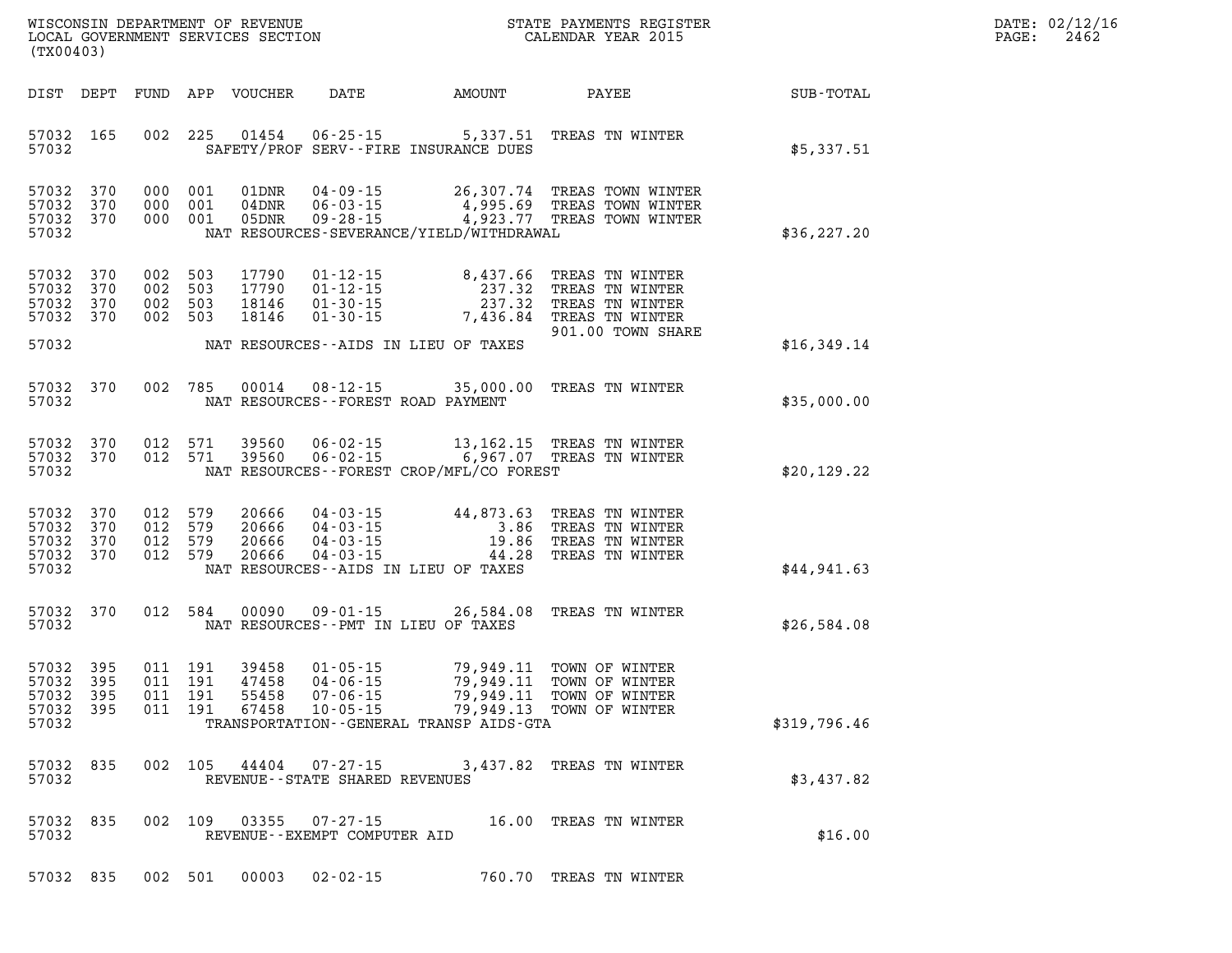| WISCONSIN DEPARTMENT OF REVENUE<br>LOCAL GOVERNMENT SERVICES SECTION<br>(TX00403) |                                        |      |     |         |                               | STATE PAYMENTS REGISTER<br>CALENDAR YEAR 2015 |       | DATE: 02/12/16<br>2463<br>PAGE: |  |  |
|-----------------------------------------------------------------------------------|----------------------------------------|------|-----|---------|-------------------------------|-----------------------------------------------|-------|---------------------------------|--|--|
| DIST                                                                              | DEPT                                   | FUND | APP | VOUCHER | DATE                          | AMOUNT                                        | PAYEE | SUB-TOTAL                       |  |  |
| 57032                                                                             | DOA-PAYMENT FOR MUNICIPAL SERVICES AID |      |     |         |                               |                                               |       | \$760.70                        |  |  |
| 57032                                                                             |                                        |      |     |         | DISTRICT TOTAL APPROPRIATIONS |                                               |       | \$508,579.76                    |  |  |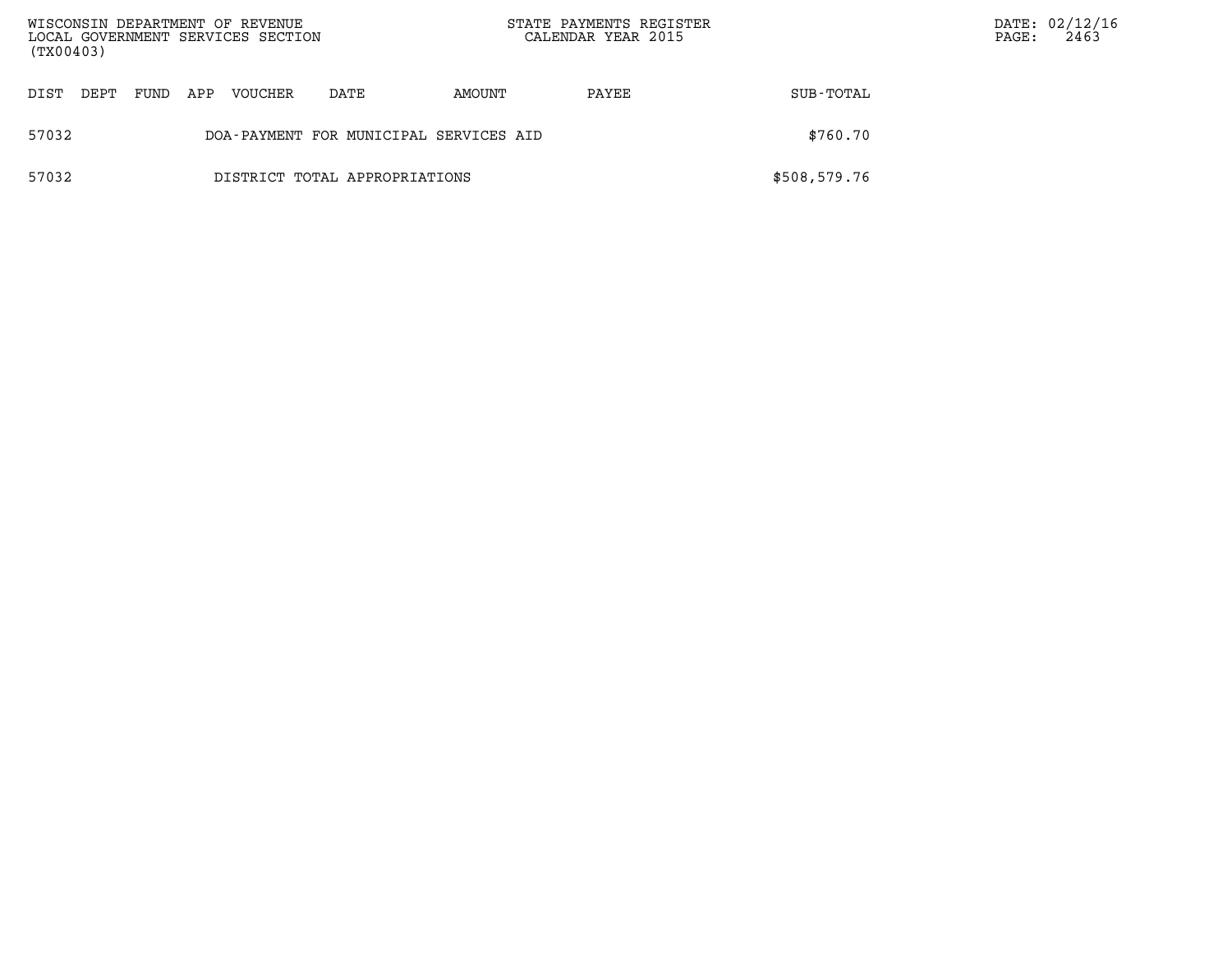| DATE: | 02/12/16 |
|-------|----------|
| PAGE: | 2464     |

| (TX00403)                                 |                          |                          |                          | WISCONSIN DEPARTMENT OF REVENUE<br>LOCAL GOVERNMENT SERVICES SECTION |                                                                      |                                                                                 | STATE PAYMENTS REGISTER<br>CALENDAR YEAR 2015                                            |            |
|-------------------------------------------|--------------------------|--------------------------|--------------------------|----------------------------------------------------------------------|----------------------------------------------------------------------|---------------------------------------------------------------------------------|------------------------------------------------------------------------------------------|------------|
| DIST                                      | DEPT                     | FUND                     | APP                      | VOUCHER DATE                                                         |                                                                      | AMOUNT                                                                          | PAYEE                                                                                    | SUB-TOTAL  |
| 57111                                     | 370                      | 002                      | 503                      |                                                                      |                                                                      | 18028  01-30-15  116.43                                                         | TREAS VIL COUDERAY<br>25.47 TOWN SHARE                                                   |            |
| 57111                                     |                          |                          |                          |                                                                      |                                                                      | NAT RESOURCES -- AIDS IN LIEU OF TAXES                                          |                                                                                          | \$116.43   |
| 57111<br>57111                            | 370                      | 012                      | 571                      |                                                                      |                                                                      | NAT RESOURCES - - FOREST CROP/MFL/CO FOREST                                     | 39561  06-02-15   6.00 TREAS VIL COUDERAY                                                | \$6.00     |
| 57111<br>57111<br>57111                   | 370<br>370               | 012<br>012               | 579<br>579               |                                                                      | NAT RESOURCES--AIDS IN LIEU OF TAXES                                 | 20667  04-03-15  10.40<br>20667 04-03-15 3.00                                   | TREAS VIL COUDERAY<br>TREAS VIL COUDERAY                                                 | \$13.40    |
| 57111<br>57111<br>57111<br>57111<br>57111 | 395<br>395<br>395<br>395 | 011<br>011<br>011<br>011 | 191<br>191<br>191<br>191 | 39459<br>47459<br>55459<br>67459                                     | $01 - 05 - 15$<br>$04 - 06 - 15$<br>$07 - 06 - 15$<br>$10 - 05 - 15$ | 796.99<br>796.99<br>796.99<br>797.01<br>TRANSPORTATION--GENERAL TRANSP AIDS-GTA | VILLAGE OF COUDERAY<br>VILLAGE OF COUDERAY<br>VILLAGE OF COUDERAY<br>VILLAGE OF COUDERAY | \$3,187.98 |
| 57111<br>57111                            | 835                      | 002                      | 105                      |                                                                      | REVENUE--STATE SHARED REVENUES                                       | 44405 07-27-15 6,079.19                                                         | TREAS VIL COUDERAY                                                                       | \$6,079.19 |
| 57111                                     |                          |                          |                          |                                                                      | DISTRICT TOTAL APPROPRIATIONS                                        |                                                                                 |                                                                                          | \$9,403.00 |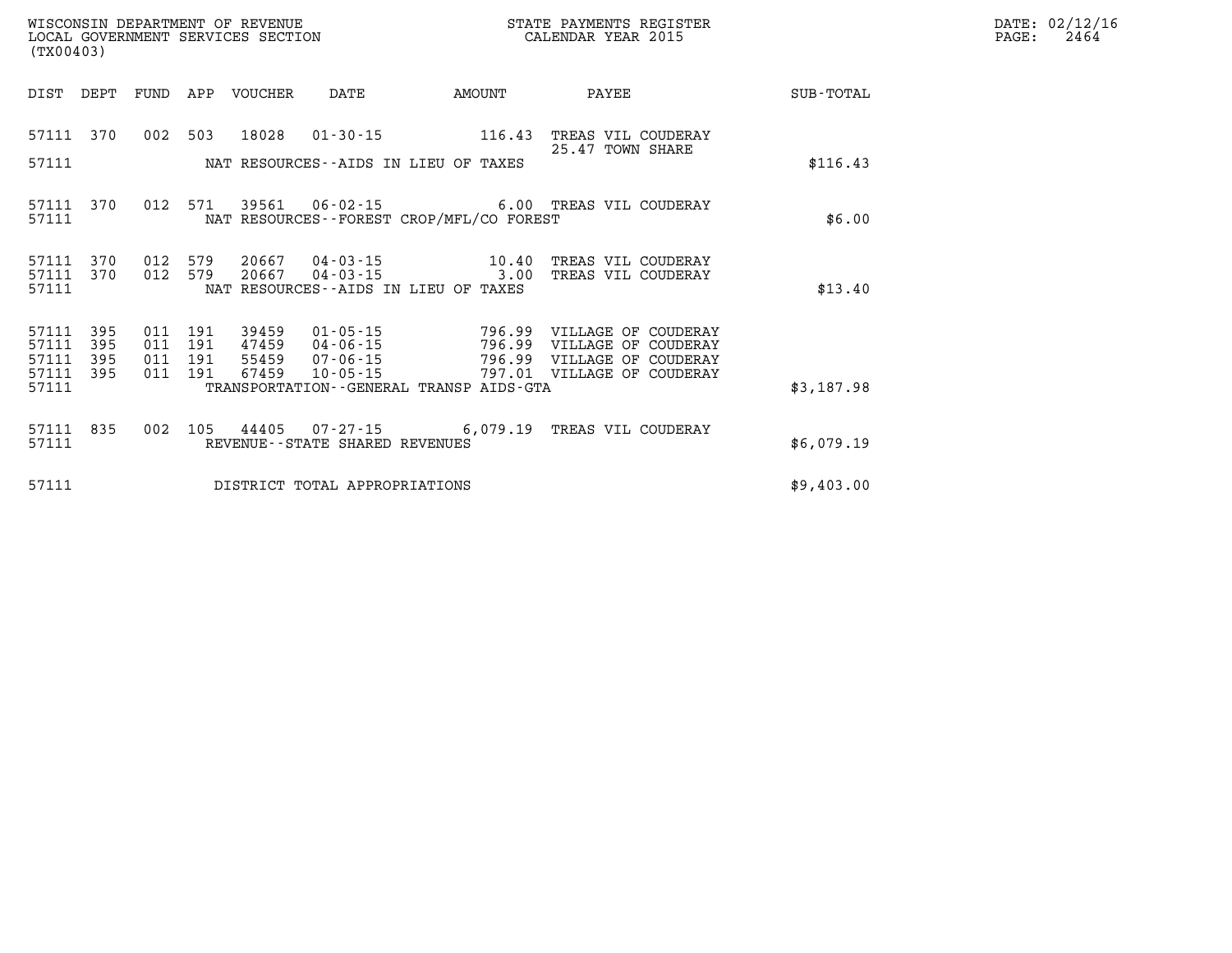| WISCONSIN DEPARTMENT OF REVENUE   | PAYMENTS REGISTER<br>3TATE | DATE | 02/12/16 |
|-----------------------------------|----------------------------|------|----------|
| LOCAL GOVERNMENT SERVICES SECTION | CALENDAR YEAR 2015         | PAGE | 2465     |

| (TX00403)                        |                          |                |                           | LOCAL GOVERNMENT SERVICES SECTION |                                  |                                                                                     | CALENDAR YEAR 2015                                                                                                                                  |              | PAGE: | 2465 |
|----------------------------------|--------------------------|----------------|---------------------------|-----------------------------------|----------------------------------|-------------------------------------------------------------------------------------|-----------------------------------------------------------------------------------------------------------------------------------------------------|--------------|-------|------|
| DIST                             | DEPT                     |                |                           | FUND APP VOUCHER                  | DATE                             | AMOUNT                                                                              | PAYEE                                                                                                                                               | SUB-TOTAL    |       |      |
| 57121 165<br>57121               |                          |                |                           |                                   |                                  | SAFETY/PROF SERV--FIRE INSURANCE DUES                                               | 002 225 01455 06-25-15 288.57 TREAS VIL EXELAND                                                                                                     | \$288.57     |       |      |
| 57121<br>57121<br>57121          | 370<br>370               | 012<br>012     | 579<br>579                | 20668                             |                                  | 20668 04-03-15 3.20<br>$04 - 03 - 15$ 32.00<br>NAT RESOURCES--AIDS IN LIEU OF TAXES | TREAS VIL EXELAND<br>TREAS VIL EXELAND                                                                                                              | \$35.20      |       |      |
| 57121<br>57121<br>57121<br>57121 | 395<br>395<br>395<br>395 | 011 191<br>011 | 011 191<br>011 191<br>191 | 39460<br>47460<br>67460           | 55460 07-06-15<br>$10 - 05 - 15$ |                                                                                     | 01-05-15 2,570.83 VILLAGE OF EXELAND<br>04-06-15 2,570.83 VILLAGE OF EXELAND<br>07-06-15 2,570.83 VILLAGE OF EXELAND<br>2,570.85 VILLAGE OF EXELAND |              |       |      |
| 57121                            |                          |                |                           |                                   |                                  | TRANSPORTATION--GENERAL TRANSP AIDS-GTA                                             |                                                                                                                                                     | \$10, 283.34 |       |      |
| 57121 835<br>57121               |                          |                |                           |                                   | REVENUE--STATE SHARED REVENUES   |                                                                                     | 002 105 44406 07-27-15 10,444.36 TREAS VIL EXELAND                                                                                                  | \$10,444.36  |       |      |
| 57121 835<br>57121               |                          |                |                           |                                   | REVENUE--EXEMPT COMPUTER AID     |                                                                                     | 002 109 03356 07-27-15 2.00 TREAS VIL EXELAND                                                                                                       | \$2.00       |       |      |
| 57121                            |                          |                |                           |                                   | DISTRICT TOTAL APPROPRIATIONS    |                                                                                     |                                                                                                                                                     | \$21,053.47  |       |      |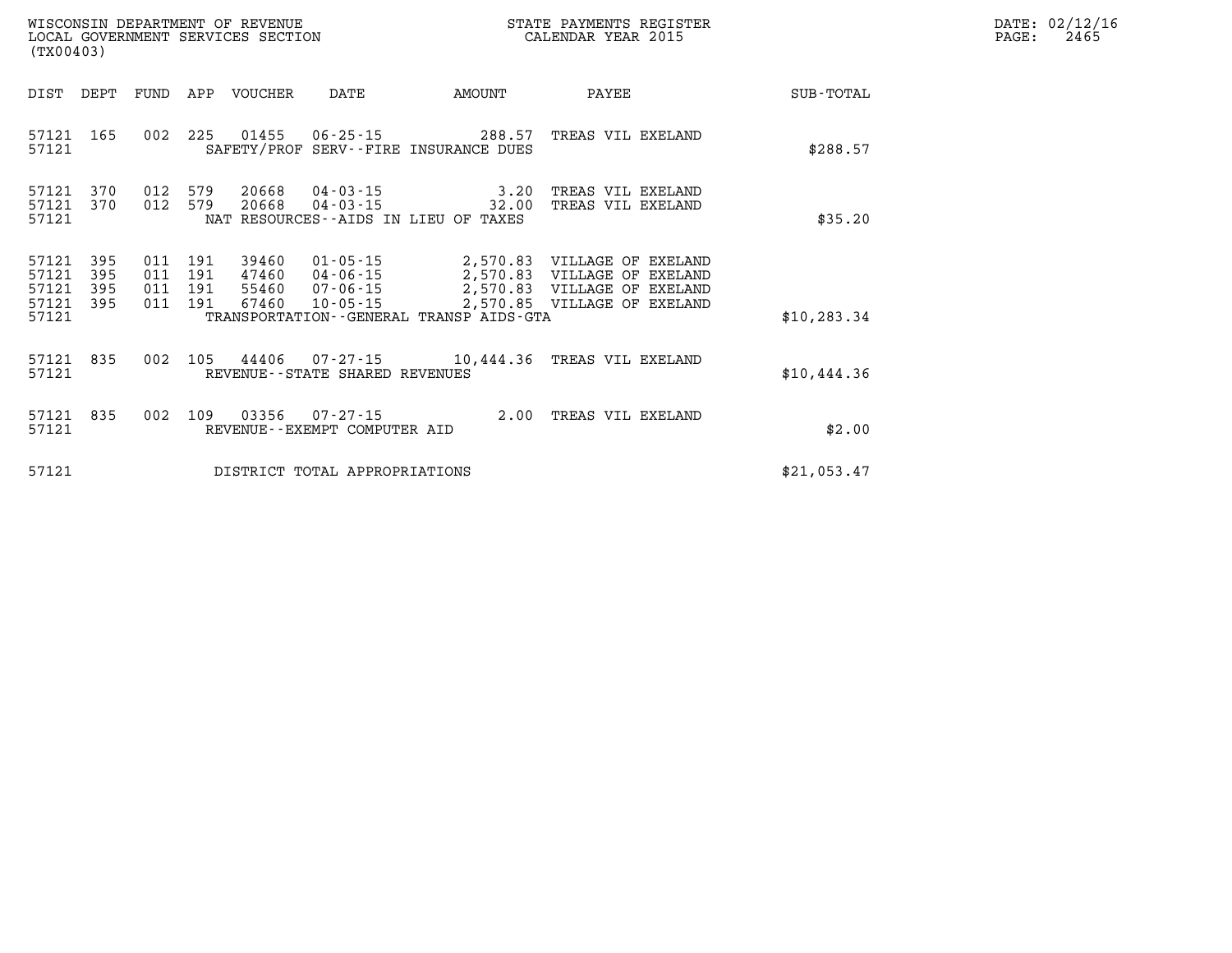| (TX00403)                                                 |                               |         |                                  |                                      |                                                                        |                                                        |             | DATE: 02/12/16<br>2466<br>$\mathtt{PAGE}$ : |
|-----------------------------------------------------------|-------------------------------|---------|----------------------------------|--------------------------------------|------------------------------------------------------------------------|--------------------------------------------------------|-------------|---------------------------------------------|
| DIST DEPT                                                 |                               |         |                                  |                                      | FUND APP VOUCHER DATE AMOUNT                                           | <b>PAYEE</b> PAYEE                                     | SUB-TOTAL   |                                             |
| 57176 165<br>57176                                        |                               |         |                                  |                                      | 002 225 01456 06-25-15 313.17<br>SAFETY/PROF SERV--FIRE INSURANCE DUES | TREAS VIL RADISSON                                     | \$313.17    |                                             |
| 57176 370                                                 | 002                           |         | 503 18029                        |                                      |                                                                        | 01-30-15  94.00 TREAS VIL RADISSON<br>21.27 TOWN SHARE |             |                                             |
| 57176                                                     |                               |         |                                  |                                      | NAT RESOURCES--AIDS IN LIEU OF TAXES                                   |                                                        | \$94.00     |                                             |
| 57176 370<br>57176                                        |                               |         |                                  |                                      | NAT RESOURCES--AIDS IN LIEU OF TAXES                                   | 012 579 20669 04-03-15 5.48 TREAS VIL RADISSON         | \$5.48      |                                             |
| 57176 370<br>57176                                        |                               |         |                                  | NAT RESOURCES - - RU RECYCLING GRANT |                                                                        | 074 670 43058 05-29-15 734.78 TREAS VIL RADISSON       | \$734.78    |                                             |
| 57176<br>395<br>57176<br>395<br>57176<br>395<br>57176 395 | 011 191<br>011 191<br>011 191 | 011 191 | 39461<br>47461<br>55461<br>67461 | 10-05-15                             |                                                                        | 2,752.50 VILLAGE OF RADISSON                           |             |                                             |
| 57176                                                     |                               |         |                                  |                                      | TRANSPORTATION--GENERAL TRANSP AIDS-GTA                                |                                                        | \$11,010.00 |                                             |
| 57176 835<br>57176                                        |                               |         |                                  | REVENUE - - STATE SHARED REVENUES    |                                                                        | 002 105 44407 07-27-15 12,144.21 TREAS VIL RADISSON    | \$12,144.21 |                                             |
| 57176 835<br>57176                                        | 002                           |         |                                  | REVENUE--EXEMPT COMPUTER AID         |                                                                        | 109  03357  07-27-15  15.00 TREAS VIL RADISSON         | \$15.00     |                                             |

**57176 DISTRICT TOTAL APPROPRIATIONS \$24,316.64**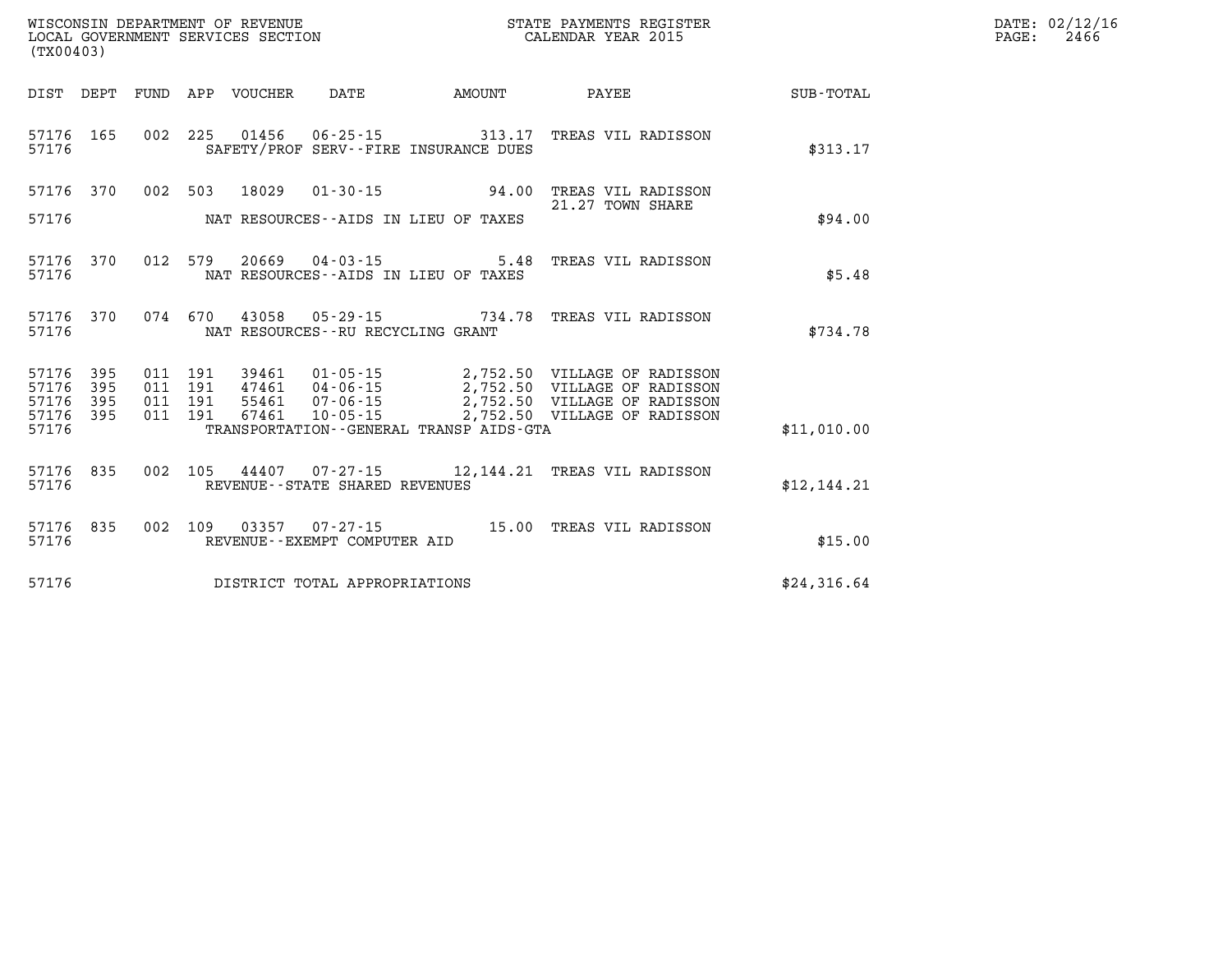| (TX00403)      |      |      |     | WISCONSIN DEPARTMENT OF REVENUE<br>LOCAL GOVERNMENT SERVICES SECTION |                               |                                                                       | STATE PAYMENTS REGISTER<br>CALENDAR YEAR 2015 |            | PAGE: | DATE: 02/12/16<br>2467 |
|----------------|------|------|-----|----------------------------------------------------------------------|-------------------------------|-----------------------------------------------------------------------|-----------------------------------------------|------------|-------|------------------------|
| DIST           | DEPT | FUND | APP | VOUCHER                                                              | DATE                          | AMOUNT                                                                | PAYEE                                         | SUB-TOTAL  |       |                        |
| 57181<br>57181 | 435  | 005  | 162 | 01DHS                                                                | 09-11-15                      | 5,749.83 VILL OF SAUK CITY<br>HS--AMBULANCE FUNDING ASSISTANCE GRANTS |                                               | \$5,749.83 |       |                        |
| 57181          |      |      |     |                                                                      | DISTRICT TOTAL APPROPRIATIONS |                                                                       |                                               | \$5,749.83 |       |                        |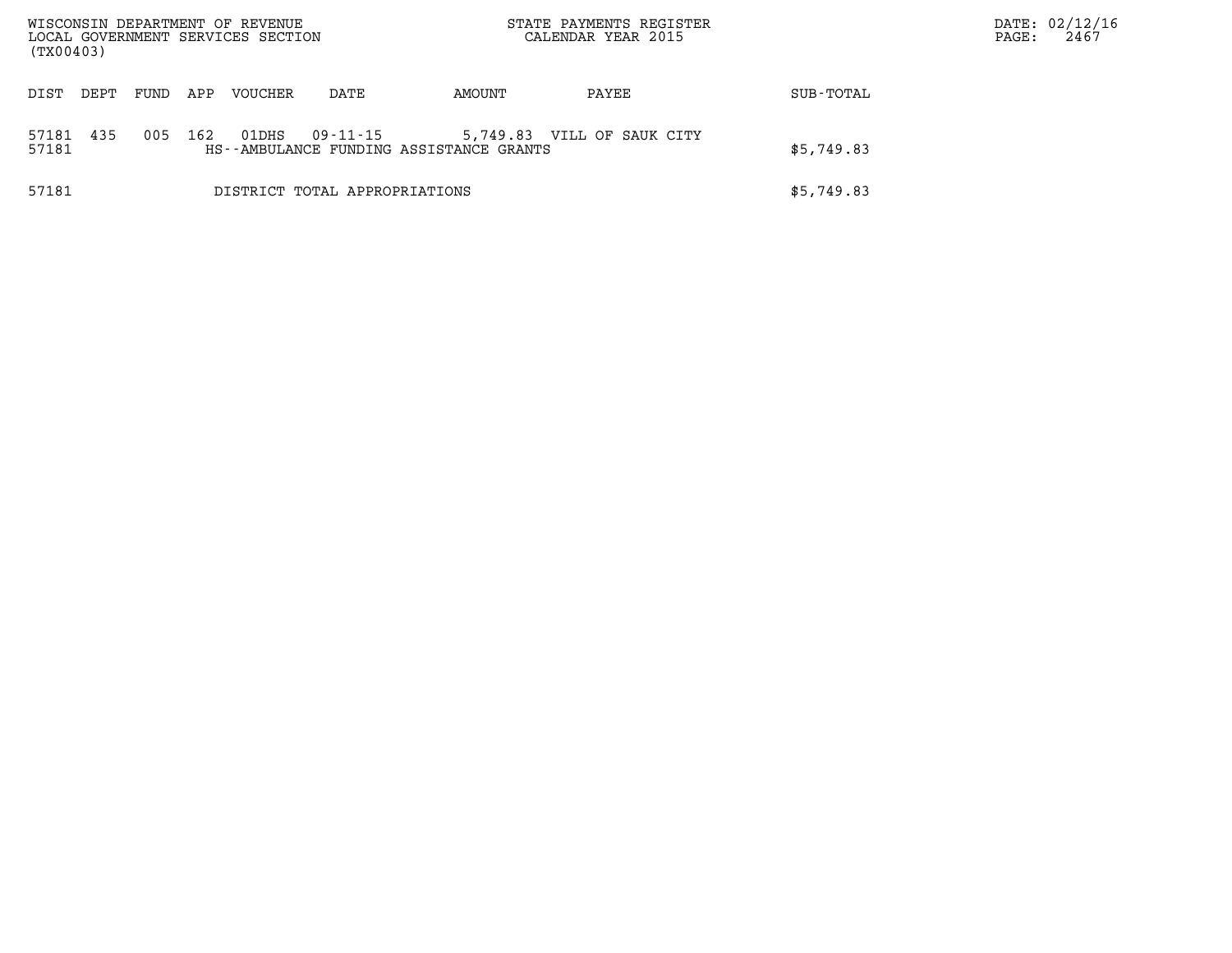| (TX00403)                                                                                        | WISCONSIN DEPARTMENT OF REVENUE<br>LOCAL GOVERNMENT SERVICES SECTION                                                                              | STATE PAYMENTS REGISTER<br>CALENDAR YEAR 2015 |             | DATE: 02/12/16<br>PAGE:<br>2468 |
|--------------------------------------------------------------------------------------------------|---------------------------------------------------------------------------------------------------------------------------------------------------|-----------------------------------------------|-------------|---------------------------------|
| DIST DEPT                                                                                        | FUND APP VOUCHER                                                                                                                                  | DATE AMOUNT PAYEE                             | SUB-TOTAL   |                                 |
| 57190 165<br>57190                                                                               | 002 225 01457 06-25-15 511.02<br>SAFETY/PROF SERV--FIRE INSURANCE DUES                                                                            | TREAS VIL WINTER                              | \$511.02    |                                 |
| 57190 370<br>57190                                                                               | 002 503 18030 01-30-15 735.12 TREAS VIL WINTER<br>180.77 VILL SHARI<br>NAT RESOURCES--AIDS IN LIEU OF TAXES                                       | 180.77 VILL SHARE                             | \$735.12    |                                 |
| 57190 370<br>57190                                                                               | 20670  04-03-15  9.09  TREAS VIL WINTER<br>012 579<br>NAT RESOURCES--AIDS IN LIEU OF TAXES                                                        |                                               | \$9.09      |                                 |
| 57190 370<br>57190                                                                               | 074 670<br>43059  05-29-15  2,948.50  TREAS VIL WINTER<br>NAT RESOURCES -- RU RECYCLING GRANT                                                     |                                               | \$2,948.50  |                                 |
| 57190 395<br>011 191<br>57190<br>395<br>011 191<br>57190<br>395<br>57190 395<br>011 191<br>57190 | 39462  01-05-15  3,077.14  VILLAGE OF WINTER<br>011 191 55462 07-06-15<br>67462<br>$10 - 05 - 15$<br>TRANSPORTATION - - GENERAL TRANSP AIDS - GTA | 3,077.16 VILLAGE OF WINTER                    | \$12,308.58 |                                 |
| 57190 395<br>57190                                                                               | 011 278 38130 01-30-15 10,000.00 TREAS VIL WINTER<br>TRANSPORTATION - - LRIP/TRIP/MSIP GRANTS                                                     |                                               | \$10,000.00 |                                 |
| 57190 835<br>57190                                                                               | 07-27-15 19,128.30 TREAS VIL WINTER<br>002 105 44408<br>REVENUE--STATE SHARED REVENUES                                                            |                                               | \$19,128.30 |                                 |
| 57190 835<br>57190                                                                               | 002 501 00003<br>$02 - 02 - 15$<br>DOA-PAYMENT FOR MUNICIPAL SERVICES AID                                                                         | 441.99 TREAS VIL WINTER                       | \$441.99    |                                 |
| 57190 835<br>57190                                                                               | 021 363 35875<br>03 - 23 - 15<br>REVENUE--LOTTERY CREDIT -                                                                                        | 1,337.90 TREAS VIL WINTER                     | \$1,337.90  |                                 |
| 57190                                                                                            | DISTRICT TOTAL APPROPRIATIONS                                                                                                                     |                                               | \$47,420.50 |                                 |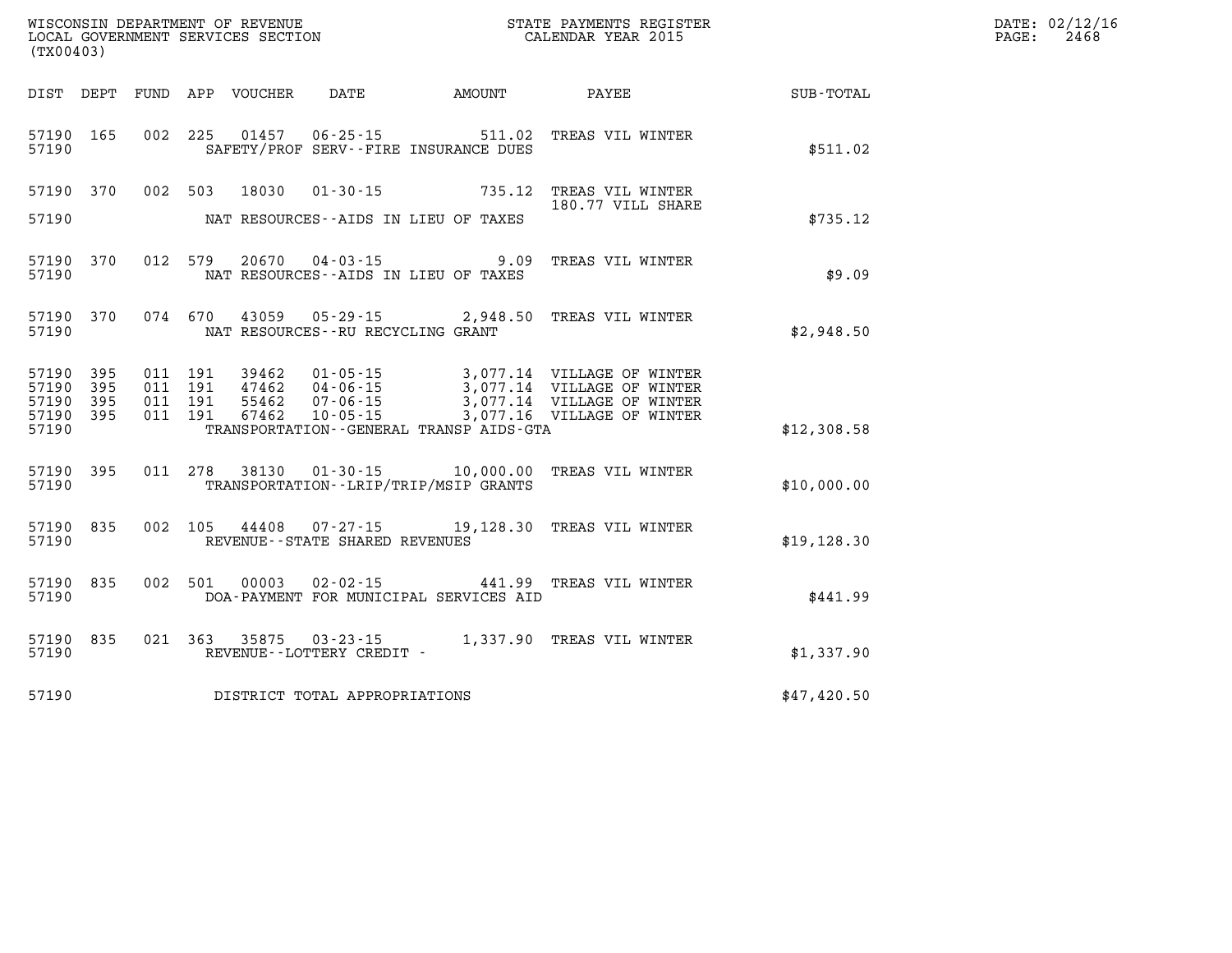| (TX00403)                                             |           |                               |         |       |                                                                                                                                                                                                                                     |          |                              |              | $\mathtt{PAGE:}$ | DATE: 02/12/16<br>2469 |
|-------------------------------------------------------|-----------|-------------------------------|---------|-------|-------------------------------------------------------------------------------------------------------------------------------------------------------------------------------------------------------------------------------------|----------|------------------------------|--------------|------------------|------------------------|
|                                                       |           |                               |         |       | DIST DEPT FUND APP VOUCHER DATE AMOUNT                                                                                                                                                                                              |          | PAYEE SUB-TOTAL              |              |                  |                        |
| 57236                                                 |           |                               |         |       | 57236 165 002 225 01458 06-25-15 8,172.59 TREAS CITY HAYWARD<br>SAFETY/PROF SERV--FIRE INSURANCE DUES                                                                                                                               |          |                              | \$8,172.59   |                  |                        |
|                                                       |           |                               |         |       | 57236 370 002 503 17791 01-12-15 72.46 TREAS CITY HAYWARD                                                                                                                                                                           |          | 26.15 CITY SHARE             |              |                  |                        |
| 57236                                                 |           |                               |         |       | NAT RESOURCES--AIDS IN LIEU OF TAXES                                                                                                                                                                                                |          |                              | \$72.46      |                  |                        |
| 57236                                                 |           |                               |         |       | 57236 370 012 579 20671 04-03-15 3.49 TREAS CITY HAYWARD<br>NAT RESOURCES--AIDS IN LIEU OF TAXES                                                                                                                                    |          |                              | \$3.49       |                  |                        |
| 57236                                                 |           |                               |         |       | 57236 370 012 583 00528 09-22-15 8,234.94 TREAS CITY HAYWARD<br>NAT RESOURCES--RECREATION RESOURCE-FED                                                                                                                              |          |                              | \$8,234.94   |                  |                        |
| 57236                                                 |           |                               |         |       | 57236 370 074 670 43060 05-29-15 7,212.22 TREAS CITY HAYWARD<br>NAT RESOURCES--RU RECYCLING GRANT                                                                                                                                   |          |                              | \$7,212.22   |                  |                        |
| 57236                                                 |           |                               |         |       | 57236 370 095 512 00470 09-21-15 8,234.94 TREAS CITY HAYWARD<br>NAT RESOURCES -- STEWARDSHIP 2000                                                                                                                                   |          |                              | \$8,234.94   |                  |                        |
| 57236<br>57236 395<br>57236 395<br>57236 395<br>57236 | 395       | 011 191<br>011 191<br>011 191 | 011 191 |       | 39463  01-05-15  34,966.27  CITY OF HAYWARD<br>47463  04-06-15  34,966.27  CITY OF HAYWARD<br>55463  07-06-15  34,966.27  CITY OF HAYWARD<br>67463  10-05-15  34,966.29  CITY OF HAYWARD<br>TRANSPORTATION--GENERAL TRANSP AIDS-GTA |          |                              | \$139,865.10 |                  |                        |
| 57236                                                 | 57236 455 |                               |         |       | 002 231 20 04-27-15 1,280.00 TREAS CITY HAYWARD<br>JUSTICE--LAW ENFORCEMENT TRAINING                                                                                                                                                |          |                              | \$1,280.00   |                  |                        |
| 57236                                                 |           |                               |         |       | 57236 835 002 105 44409 07-27-15 25,318.92 TREAS CITY HAYWARD<br>REVENUE--STATE SHARED REVENUES                                                                                                                                     |          |                              | \$25,318.92  |                  |                        |
| 57236                                                 |           |                               |         |       | 57236 835 002 109 03358 07-27-15 7,140.00 TREAS CITY HAYWARD<br>REVENUE--EXEMPT COMPUTER AID                                                                                                                                        |          |                              | \$7,140.00   |                  |                        |
| 57236<br>57236                                        | 835       | 002                           | 501     | 00003 | $02 - 02 - 15$<br>DOA-PAYMENT FOR MUNICIPAL SERVICES AID                                                                                                                                                                            |          | 11,582.36 TREAS CITY HAYWARD | \$11,582.36  |                  |                        |
| 57236<br>57236                                        | 835       |                               | 021 363 | 35876 | $03 - 23 - 15$<br>REVENUE--LOTTERY CREDIT -                                                                                                                                                                                         | 3,294.98 | TREAS CITY HAYWARD           | \$3,294.98   |                  |                        |
| 57236                                                 |           |                               |         |       | DISTRICT TOTAL APPROPRIATIONS                                                                                                                                                                                                       |          |                              | \$220,412.00 |                  |                        |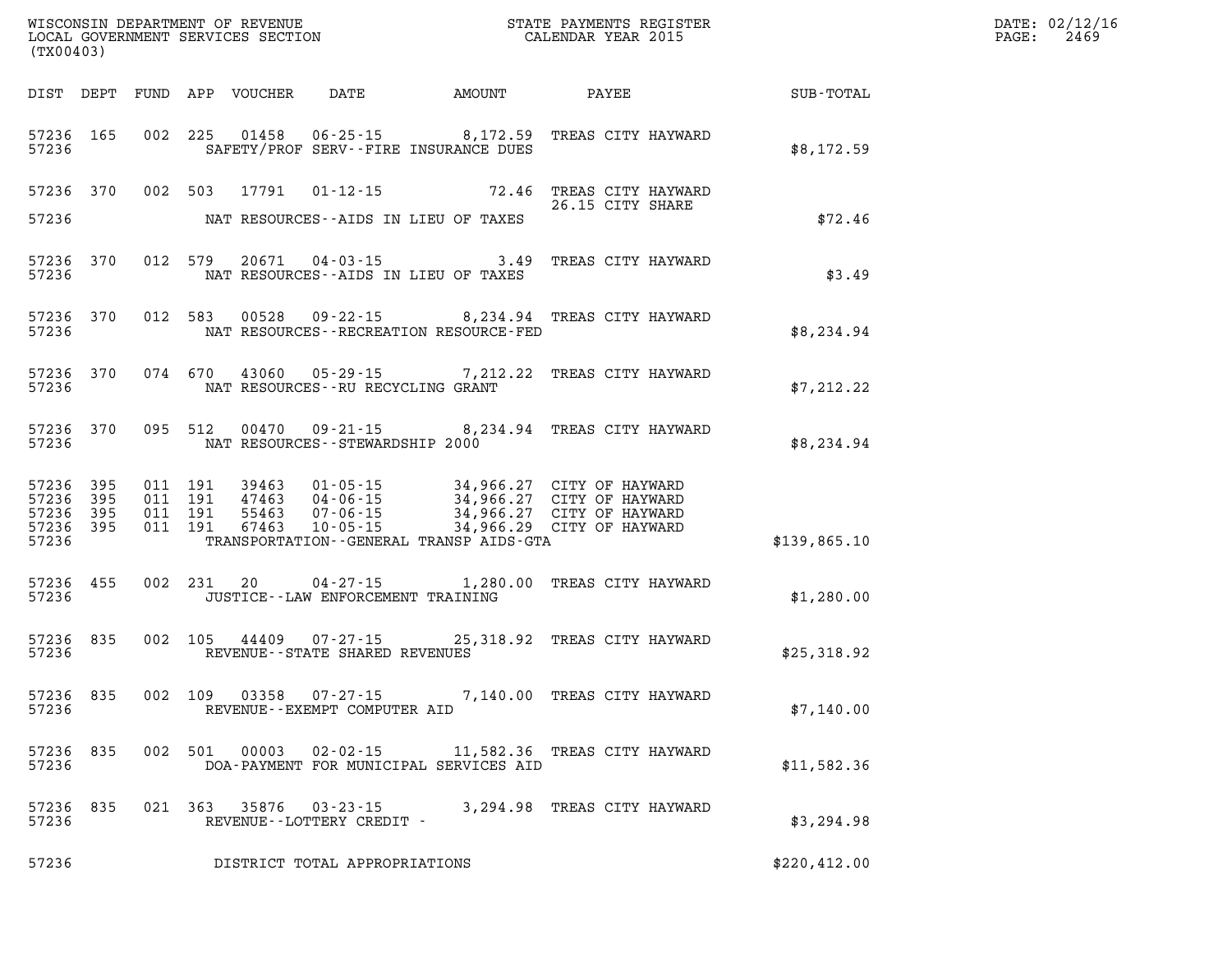| <b>District</b> | <b>District Name (Payee)</b> | Dept. | <b>Agency Name</b>             | Fund  |              | Appropriati Payment Description     | Voucher  | Date          | <b>Payment Amount</b> |
|-----------------|------------------------------|-------|--------------------------------|-------|--------------|-------------------------------------|----------|---------------|-----------------------|
| M57000          | Sawyer County                | 11500 | Dept of Ag, Trade & Cons Protc | 36300 | <b>WE100</b> | <b>AGRICULTURE-SOIL &amp; WATER</b> | 00003826 | 12/21/2015    | 2,067.80<br>\$        |
| M57000          | <b>Sawyer County</b>         | 16500 | Dept of Safety & Prof Services | 10000 | 23600        | POWTS Replacement Rehab             | 00000367 | 11/12/2015 \$ | 15,593.21             |
| M57000          | Sawyer County                | 37000 | Dept of Natural Resources      | 21200 | 54700        | Recreation aids- utility terra      | 00010254 | 11/23/2015 \$ | 895.62                |
| M57000          | Sawyer County                | 37000 | Dept of Natural Resources      | 21200 | 55300        | Wildlife damage claims & abat       | 00009075 | 11/12/2015 \$ | 7,223.93              |
| M57000          | <b>Sawyer County</b>         | 37000 | Dept of Natural Resources      | 21200 | 57600        | RA- atv prj aids, gas tax pymt      | 00016046 | 12/17/2015 \$ | 4,965.00              |
| M57000          | Sawyer County                | 41000 | Department of Corrections      | 10000 | 11600        | Reimbursing counties for proba      | 00009562 | 11/18/2015 \$ | 29,926.40             |
| M57000          | <b>Sawyer County</b>         | 41000 | Department of Corrections      | 10000 | 30200        | Community intervention program      | 00006902 | 11/10/2015 \$ | 99.00                 |
| M57000          | <b>Sawyer County</b>         | 41000 | Department of Corrections      | 10000 | 31300        | Community youth and family aid      | 00005748 | 11/4/2015 \$  | 26,510.28             |
| M57000          | Sawyer County                | 46500 | Department of Military Affairs | 10000 | 34200        | Federal aid, local assistance       | 00001044 | 11/9/2015 \$  | 2,627.00              |
| M57000          | Sawyer County                | 48500 | Department of Veterans Affairs | 58200 | 28000        | Veterans transportation grant       | 00004074 | 12/21/2015 \$ | 12,463.27             |
| M57000          | Sawyer County                | 48500 | Department of Veterans Affairs | 58200 | 28000        | Veterans transportation grant       | 00004360 | 12/22/2015 \$ | 12,463.27             |
| M57000          | <b>Sawyer County</b>         | 50500 | Department of Administration   | 10000 | 15500        | Federal aid, local assistance       | 00004718 | 12/3/2015     | -\$<br>2,434.85       |
| M57000          | <b>Sawyer County</b>         | 50500 | Department of Administration   | 10000 | 15500        | Federal aid, local assistance       | 00007127 | 12/30/2015 \$ | 3,819.12              |
| M57000          | Sawyer County                | 50500 | Department of Administration   | 23500 | 37100        | Low-income assistance grants        | 00000221 | 10/5/2015 \$  | 2,963.65              |
| M57000          | Sawyer County                | 50500 | Department of Administration   | 23500 | 37100        | Low-income assistance grants        | 00001057 | 10/16/2015    | -\$<br>2,573.26       |
| M57000          | <b>Sawyer County</b>         | 50500 | Department of Administration   | 23500 | 37100        | Low-income assistance grants        | 00002201 | 10/30/2015 \$ | 2,814.16              |
| M57000          | <b>Sawyer County</b>         | 50500 | Department of Administration   | 23500 | 37100        | Low-income assistance grants        | 00004718 | 12/3/2015 \$  | 2,909.81              |
| M57000          | Sawyer County                | 50500 | Department of Administration   | 23500 | 37100        | Low-income assistance grants        | 00007127 | 12/30/2015 \$ | 2,904.26              |
| M57000          | <b>Sawyer County</b>         | 83500 | Department of Revenue          | 10000 | 10500        | County and Municipal Aid            | 00001825 | 11/16/2015 \$ | 149,246.33            |
| M57002          | Town Of Bass Lake            | 83500 | Department of Revenue          | 10000 | 10500        | County and Municipal Aid            | 00001805 | 11/16/2015 \$ | 72,279.60             |
| M57004          | Town Of Couderay             | 83500 | Department of Revenue          | 10000 | 10500        | County and Municipal Aid            | 00001806 | 11/16/2015 \$ | 18,347.09             |
| M57006          | Town Of Draper               | 37000 | Dept of Natural Resources      | 10000 | 78500        | Res maint & dev - park fr & rd      | 00003842 | 10/23/2015 \$ | 16,274.73             |
| M57006          | Town Of Draper               | 83500 | Department of Revenue          | 10000 | 10500        | County and Municipal Aid            | 00001807 | 11/16/2015    | l \$<br>4,496.82      |
| M57008          | Town Of Edgewater            | 83500 | Department of Revenue          | 10000 | 10500        | County and Municipal Aid            | 00001808 | 11/16/2015 \$ | 6,912.40              |
| M57010          | Town Of Hayward              | 45500 | Department of Justice          | 10000 | 23100        | Law enforcement train, local        | 00002621 | 12/3/2015 \$  | 160.00                |
| M57010          | Town Of Hayward              | 83500 | Department of Revenue          | 10000 | 10500        | County and Municipal Aid            | 00001809 | 11/16/2015    | -\$<br>49,549.40      |
| M57012          | Town Of Hunter               | 83500 | Department of Revenue          | 10000 | 10500        | County and Municipal Aid            | 00001810 | 11/16/2015 \$ | 6,148.52              |
| M57014          | Town Of Lenroot              | 83500 | Department of Revenue          | 10000 | 10500        | County and Municipal Aid            | 00001811 | 11/16/2015 \$ | 18,731.08             |
| M57016          | Town Of Meadowbrook          | 83500 | Department of Revenue          | 10000 | 10500        | County and Municipal Aid            | 00001812 | 11/16/2015 \$ | 18,062.70             |
| M57018          | Town Of Meteor               | 83500 | Department of Revenue          | 10000 | 10500        | County and Municipal Aid            | 00001813 | 11/16/2015 \$ | 8,391.12              |
| M57022          | Town Of Radisson             | 83500 | Department of Revenue          | 10000 | 10500        | County and Municipal Aid            | 00001814 | 11/16/2015 \$ | 36,888.15             |
| M57024          | Town Of Round Lake           | 83500 | Department of Revenue          | 10000 | 10500        | County and Municipal Aid            | 00001815 | 11/16/2015 \$ | 18,188.35             |
| M57026          | Town Of Sand Lake            | 83500 | Department of Revenue          | 10000 | 10500        | County and Municipal Aid            | 00001816 | 11/16/2015 \$ | 12,127.06             |
| M57028          | Town Of Spider Lake          | 83500 | Department of Revenue          | 10000 | 10500        | County and Municipal Aid            | 00001817 | 11/16/2015    | <b>\$</b><br>8,647.07 |
| M57030          | Town Of Weirgor              | 83500 | Department of Revenue          | 10000 | 10500        | County and Municipal Aid            | 00001818 | 11/16/2015 \$ | 20,938.21             |
| M57032          | Winter, Town of              | 83500 | Department of Revenue          | 10000 | 10500        | County and Municipal Aid            | 00001819 | 11/16/2015 \$ | 19,479.56             |
| M57111          | Village Of Couderay          | 83500 | Department of Revenue          | 10000 | 10500        | County and Municipal Aid            | 00001820 | 11/16/2015    | <b>S</b><br>34,448.76 |
| M57121          | Village Of Exeland           | 83500 | Department of Revenue          | 10000 | 10500        | County and Municipal Aid            | 00001821 | 11/16/2015 \$ | 57,538.14             |
| M57176          | Village Of Radisson          | 83500 | Department of Revenue          | 10000 | 10500        | County and Municipal Aid            | 00001822 | 11/16/2015 \$ | 68,951.76             |
| M57190          | Village Of Winter            | 83500 | Department of Revenue          | 10000 | 10500        | County and Municipal Aid            | 00001823 | 11/16/2015 \$ | 108,395.17            |